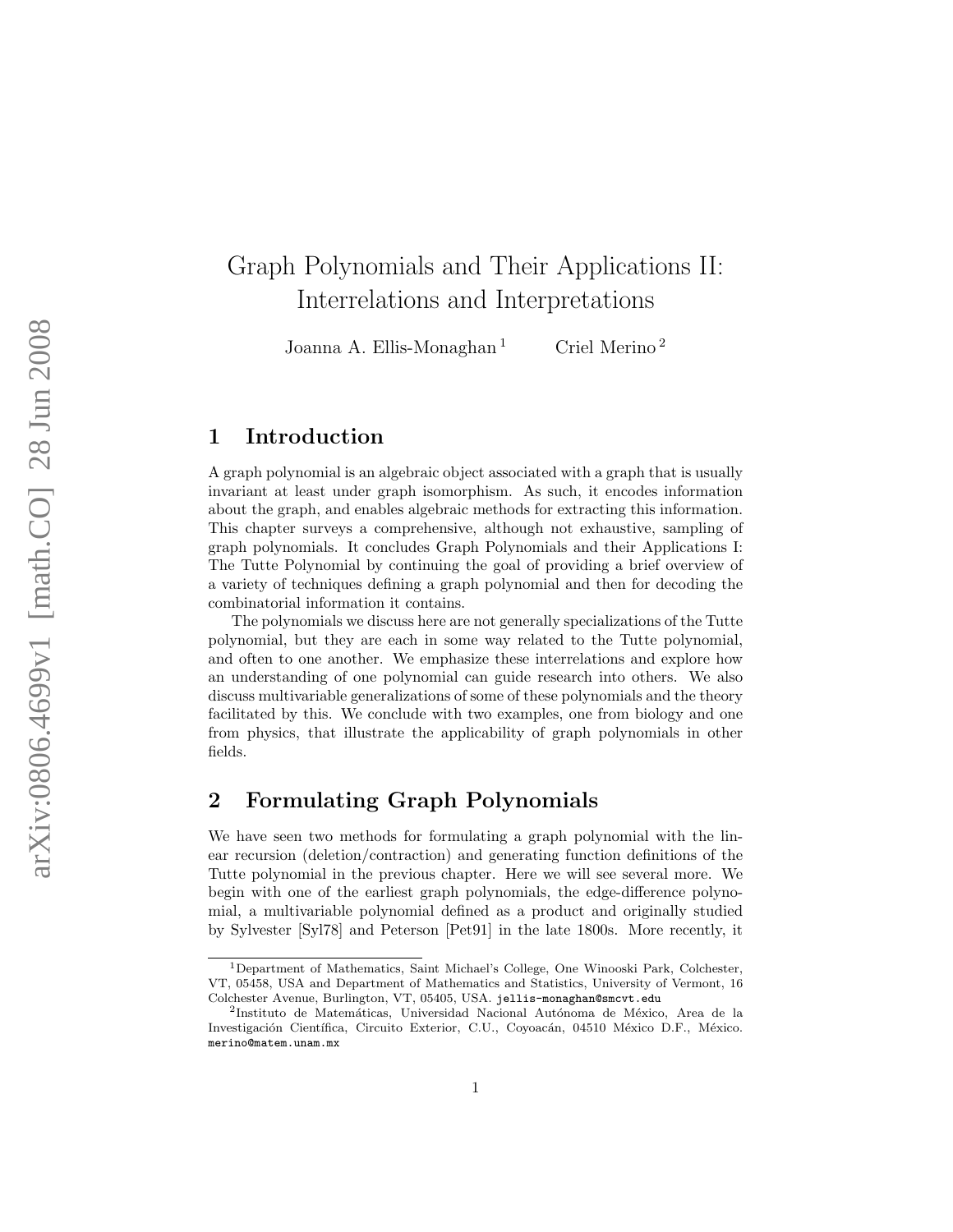has been used to address list coloring questions (see Alon and Tarsi [AT92] and Ellingham and Goddyn [EG96]), where a list coloring of a graph is a proper coloring of the vertices of a graph with the color of each vertex selected from a predetermined list of colors assigned to that vertex.

**Definition 1** The edge-difference polynomial. Let  $(v_1, \ldots, v_n)$  be an ordering of the vertices of a graph G. Then  $D(G; x_1, \ldots, x_n) = \prod_{i < j} (x_i - x_j)$ , where the product is over all edges  $(v_i, v_j)$  of G.

Note that a proper coloring of  $G$  corresponds to finding positive integer values  $N_i$  (not necessarily distinct) for each of the  $x_i$ 's so that  $D(G;N_1,\ldots,N_n)$  $\neq 0.$ 

There are also several polynomials based on various determinants (or even permanents; see Pathasarthy [Par89] for a survey) involving the adjacency matrix of a graph. Recall that  $A(G)$ , the adjacency matrix of a graph, has entries  $a_{ij} = 1$  if  $(i, j)$  is an edge of the graph and 0 if it is not. The characteristic polynomial is the classic example of a such a graph polynomial, and will be discussed further in Section [3.](#page-2-0)

<span id="page-1-0"></span>**Definition 2** The characteristic polynomial. Let  $A(G)$  be the adjacency matrix of a graph G. Then  $f(G; x) = |xI - A(G)|$ .

Other examples of such polynomials are the idiosyncratic polynomial introduced by Tutte, see [Tut79], that is defined by  $\nu(G; x, y) = |A(G) + y(J - I A$ ) – xI, where J is the matrix having all entries equal to 1. Also  $\mu(G; x, y) =$  $|xI-D(G)+A(G)|$  a polynomial introduced in [Kel65], where  $D(G)$  is the *degree* matrix of G that is the diagonal matrix with  $\deg(i)$  in the position  $(i, i)$ . Note that  $J - I - A$  is the adjacency matrix of the complement of G and when G is a simple graph,  $D(G) - A(G)$  is just the Laplacian matrix  $L(G)$  of the graph.

A number of important graph polynomials may be defined by state model formulas. Loosely speaking, a state of a graph is some configuration resulting from making local assignments for substructures (e.g. the edges or vertices) of the graph. These assignments may be, for example, associating an element of a given set to each vertex, or even the result of reconfiguring the edges incident with a vertex. A graph polynomial is formed by associating an expression, often a weighted monomial, to each state of the graph, and then summing over all possible graph states. The language comes from physics, and is also found in knot theory. We will see several state model graph polynomials among those surveyed below, as well as an application of this method in the Potts model of statistical mechanics in Section [5.](#page-26-0)

An early example of a graph polynomial given by a state model formulation is  $P(G; x)$ , the *Penrose polynomial*. This polynomial graph invariant for planar graphs was defined implicitly by Penrose [Pen69] in the context of tensor diagrams in physics, but an excellent graph theoretical exposition can be found in Aigner [Aig97]. To compute  $P(G; x)$ , let G be a plane graph, and let  $G_m$  be its medial graph, face two-colored with the unbounded face colored white. At each vertex, we consider three possible local reconfigurations, as in Figure [1.](#page-2-1)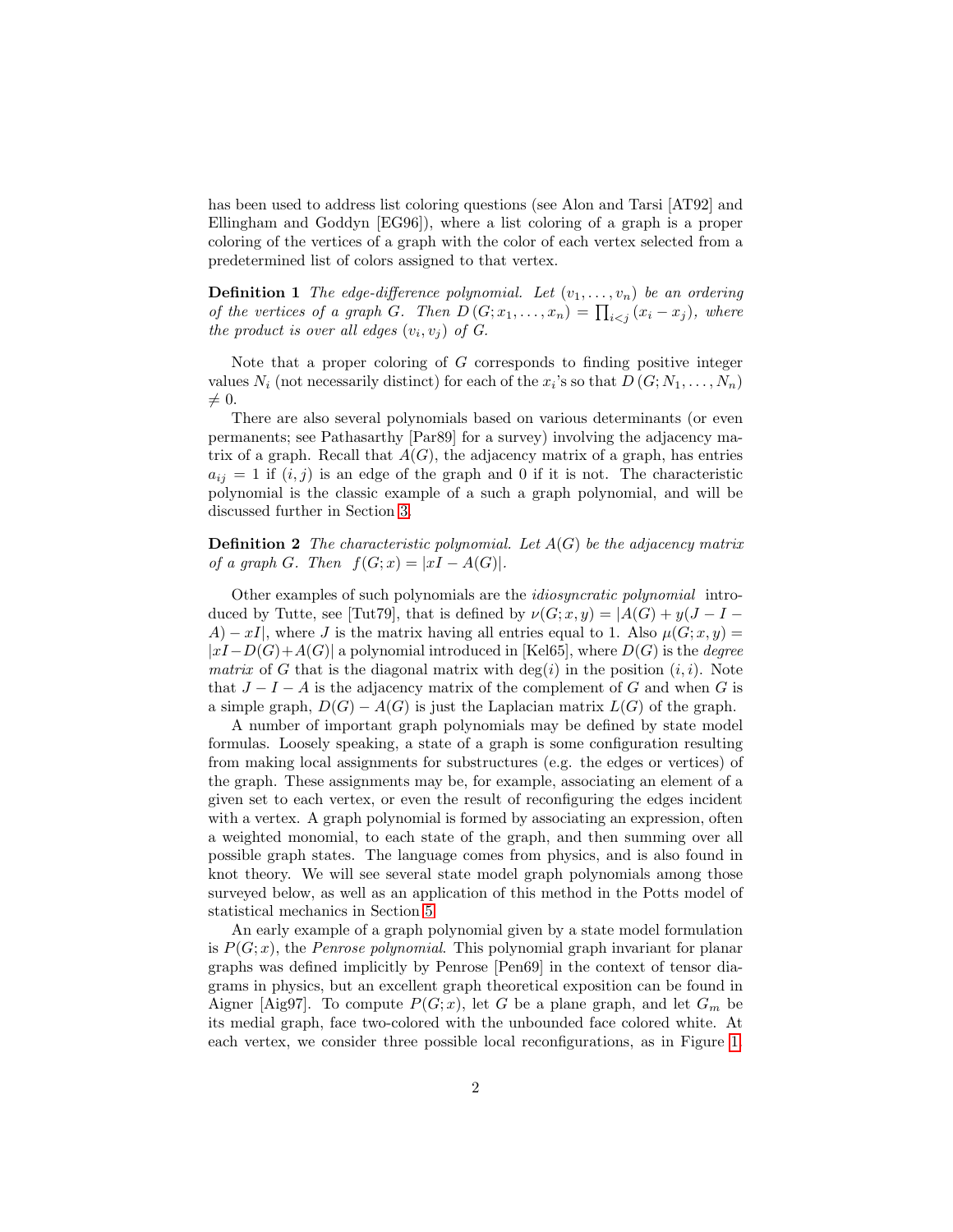A state  $S$  of  $G_m$  then results from choosing one of these three reconfigurations at each vertex of  $G_m$  and consists of a set of disjoint closed curves (like a knot diagram). Furthermore, to each local reconfiguration at a vertex  $v$ , we assign a weight  $\omega(S, v)$  that is +1, 0, or -1 for a white, black, or crossing configuration, respectively.



<span id="page-2-1"></span>the crossing configuration does not affect the computation Figure 1: The three possible local reconfigurations at a vertex  $v$ , identified, from left to right, as white, black, and crossing. Which strand passes over which in

*crossing*. Which strand passes over which in the **Definition 3** The Penrose polynomial. Let G be a planar graph with medial. graph  $G_m$ , and let  $St(G_m)$  be the set of states of  $G_m$  and let  $St'(G_m)$  be the set of states with no black configurations. Then,

$$
P(G;x) = \sum_{St(G_m)} \left( \left( \prod_{v \in G_m} \omega(S,v) \right) x^{k(S)} \right) = \sum_{St'(G_m)} \left( (-1)^{cr(S)} x^{k(S)} \right),
$$

where  $k(S)$  is the number of components in the graph state S, and  $cr(S)$  is the number of crossing vertex configurations chosen in the state S.

For example, if G is the  $\theta$ -graph consisting of two vertices joined by three edges in parallel, then  $P(G; x) = x^3 - 3x^2 + 2x$ , as in Figure [2.](#page-3-0) The Penrose polynomial may also be computed via a linear recursion relation (see Jaeger [Jae90] for example).

The Penrose polynomial has some surprising properties, particularly with respect to graph coloring. The Four Color Theorem is equivalent to showing that every planar, cubic, connected graph can be properly edge-colored with three colors. The Penrose polynomial, when applied to planar, cubic, connected graphs, encodes exactly this information (see Penrose [Pen69]):

$$
P(G;3) = \left(\frac{-1}{4}\right)^{\frac{|V|}{2}} P(G;-2) = \text{the number of edge-3-colorings of } G.
$$

## <span id="page-2-0"></span>3 Some Interrelated Polynomial Invariants

We present a further sampling of graph polynomials here. They are each related in some way to the Tutte polynomial, and have additional relations among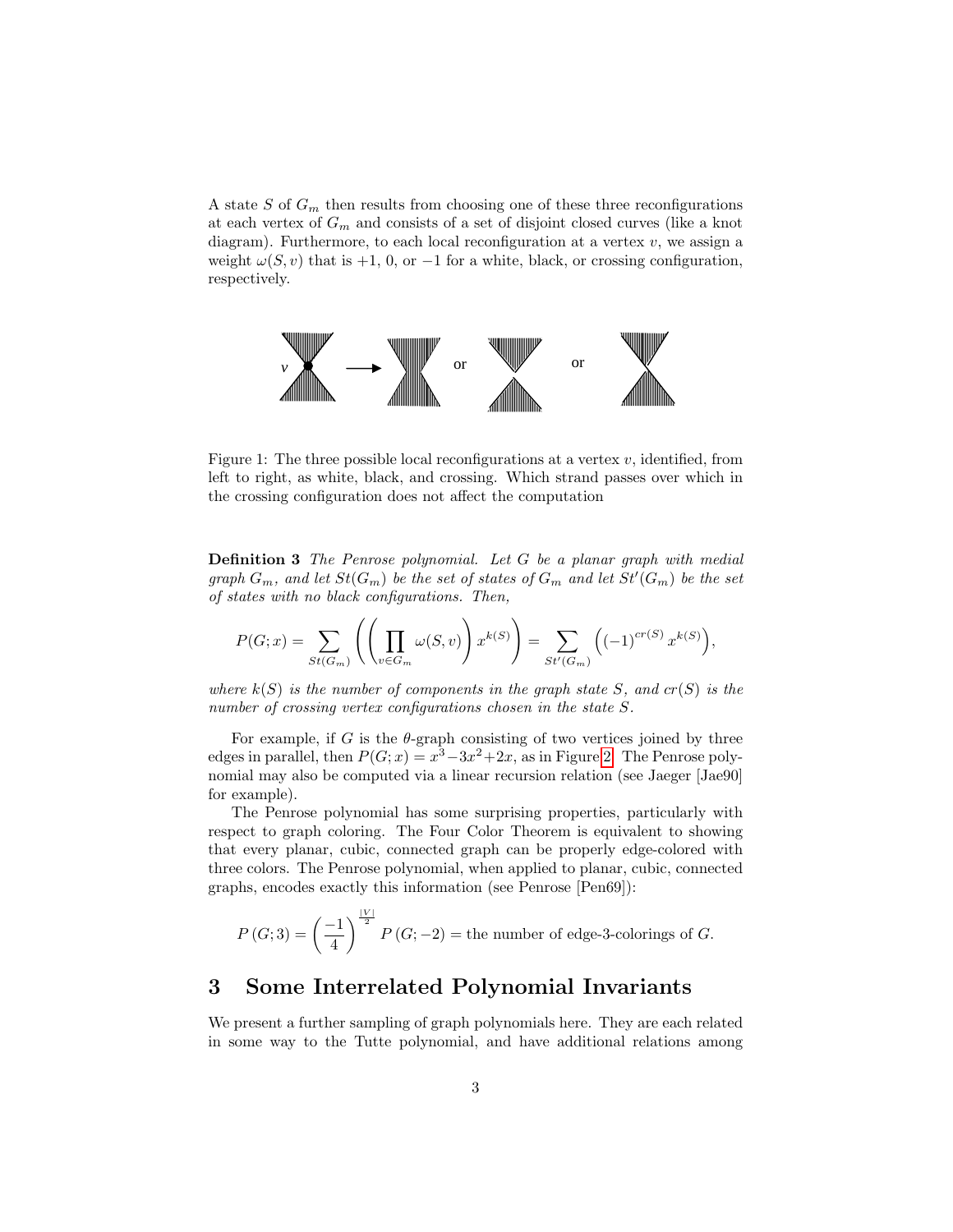

its medial graph Figure 2: Computing the Penrose polynomial of a graph G from the states of

<span id="page-3-0"></span>themselves. These relations lead to combinatorial insights as results for any one polynomial then inform those related to it.

#### 3.1 Characteristic and Matching Polynomials

The characteristic and matching polynomials are particularly interrelated, so we treat them together here, beginning with the characteristic polynomial  $f(G; x)$ already introduced in Definition [2.](#page-1-0) Note that  $f(G; x)$  is a monic polynomial of degree *n*. Furthermore, since the adjacency matrix *A* is real and symmetric, all its eigenvalues are real, and thus all the zeros of  $f(G; x)$  are real.

By using properties of determinants we can find interpretations of the coefficients of  $f(G; x)$  in terms of the *principal minors* of A. A principal minor of order r is the determinant of an  $r \times r$  submatrix of A obtained by choosing r rows and columns with the same set of indices.

<span id="page-3-1"></span>**Proposition 1** Suppose that  $f(G; x) = \sum_{i=0}^{n} a_i x^{n-i}$ . Then  $(-1)^i a_i$  is equal to the sum of the principal minors of A with order i.

This property of the characteristic polynomial can be found, for example, in Horn and Johnson [HJ90].

Since the diagonal elements of A are all zero, we have that  $a_1 = 0$ . The principal minors of order two and three which are not zero are of the form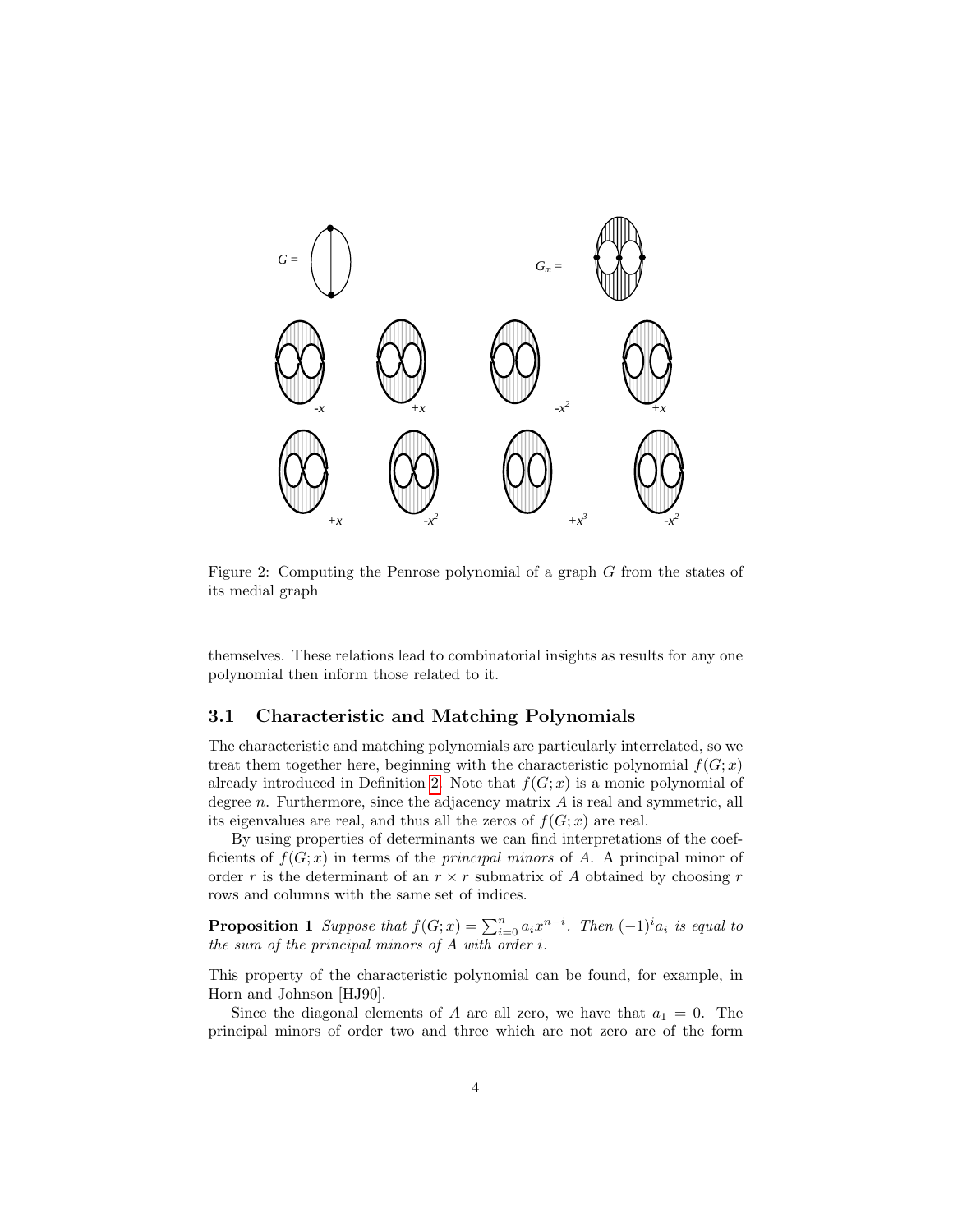$|J - I|$ , where J is the matrix having all entries  $+1$  and  $J - I$  has order 2 or 3. The  $2 \times 2$  submatrices  $J - I$  of  $A(G)$  correspond naturally to the edges of G and the  $3 \times 3$  submatrices  $J - I$  correspond to the  $K_3$  subgraphs of G. Thus  $c_2 = -|E(G)|$  and  $-c_3$  is twice the number of  $K_3$  subgraphs of G.

A linear subgraph of G is a subgraph whose components are edges or cycles. An expression for the coefficients of  $f(G; x)$  in terms of linear subgraphs is given in the following.

Proposition 2 The coefficients of the characteristic polynomial may be expressed as

<span id="page-4-4"></span><span id="page-4-0"></span>
$$
(-1)^i a_i = \sum_{\Lambda} (-1)^{r(\Lambda)} 2^{r^*(\Lambda)},
$$

where r is the rank function and the sum is over all linear subgraphs  $\Lambda$  of G having i vertices.

Note that because  $\Lambda$  is a linear subgraph,  $r^*(\Lambda)$  is simply the number of components in  $\Lambda$  that are cycles. The proof of Proposition [2](#page-4-0) uses Proposition [1](#page-3-1) and can be found in Harary [Har62], while a detailed history of this result is given by Cvetković, Doob, and Sachs [CDS80].

As with the Tutte polynomial we also have some reduction formulas and an expression for the derivative of the characteristic polynomial.

Theorem 1 The characteristic polynomial of a graph satisfies the following identities:

- <span id="page-4-1"></span>1.  $f(G \cup H; x) = f(G; x) f(H; x),$
- <span id="page-4-2"></span>2.  $f(G; x) = f(G \setminus e, x) - f(G - u - v; x)$  if  $e = \{u, v\}$  is a cut-edge of G;

<span id="page-4-3"></span>3. 
$$
\frac{\partial}{\partial x} f(G; x) = \sum_{v \in V(G)} f(G - v; x).
$$

A proof of these properties can be found in Godsil [God93]. Item [1](#page-4-1) is an easy exercises in matrix theory, as in Horn and Johnson [HJ90]. Item [2](#page-4-2) can be proved by using Proposition [2](#page-4-0) and considering the linear subgraphs of G that use the edge  $e$  and the ones that do not use it. The result follows because  $e$  is in no cycle of G if and only if it is a cut-edge. Item [3](#page-4-3) can be proved by using Proposition [1](#page-3-1) since any principal minor of order i is counted  $n - i$  times in the right hand side of the formula in Item [3.](#page-4-3)

Given a graph G, the collection of (unlabeled) subgraphs  $G-v$ , for  $v \in V(G)$ , is called the deck of  $G$ , and the individual subgraphs are called *cards*. Thus, the deck for a graph on n vertices consists of n graphs, each of which has  $n-1$  vertices. Ulam's reconstruction conjecture in [Ula60] asserts that any finite graph G with more than two vertices is uniquely determined by its deck, see [Ula60], and we call any graph that satisfies the conjecture reconstructible. Similarly, an invariant of G which can be deduced from the deck is called reconstructible.

Clearly, the number  $n$  of vertices of a graph is reconstructible. Also, as every edge is present in exactly  $n-2$  cards, the number of edges is also reconstructible. The following useful example of reconstructibility is due to Kelly [Kel57].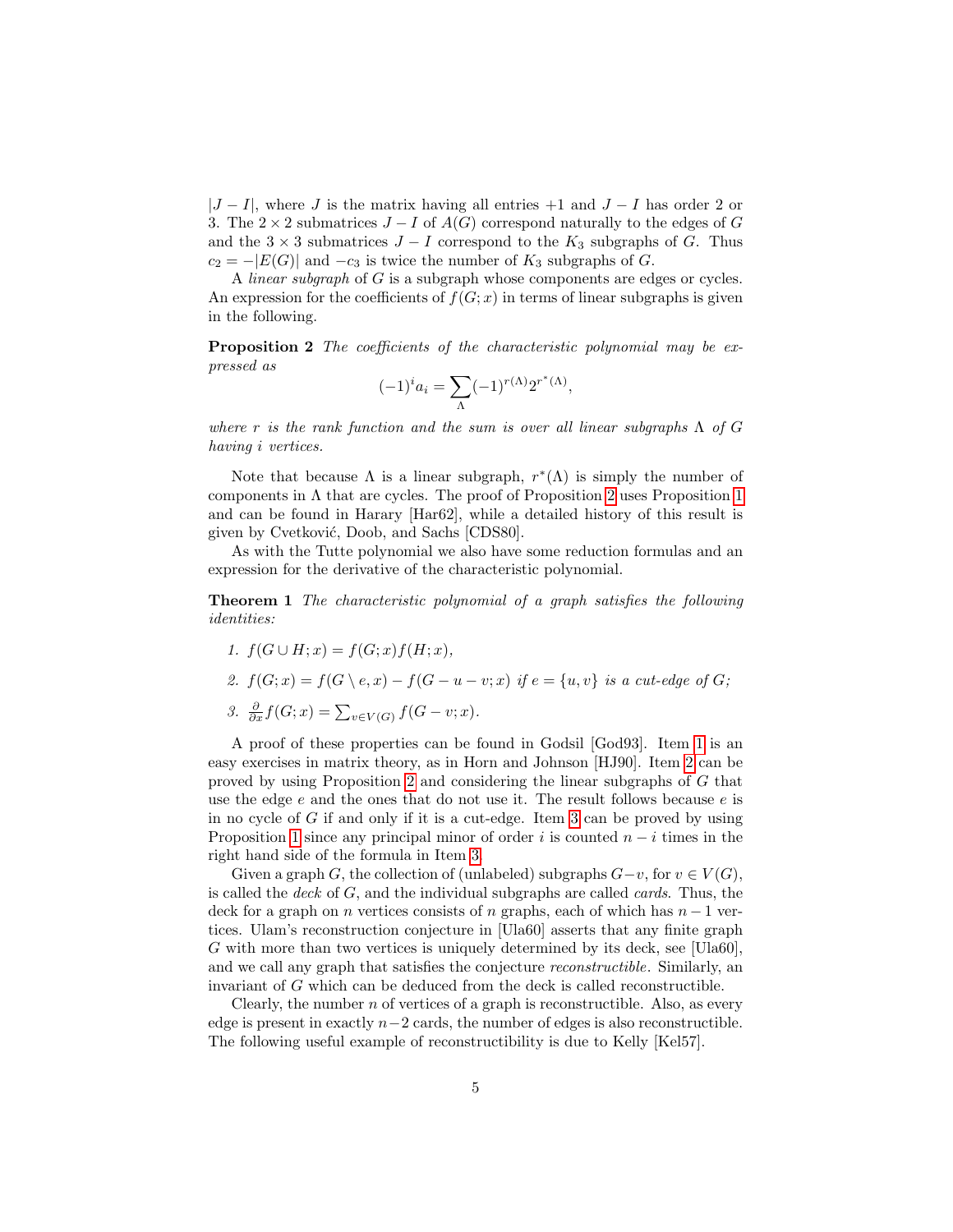**Lemma 1 (Kelly's lemma)** Let G and H be graphs, and let  $\nu(H, G)$  denote the number of subgraphs of G isomorphic to H. Then

$$
(|V(G)| - |V(H)|)\nu(H, G) = \sum_{v \in V(G)} \nu(H, G - v).
$$

The proof is by a double counting argument, and it follows that  $\nu(H, G)$  is reconstructible whenever  $|V(H)| < |V(G)|$ .

Tutte proved in [Tut67] that the Tutte polynomial is reconstructible, and thus the chromatic polynomial, the flow polynomial, the number of spanning trees and any invariant mentioned in the previous chapter are also reconstructible. Tutte also proved that the characteristic polynomial is reconstructible in [Tut79].

#### <span id="page-5-0"></span>**Theorem 2** The characteristic polynomial of a graph is reconstructible.

For the proof, note that we have immediately from Theorem [1](#page-4-4) that  $f'(G; x)$ is reconstructible. It then remains to prove that the constant term of  $f(G; x)$  is reconstructible. But by Proposition [1,](#page-3-1) this is the same as proving that  $|A(G)|$ is reconstructible. Then, using Theorem [2](#page-4-0) and an extension of Kelly's lemma (see [Koc81]), the problem is reduced to proving that the number of Hamiltonian cycles is reconstructible. A complete proof of Theorem [2](#page-5-0) based on the proof in Kocay [Koc81], can be found in [God93].

Let us turn now to the matching polynomial. An i-matching in a graph  $G$ is a set of i edges, no two of which have a vertex in common. Let  $\Phi_i(G)$  denote the number of *i*-matchings, and set  $\Phi_0(G) = 1$ . Thus  $\Phi_1(G) = m$  is the number of edges of G, and if n, the number of vertices, is even, then  $\Phi_{n/2}(G)$  is the number of perfect matchings of G.

**Definition 4** Let  $G$  be a graph. Then the matching polynomial of  $G$  is

$$
\mu(G; x) = \sum_{i \ge 0} (-1)^i \Phi_i(G) x^{n-2i}.
$$

A more natural polynomial might be the matching generating polynomial, given as the generating function of  $i$ -matchings by

$$
g(G; x) = \sum_{i \ge 0} \Phi_i(G) x^i.
$$

However, the two polynomials are related by the identity

$$
\mu(G; x) = x^n g(G; (-x)^2),
$$

so there is no essential difference between them.

The matching polynomial is also known as the acyclic polynomial in Gutman and Trinajstić [GT76], matching defect polynomial in Lovász and Plummer [LP86] and reference polynomial in Aihara [Aih76]. It has appeared independently in several different contexts. In combinatorics, it was probably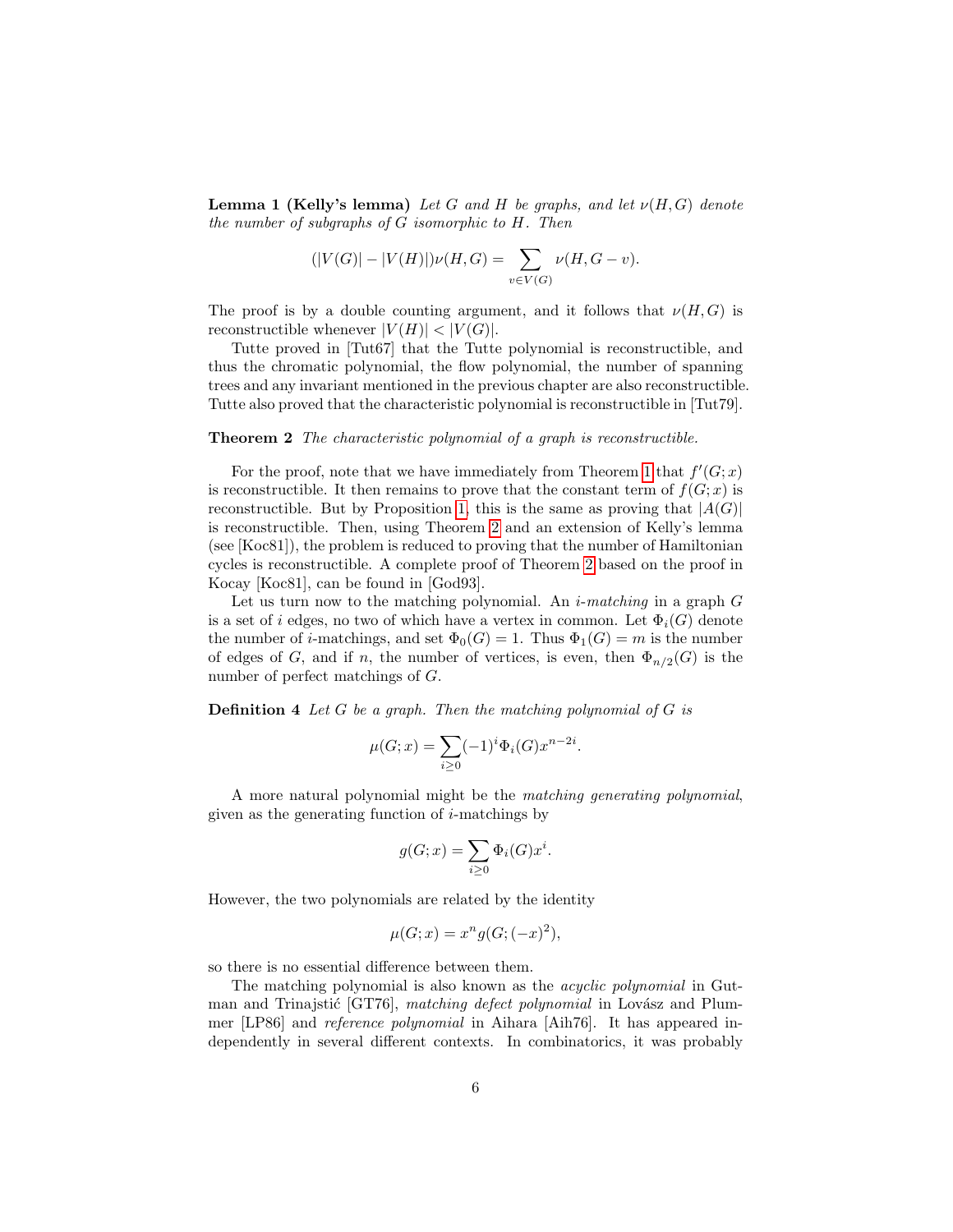introduced by Farrell in [Far79a], but since the matching polynomial is essentially the same as the rook polynomial for bipartite graphs (see Farrell [Far88]), then its origin can be traced back at least to Riordan [Rio58]. In statistical physics it appears because of the monomer-dimer problem and was introduced by Heilmann and Lieb in [HL70] and independently by Kunz in [Kun70]. Finally, in theoretical chemistry was introduced by Hosaya in [Hos71] and later in connection with the so-called topological resonance energy by Gutman, Milun and Trinajstić in [GT76, GMT76, GMT77] and independently by Aihara in [Aih76]. For a full account of the history of the matching polynomial see Gutman [Gut91].

As with the Tutte and characteristic polynomials, we have some reduction formulas for the matching polynomial. The proof of the following theorem can be found in Godsil [God93].

**Theorem 3** The matching polynomial satisfies the following identities:

<span id="page-6-2"></span><span id="page-6-1"></span><span id="page-6-0"></span>1.  $\mu(G \cup H; x) = \mu(G; x)\mu(H; x),$ 2.  $\mu(G; x) = \mu(G \setminus e; x) - \mu(G - u - v; x)$  if  $e = \{u, v\}$  is an edge of G, 3.  $\mu(G; x) = x\mu(G - u; x) - \sum_{\{u, v\} \in E(G)} \mu(G - v - u; x), \text{ if } u \in V(G),$ 4.  $\frac{\partial}{\partial x}\mu(G; x) = \sum_{v \in V(G)} \mu(G - v; x)$ .

<span id="page-6-3"></span>To choose an *i*-matching in  $G \cup H$  you need to choose an *s*-matching in G and a t-matching in H such that  $s + t = i$ . Item [1](#page-6-0) then follows by the fundamental counting principle. For Item [2,](#page-6-1) notice that the set of i-matchings can be partitioned into those  $i$ -matchings that use the edge  $e$  and those that do not use it. Item [3](#page-6-2) follows similarly. Finally, every *i*-matching of G with  $i < n/2$  is counted  $n-2i$  times in the right-hand side of the formula in Item [4,](#page-6-3) so the result follows.

When the graph  $G$  is a forest, a linear subgraph of  $G$  with  $j$  vertices corresponds to a matching covering  $j$  vertices, with  $j$  even. Thus, Proposition [2](#page-4-0) has the following corollary, observed by Hosaya [Hos71] and by Heilmann and Lieb [HL72].

<span id="page-6-5"></span>**Corollary 1** If G is a forest then  $f(G; x) = \mu(G; x)$ .

An unexpected property of the matching polynomial, proved by Heilmann and Lieb [HL72], is that all its zeros are real, and furthermore the zeros for any graph G interlace with the zeros of any of the cards in its deck. The same paper also gives bounds for the zeros.

<span id="page-6-4"></span>**Theorem 4** For any graph G, the matching polynomial  $\mu(G; x)$  has only real zeros. Furthermore, if u is any vertex in G and if  $a_1, a_2, \ldots, a_n$  are the zeros of  $\mu(G; x)$  while the zeros of  $\mu(G - u; x)$  are  $a'_1, a'_2, \ldots, a'_{n-1}$ , then

$$
a_1 \leq a'_1 \leq a_2 \leq a'_2 \leq \ldots \leq a'_{n-1} \leq a_n
$$
,

that is, the zeros of  $\mu(G; x)$  and  $\mu(G - u; x)$  interlace.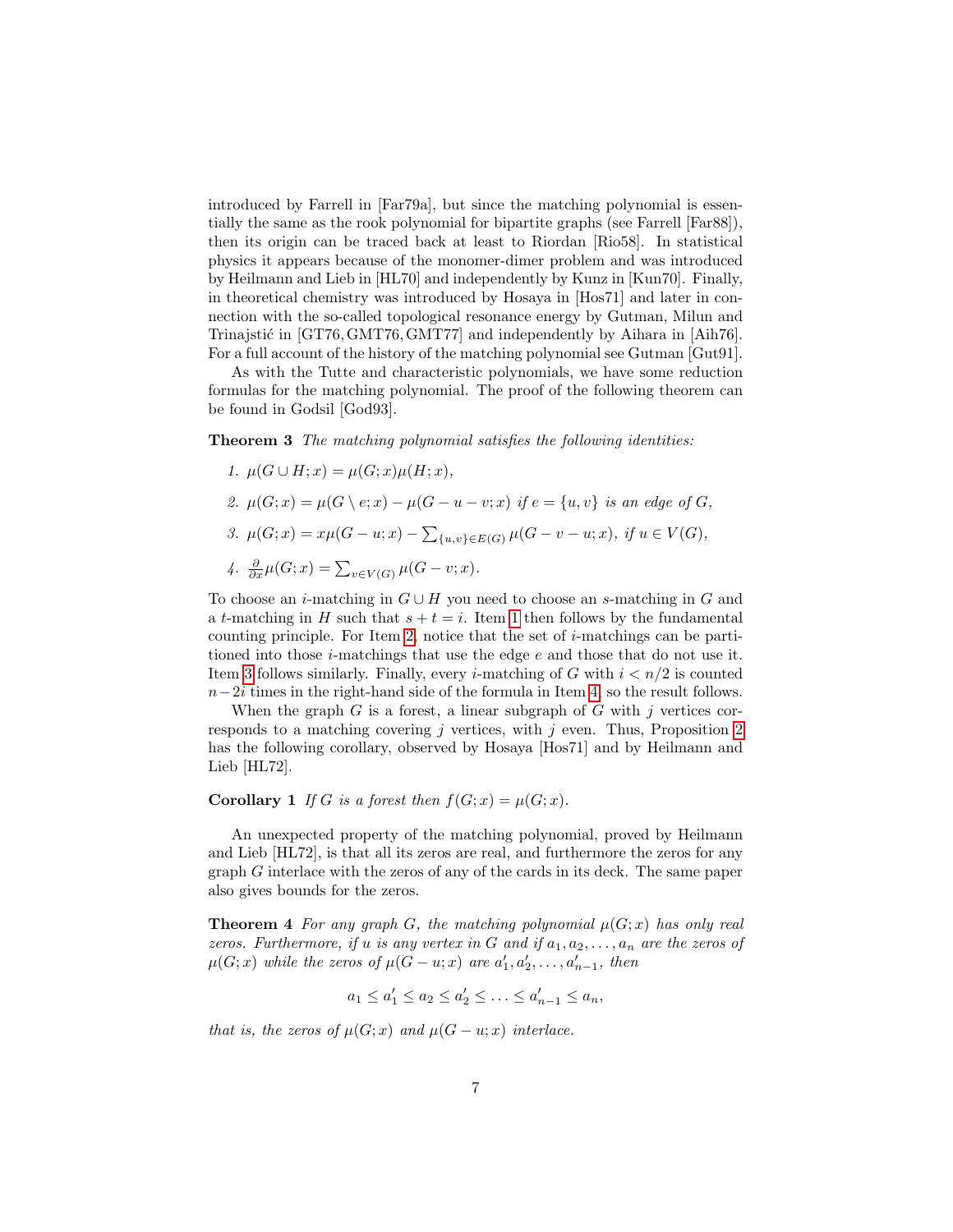**Theorem 5** The (real) zeros,  $a_1, a_2, \ldots, a_n$ , of  $\mu(G; x)$ , satisfy

$$
|a_i| < 2\sqrt{maxdeg(G) - 1}.
$$

We outline a proof of Theorem [4](#page-6-4) from Godsil [God81b] that uses some of the results already mentioned for  $\mu(G; x)$  and  $f(G; x)$ . First, given a graph G and a vertex u in G, the path tree  $T(G, u)$  is the tree that has as its vertices the paths in  $G$  which start at  $u$ , and where two such vertices are joined by an edge if one represents a maximal proper subpath (i.e. all but the last edge) of the other. We then have the following proposition from [God81b] that leads to a proof of Theorem [4.](#page-6-4)

**Proposition 3** Let u be a vertex in a graph G, let  $T = T(G, u)$  be the path tree of  $G$  with respect to u, and let  $u'$  be the vertex of  $T$  corresponding to the path of length 0 beginning at u. Then

$$
\frac{\mu(G - u; x)}{\mu(G; x)} = \frac{\mu(T - u'; x)}{\mu(T; x)} = \frac{f(T - u'; x)}{f(T; x)}.
$$

The last equality follows from Corollary [1.](#page-6-5) Because all the roots of the characteristic polynomial are real, we conclude that all zeros and poles of the rational function  $\mu(G - u; x)/\mu(G; x)$  are real. An induction argument on the number of vertices in G then yields the conclusion that all the zeros of  $\mu(G; x)$  are real.

An interesting combinatorial consequence of Theorem [4](#page-6-4) is the following result of Heilmann and Lieb [HL72], which gives a stark contrast with how little is known about the coefficients of the chromatic polynomial.

**Theorem 6** For any graph G, the sequence  $\Phi_0(G)$ ,  $\Phi_1(G)$ , ... of coefficients of  $g(G; x)$  is log-concave, that is  $\Phi_i^2 \geq \Phi_{i-1}\Phi_{i+1}$ .

The characteristic polynomial has been well studied, particularly with respect to graphs with the same characteristic polynomial. Godsil [God93] gives a thorough treatment of both the characteristic and the matching polynomials. Another good reference for the characteristic polynomial is Biggs [Big96]. Just as the matching polynomial is a way to study the matchings of a graph, the characteristic polynomial is a way to study the spectra of the adjacency matrix of a graph. Cvetković, Doob, and Sachs have written a book [CDS80] dedicated to the spectra of the adjacency matrix, and Lovász and Plummer [LP86] have a book devoted to the theory of matchings. Furthermore, although the characteristic polynomial is not a complete invariant of graphs, it is conjectured that the characteristic polynomial of a graph  $G$  is reconstructible from its polynomial deck, i.e. from the set of characteristic polynomials of the cards of G. See Gutman and Cvetković [GC75] for the conjecture, and then Cvetković and Lepović [CL98], where it is proved in the case of trees.

#### 3.2 Ehrhart Polynomial

A convex polytope P is the convex hull of a finite set of points in  $\mathbb{R}^m$ . We denote the interior of  $P$  (in the usual topological sense) by  $P^o$ . A convex polytope  $P$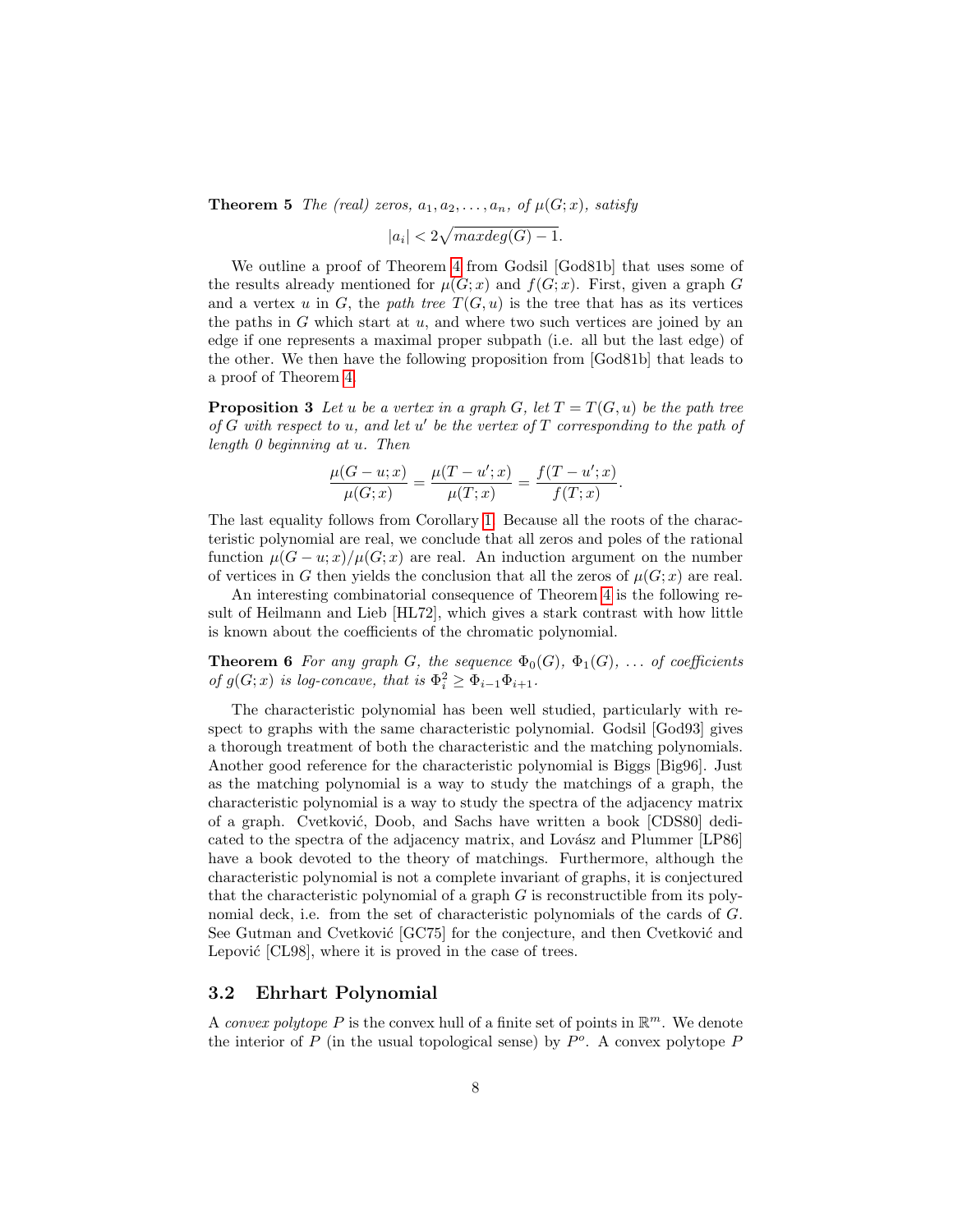is said to be a rational or integral polytope if all its vertices have rational or integral coordinates, respectively. We write  $d = \dim P$  and call P a d-polytope.

For  $P \subset \mathbb{R}^m$  a rational d-polytope and t a nonnegative integer we define the functions  $i(P; t) = |t P \cap \mathbb{Z}^m|$  and  $\overline{i}(P; t) = |t P^o \cap \mathbb{Z}^m|$ , where  $t P = \{ta | a \in P\}$ is the t-fold dilatation of P. Ehrhart proved in  $[\text{Ehr67a}, \text{Ehr67b}]$  that these functions are quasi-polynomials, that is, they are of the form

$$
c_d(t)t^d + c_{t-1}(t)t^{d-1} + \ldots + c_0(t),
$$

where each  $c_i(t)$  is a periodic function with integer period. Since  $i(P; t)$  is a quasi-polynomial, it can be defined for all  $t \in \mathbb{Z}$ . In fact, we have the following reciprocity law due to Ehrhart [Ehr67c]:

$$
i(P; -t) = (-1)^d \overline{i}(P; t).
$$

For more on this beautiful theory see the monograph by Ehrhart [Ehr77].

From Ehrhart [Ehr67a,Ehr67b] (also see Stanley [Sta96]), we have that when  $P \subset \mathbb{R}^m$  is an integral d-polytope, then  $i(P; t)$  and  $\overline{i}(P; t)$  are polynomials, which leads to the following definition of the Ehrhart polynomial.

Definition 5 Let P be an integral convex d-polytope. Then the Ehrhart polynomial of P is

$$
i(P; t) = c_0 + c_1 t + \ldots + c_{d-1} t^{n-1} + c_d t^n.
$$

From the early works of Ehrhart [Ehr67a] and Macdonald [Mac71] it is known that  $c_0 = 1$  and  $c_d = \text{vol}(P)$ , and that  $c_{d-1}$  is half of the surface area of P, normalized with respect to the sub-lattice on each face of P. Specifically,  $c_{d-1} = 1/2 \sum_{F} \text{vol}_{d-1}(F)$ , where F ranges over all facets of P and the volume of a facet is measured intrinsically with respect to the lattice  $\mathbb{Z}^m \cap L_F$ , where  $L_F$  is the affine hull of  $F$ . The other coefficients were not well understood, until the later work of Betke and Kneser [BK85], Pommersheim [Pom93], Kantor and Khovanskii [KK93] and Diaz and Robins [DR97], but such interpretations go beyond the scope of this chapter. For the complexity of computing these coefficients see Barvinok [Bar94].

In the special case that  $P$  is a *zonotope* there is a combinatorial interpretation for the coefficients of the Ehrhart polynomial. First recall that if A is an  $r \times m$ real matrix written in the form  $A = [a_1, ..., a_r]$ , then it defines a *zonotope*  $Z(A)$ which consists of those points p of  $\mathbb{R}^m$  which can be expressed in the form

$$
p = \sum_{i=1}^{m} \lambda_i a_i, \quad 0 \le \lambda_i \le 1.
$$

In other words,  $Z(A)$  is the *Minkowski sum* of the line segments  $[0, a_i]$ , for  $1 \leq i \leq n$ . For more on zonotopes, see McMullen [McM71].

When A has integer entries, Stanley [Sta80], using techniques from Shephard [She74], proved that  $i(P; t) = \sum_X f(X)t^{|X|}$ , where X ranges over all linearly independent subsets of columns of  $A$  and where  $f(X)$  denotes the greatest common divisor of all minors of sizes  $|X|$  of the matrix A.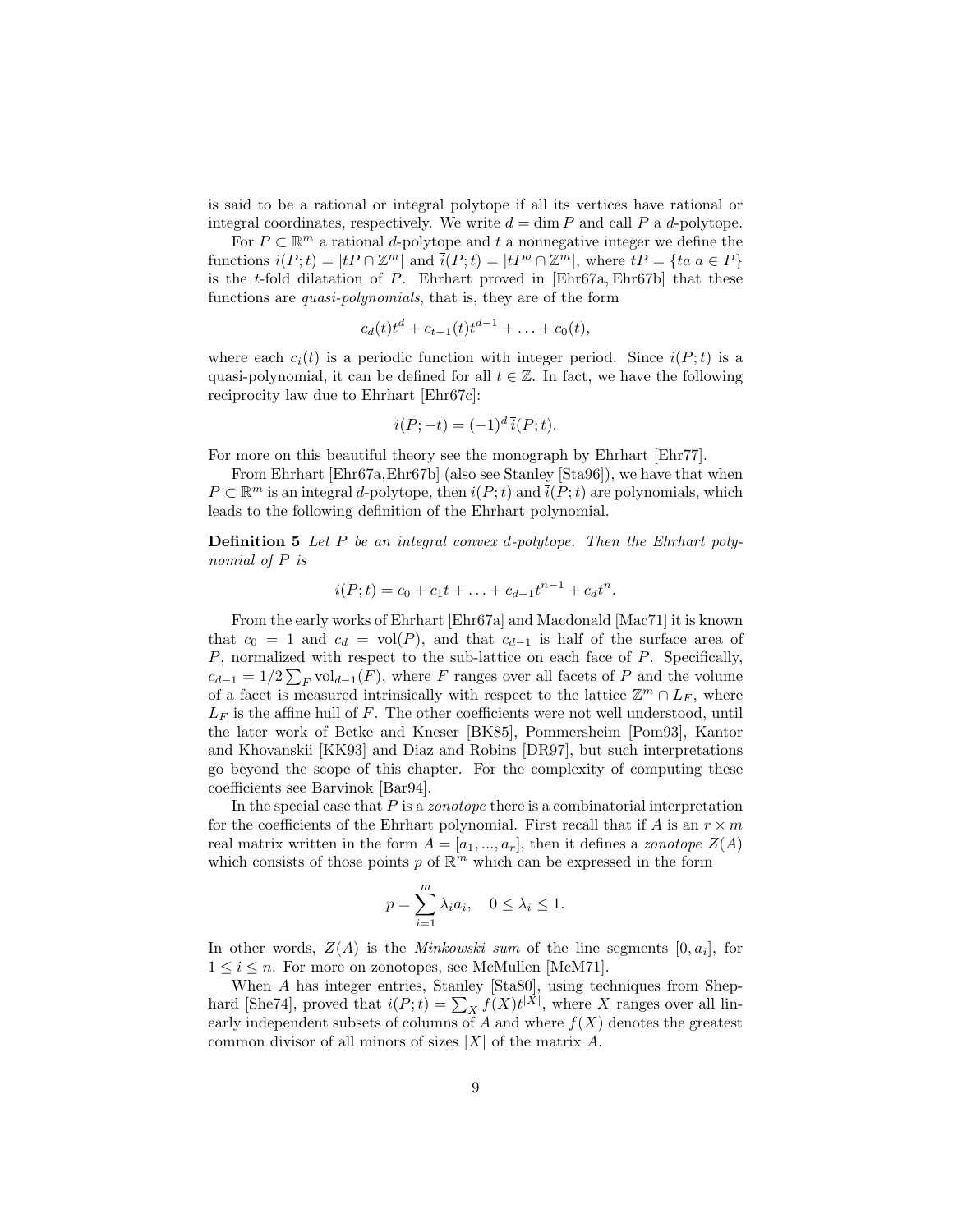When A is a *totally unimodular matrix*, that is, the determinant of every square submatrix is 0 or  $\pm 1$ , then  $Z(A)$  is described as a *unimodular zonotope*. For these polytopes the previous result shows that

$$
i(Z(A);t) = \sum_{k=0}^{r} f_k t^k,
$$

where  $f_k$  is the number of subsets of columns of the matrix A which are linearly independent and have cardinality  $k$ . In other words, the Ehrhart polynomial  $i(Z(A);t)$  is the generating function of the number of independent sets in the regular matroid  $M(A)$ .

The incidence matrix  $D(G)$  of a graph G is totally unimodular, a longstanding result due to Poincaré [Poi01] with a modern treatment given by Biggs [Big96]. A linearly independent subset of columns in D corresponds to a subset of edges with no cycle. Thus, the coefficient  $f_k$  in this case is the number of spanning forests of  $G$  with exactly  $k$  edges. From the previous chapter we know that  $T(G; x + 1, y) = \sum_{k=0}^{r} f_k x^{r-k}$ , where r is the rank of the graph G. With these ingredients we get the following relations with the Tutte polynomial from Welsh [Wel97].

<span id="page-9-0"></span>**Theorem 7** If G is a graph and D is its incident matrix then the Ehrhart polynomial of the unimodular zonotope  $Z(D)$  is given by

$$
i(Z(D);t) = t^{r}T(G; 1 + \frac{1}{t}, 1),
$$

where  $r$  is the rank of  $G$ .

In this case, the zonotope  $Z(D)$  is a r-polytope in  $\mathbb{R}^n$ , where n is the number of vertices of G.

The reciprocity law of Theorem [7](#page-9-0) leads to the following geometric result, also from Welsh [Wel97].

**Corollary 2** If  $D$  is the incidence matrix of a rank r graph  $G$  with n vertices then for any positive integer  $\lambda$  the number of lattice points of  $\mathbb{R}^n$  lying strictly inside the zonotope  $tZ(D)$  is given by

$$
\bar{i}(Z(D);t) = (-t)^{r}T(G; 1 - \frac{1}{t}, 1).
$$

In particular we have that the number of lattice points strictly inside  $Z(D)$  is  $(-1)^{r}T(G; 0, 1).$ 

### 3.3 The Topological Tutte Polynomial of Bollobás and Riordan

The classical Tutte polynomial discussed in the previous chapter is an invariant of abstract graphs, so it encodes no information specific to graphs embedded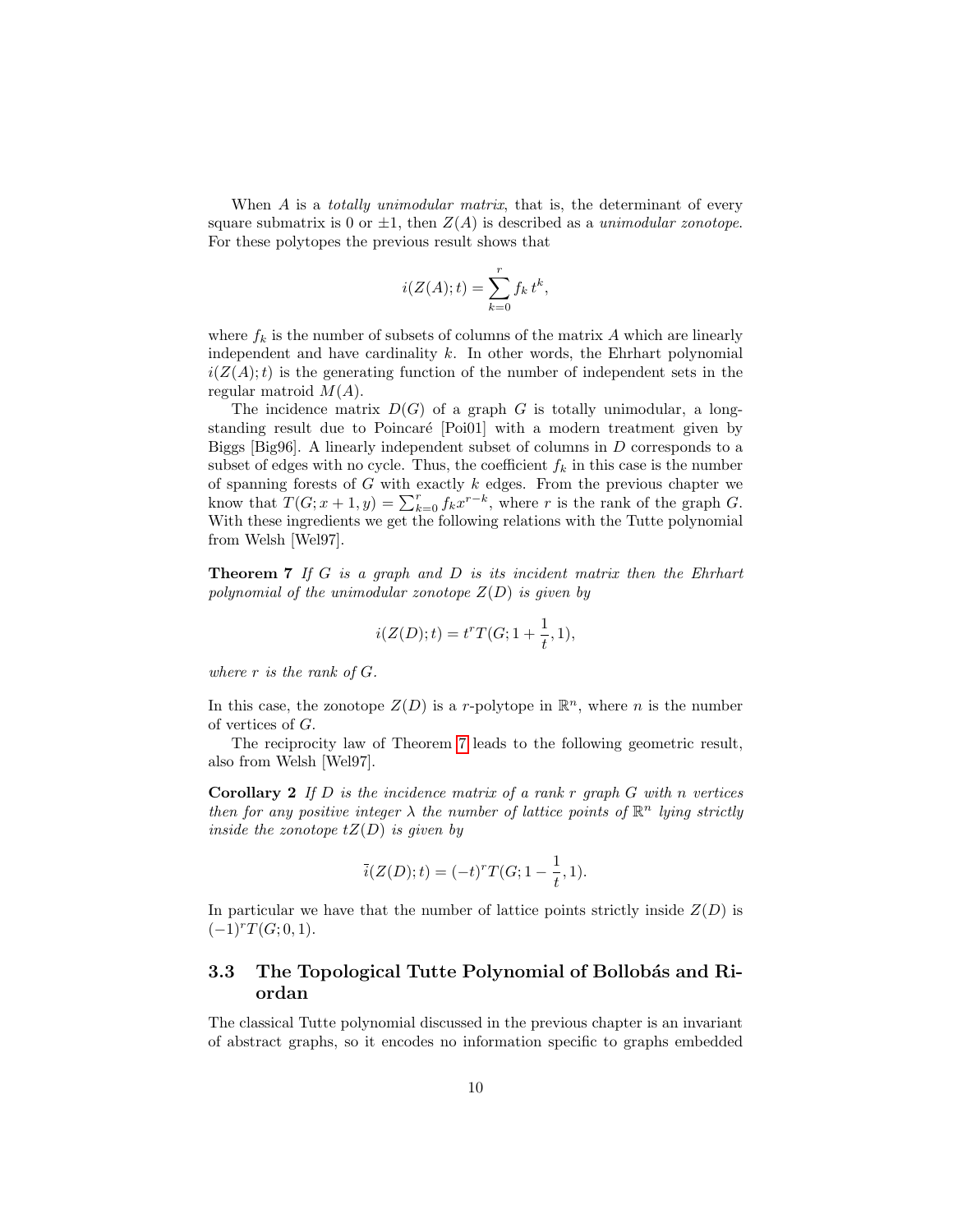in surfaces. In  $[BR01, BR02]$ , Bollobás and Riordan generalize the classical Tutte polynomial to topological graphs, that is, graphs embedded in surfaces. In [BR01], Bollobás and Riordan define the *cyclic graph polynomial*, a three variable deletion/contraction invariant for graphs embedded in oriented surfaces. They extend this work in [BR02], using a different approach, with the four variable ribbon graph polynomial. Both of these polynomials extend the classical Tutte polynomial, but in such a way that topological information about the embedding is encoded. The version for oriented surfaces is subsumed by the version for arbitrary surfaces, so we focus on the latter here. The ribbon graph polynomial is also sometimes called the *Bollobás-Riordan polynomial* after the authors or the topological Tutte polynomial to emphasize that it simultaneously encodes topological information while generalizing the classical Tutte polynomial.

First recall that a cellular embedding of a graph in an orientable or unorientable surface can be specified by providing a sign for each edge and a rotation scheme for the set of half edges at each vertex, where a rotation scheme is simply a cyclic ordering of the half edges about a vertex. This is equivalent to a ribbon (or fat) graph, which is a surface with boundary where the vertices are represented by a set of disks and the edges by ribbons, with the ribbon of an edge with a negative sign having a half-twist. This can also be thought of as taking a slight 'fattening' of the edges of the graph as it is embedded in the surface, or equivalently as 'cutting out' the graph together with a small neighborhood of it from the surface. Figure [3](#page-10-0) shows a graph with two vertices and two parallel edges, one positive and one negative. It is embedded on a Klein bottle, and the ribbon graph is a Möbius band with boundary.



<span id="page-10-0"></span>Figure 3: A ribbon graph which is a Möbius band with boundary

In addition to the usual graphic characteristics such as number of vertices, connected components, rank, and nullity for a ribbon graph G we also consider  $bc(G)$ , the number of boundary components of the surface, and  $t(G)$ , an index of the orientability of the surface. The value of  $t(G)$  is 0 if the surface is orientable, and 1 if it is not. Thus,  $t(G)$  is 1 if and only if for some cycle in G, the product of the signs of the edges is negative.

Definition 6 Let G be a ribbon graph, that is, a graph embedded in a surface.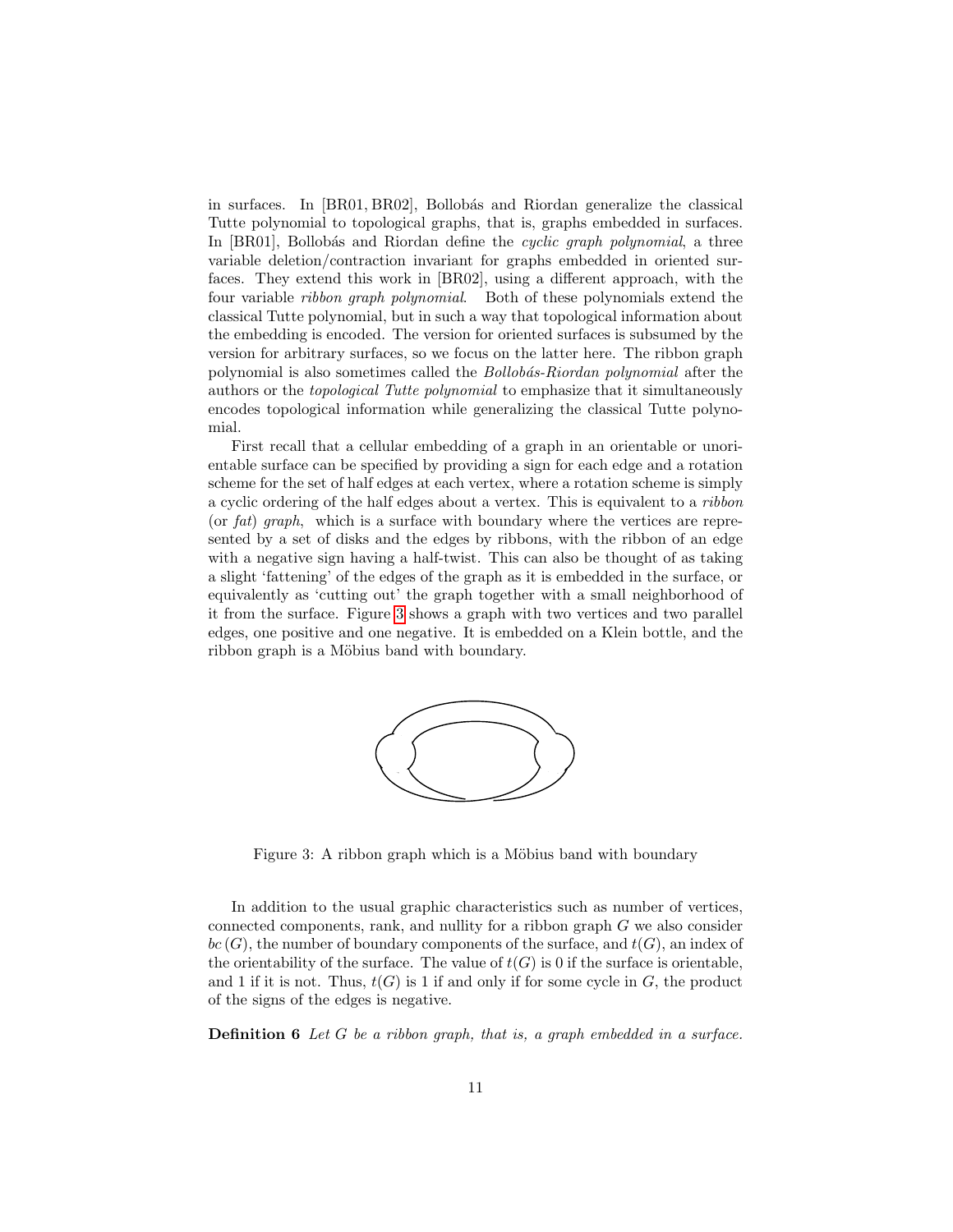Then the topological Tutte polynomial of Bollobás and Riordan is given by

$$
R(G; x, y, z, w) = \sum_{A \subseteq E(G)} (x - 1)^{r(G) - r(A)} y^{n(A)} z^{\kappa(A) - bc(A) + n(A)} w^{t(A)}
$$
  

$$
\in Z[x, y, z, w] / \langle w^2 - w \rangle.
$$

As previously,  $r(A)$ ,  $\kappa(A)$ ,  $n(A)$ , and now also  $bc(A)$  and  $t(A)$ , refer to the spanning subgraph of  $G$  with edge set  $A$ , here with its embedding inherited from G.

Clearly, by comparing with the rank-nullity generating function definition of the classical Tutte polynomial given in the previous chapter, this generalizes the classical Tutte polynomial. Like the classical Tutte polynomial,  $R(G; x, y, z, w)$ is multiplicative on disjoint unions and one point joins of ribbon graphs. More importantly, it retains the essential properly of obeying a deletion/contraction reduction relation.

We must first define deletion and contraction in the context of embedded graphs. The ribbon graph resulting from deleting an edge is clear, but contraction requires some care. Let  $e$  be a non-loop edge. First assume the sign of  $e$ is positive, by flipping one endpoint if necessary to remove the half twist (this reverses the cyclic order of the half edges at that vertex and toggles their signs). Then  $G/e$  is formed by deleting e and identifying its endpoints into a single vertex v. The cyclic order of edges at v comes from the original cyclic order at one endpoint, beginning where  $e$  had been, and continuing with the cyclic order at the other endpoint, again beginning where e had been.

<span id="page-11-0"></span>Theorem 8 If G is a ribbon graph, then

$$
R(G; x, y, z, w) = R(G/e; x, y, z, w) + R(G - e; x, y, z, w)
$$

if e is an ordinary edge and  $R(G; x, y, z, w) = xR(G/e; x, y, z, w)$  if e is a bridge.

The proof depends on a careful analysis of how each of the relevant parameters  $r(A)$ ,  $\kappa(A)$ ,  $n(A)$ ,  $bc(A)$  and  $t(A)$  changes with the deletion or contraction of an edge.

Repeated application of this theorem reduces a ribbon graph to a disjoint union of embedded *blossom graphs*, that is, graphs each consisting of a single vertex with some number of loops. Because of the embedding, the loops are signed, and there is a rotation system of half-edges about the single vertex. Not surprisingly, the topological information is distilled into these minors of the original graph, and to complete a deletion/contraction linear recursion computation, it is necessary to specify an evaluation of these terminal forms.

Signed chord diagrams provide a useful device for determining the relevant parameters of an embedded blossom graph. Recall that a chord diagram consists of a circle with  $n$  symbols on its perimeter, with each symbol appearing twice and a chord drawn between each pair of like symbols. A signed chord diagram simply has a sign on each chord. A signed chord diagram D corresponds to an embedded blossom graph G by assigning a symbol to each loop and arranging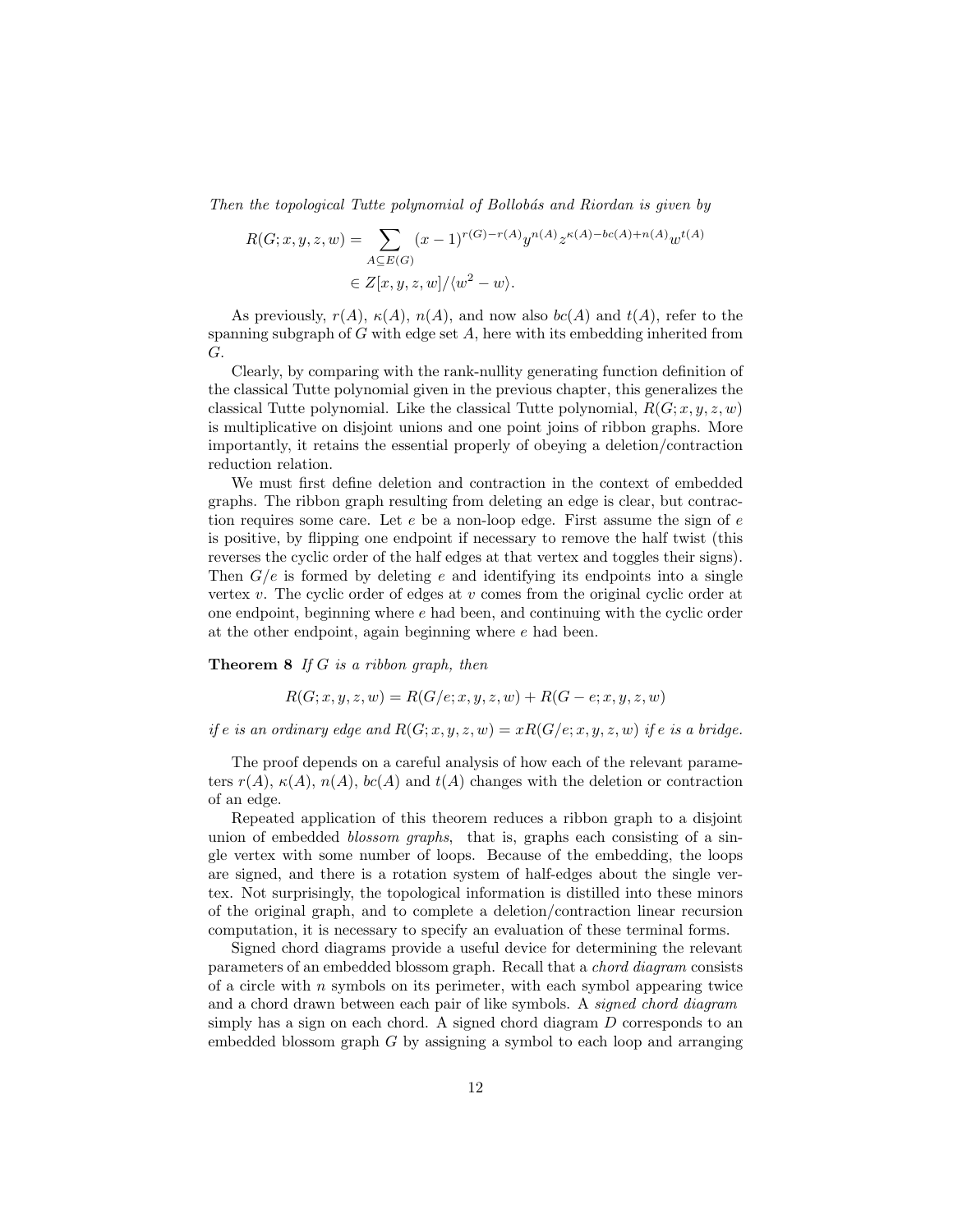them on the perimeter of the circle in the chord diagram in the same order as the cyclic order of the half-edges about the vertex. A chord receives the same sign as the loop it represents. If we 'fatten' the chords as in Figure [4,](#page-12-0) with a negative chord receiving a half-twist, then  $bc(G)$  is equal to the number of components in the resulting diagram, which is denoted  $bc(D)$ . Similarly, since G has only one vertex,  $n(G)$  is the number of edges of G, which is the number of chords of D, so we denote this by  $n(D)$ . We also set  $t(D) = t(G)$ , and note that  $t(D) = 0$  if all chords of D have a positive sign, and  $t(D) = 1$  otherwise. This, combined with the definition of  $R(G; x, y, z, w)$  above, gives the following evaluation for these terminal forms.



<span id="page-12-0"></span>Figure 4: A signed blossom graph, its signed chord diagram, and the boundary components of the signed chord diagram

<span id="page-12-1"></span>**Theorem 9** If G is an embedded blossom graph with corresponding signed chord diagram D, then

$$
R(G; x, y, z, w) = \sum_{D' \subseteq D} y^{n(D')} z^{1 - bc(D') + n(D')} w^{t(D')},
$$

where the sum is over all subdiagrams  $D'$  of  $D$ .

Theorems [8](#page-11-0) and [9](#page-12-1) taken together give a linear recursion definition for  $R(G;$  $x, y, z, w$ ). There are a number of technical considerations, similar to the care that must be taken in contracting edges, but nevertheless many other properties analogous to those of the classical Tutte polynomial hold. For example,  $R(G; x, y, z, w)$  has a spanning tree expansion, a universality property, and duality relation (in addition to the Bollobás and Riordan's originating work in [BR01,BR02], see also recent work by Chmutov [Chm] and Moffatt [Mof08]). Furthermore, Chmutov and Pak [CP07], and Moffatt [Mof,Mof08] have shown that  $R(G; x, y, z, w)$  also extends the relation between the classical Tutte polynomial and the Kauffman bracket and Jones polynomial of knot theory due to Thistlethwaite [Thi87] and Kauffman [Kau89].

### <span id="page-12-2"></span>3.4 Martin, or Circuit Partition, Polynomials

In his 1977 thesis, Martin [Mar77] recursively defined polynomials  $M(G, x)$ and  $m(\bar{G}; x)$  that encode, respectively, information about the families of cir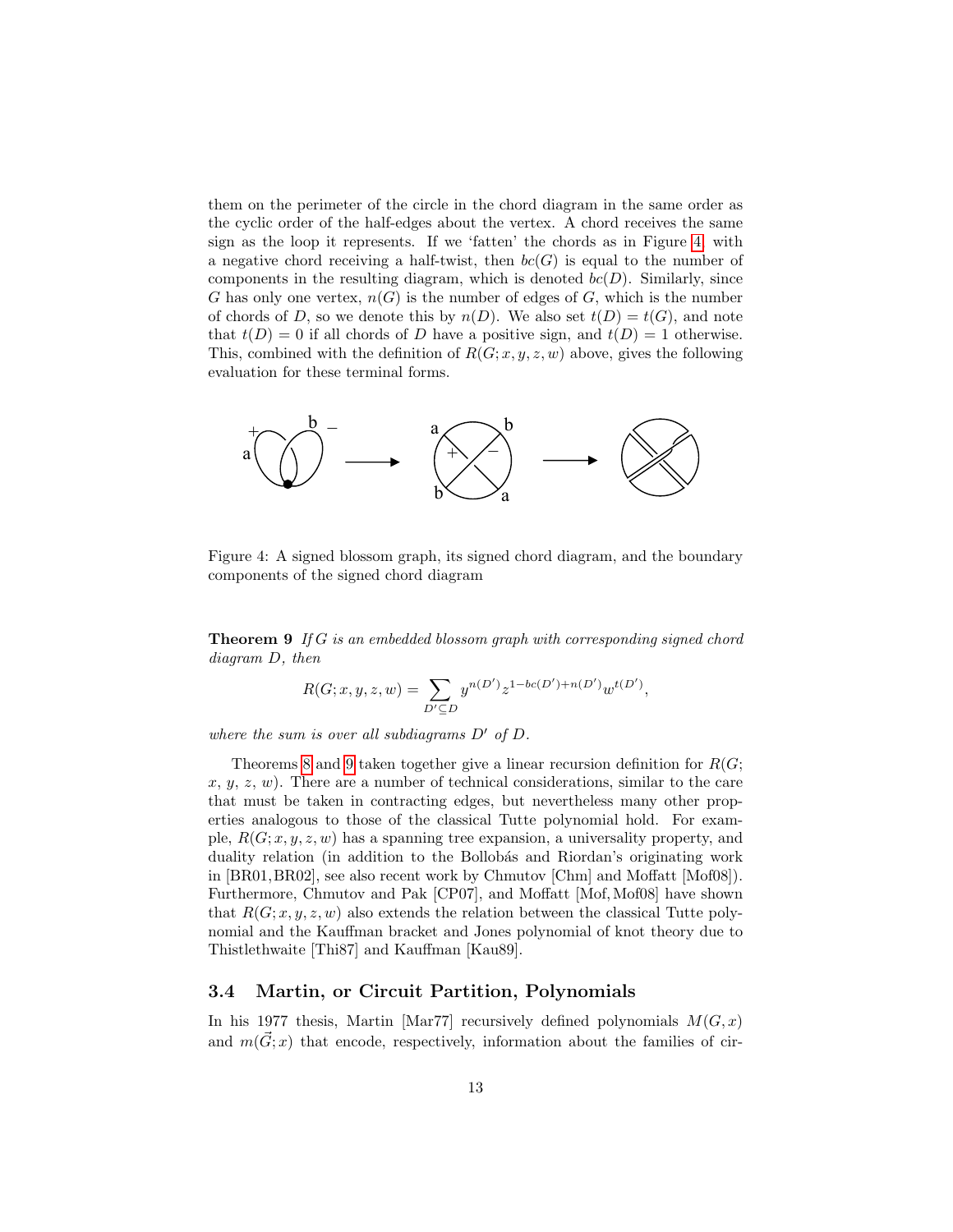cuits in 4-regular Eulerian graphs and digraphs. Las Vergnas subsequently found a state model expression for these polynomials, extended their properties to general Eulerian graphs and digraphs, and further developed their theory (see [Las79,Las83,Las88]). Both Martin [Mar78] and Las Vergnas [Las88] found combinatorial interpretations for some small integer evaluations of the polynomials, while combinatorial interpretations for all integer values as well as some derivatives were given in [E-M00, E-M04a, E-M04b], and by Bollobás [Bol02].

Transforms of the Martin polynomials,  $J(G; x)$  and  $i(\vec{G}; x)$ , given in [E-M98], and then aptly named circuit partition polynomials in [ABS00], facilitate these computations, and for this reason we give the definitions below in terms of J and j. Like many of the polynomials surveyed here, the circuit partition polynomials have several definitions, including linear recursion formulations, generating function formulations, and state model formulations. We give the state model definition, and refer the reader to [E-M04a,E-M04b] for the others.

As with other state model formulations, we must first specify what we mean by a state of a graph (or digraph) in this context. Here an Eulerian graph must have vertices all of even degree, but it need not be connected. An Eulerian digraph must have the indegree equal to the outdegree at each vertex, and again need not be connected.

Definition 7 An Eulerian graph state of an Eulerian graph G is the result of replacing each  $2n$ -valent vertex v of G with n 2-valent vertices joining pairs of half edges originally adjacent to v. An Eulerian graph state of an Eulerian  $digraph G~is defined similarly, except here each incoming half edge must be paired.$ with an outgoing edge.

Note that a Eulerian graph state is a disjoint union of cycles, each consistently oriented in the case of a digraph.

Definition 8 The circuit partition polynomial. Let G be an Eulerian graph, let  $St(G)$  be the set of states of G, and let  $c(S)$  be the number of components in a state  $S \in St(G)$ . Then the circuit partition polynomial has a state model formulation given by

$$
J(G; x) = \sum_{S \in St(G)} x^{c(S)}.
$$

The circuit partition polynomial is defined similarly for Eulerian digraphs as

$$
j(\vec{G};x) = \sum_{S \in St(\vec{G})} x^{c(S)}.
$$

The transforms between the circuit partition polynomials and the original Martin polynomial, as extended to general Eulerian graphs and digraphs by Las Vergnas, are:

$$
J(G; x) = xM(G; x + 2),
$$
 for G an Eulerian graph, and (3.1)

<span id="page-13-0"></span>
$$
j(\vec{G};x) = xm\left(\vec{G};x+1\right) \text{ for } \vec{G} \text{ an Eulerian digraph.}
$$
 (3.2)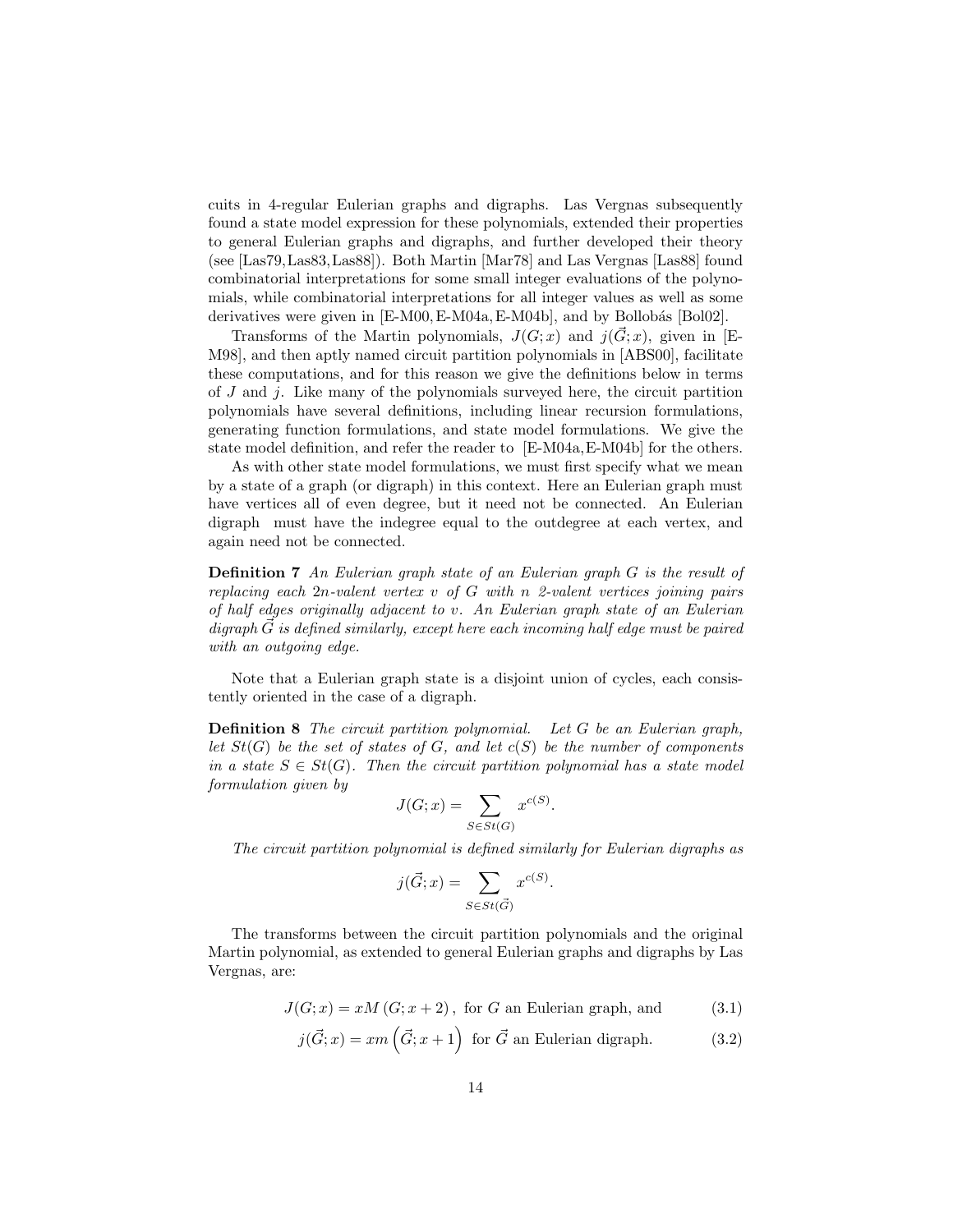The circuit partition polynomials have 'splitting' formulas, analogous to Tutte's identity for the chromatic polynomial given in the previous chapter, proofs for which may be found in [E-M98,E-M04b]. These formulas derive from the Hopf algebra structures of the generalized transition polynomial discussed in Subsection [4.3,](#page-23-0) but may also be proved combinatorially, as by Bollobás [Bol02] and [E-M04b].

<span id="page-14-0"></span>**Theorem 10** Let G be an Eulerian graph and  $\vec{G}$  be an Eulerian digraph. Then

$$
J(G; x + y) = \sum J(A; x) J(A^c; y),
$$

where the sum is over all subsets  $A \subseteq E(G)$  such that G restricted to both A and  $A^c = E(G) - A$  is Eulerian. Also,

$$
j(\vec{G}; x + y) = \sum j\left(\vec{A}; x\right) j\left(\vec{A}^c; y\right),
$$

where the sum is over all subsets  $\vec{A} \subseteq E(\vec{G})$  such that  $\vec{G}$  restricted to both  $\vec{A}$ and  $\vec{A}^c$  is an Eulerian digraph.

The connection between the circuit partition polynomial of a digraph and the Tutte polynomial of a planar graph  $G$  is through the oriented medial graph  $\tilde{G}_m$  described in the previous chapter. Martin [Mar77] proved the following, which we extend to the circuit partition polynomial via  $(3.2)$ .

<span id="page-14-1"></span>**Theorem 11** Let G be a connected planar graph, and let  $\vec{G}_m$  be its oriented medial graph. Then relationships among the Martin polynomial, circuit partition polynomial, and Tutte polynomial are:

$$
j(\vec{G}; x) = xm(\vec{G}_m; x+1) = xt(G; x+1, x+1).
$$

The proof of this theorem depends on a fundamental observation relating deletion/contraction in G with choices of configurations at a vertex in an Eulerian graph state of  $\vec{G}_m$ , as illustrated in Figure [5.](#page-15-0) Theorems [10](#page-14-0) and [11](#page-14-1) combine to give the basis for many of the combinatorial interpretation of the Tutte polynomial along the line  $y = x$  described in the previous chapter. For more details, see Martin [Mar77, Mar78], Las Vergnas [Las79, Las83, Las88], Bollobás [Bol02], and also [E-M98,E-M00,E-M04a,E-M04b].

Evolving from the relation between the Tutte and Martin polynomials is the theory of isotropic systems, which unifies essential properties of 4-regular graphs and pairs of dual binary matroids. A series of papers throughout the 1980's and 1990's, including work by Bouchet [Bou87a], [Bou87b], [Bou88], [Bou89], [Bou91], [Bou93], as well as Bouchet and Ghier [BG96], and Jackson [Jac91], significantly extends the relationship between the Tutte polynomial of a planar graph and the Martin polynomial of its medial graph via the theory of isotropic systems.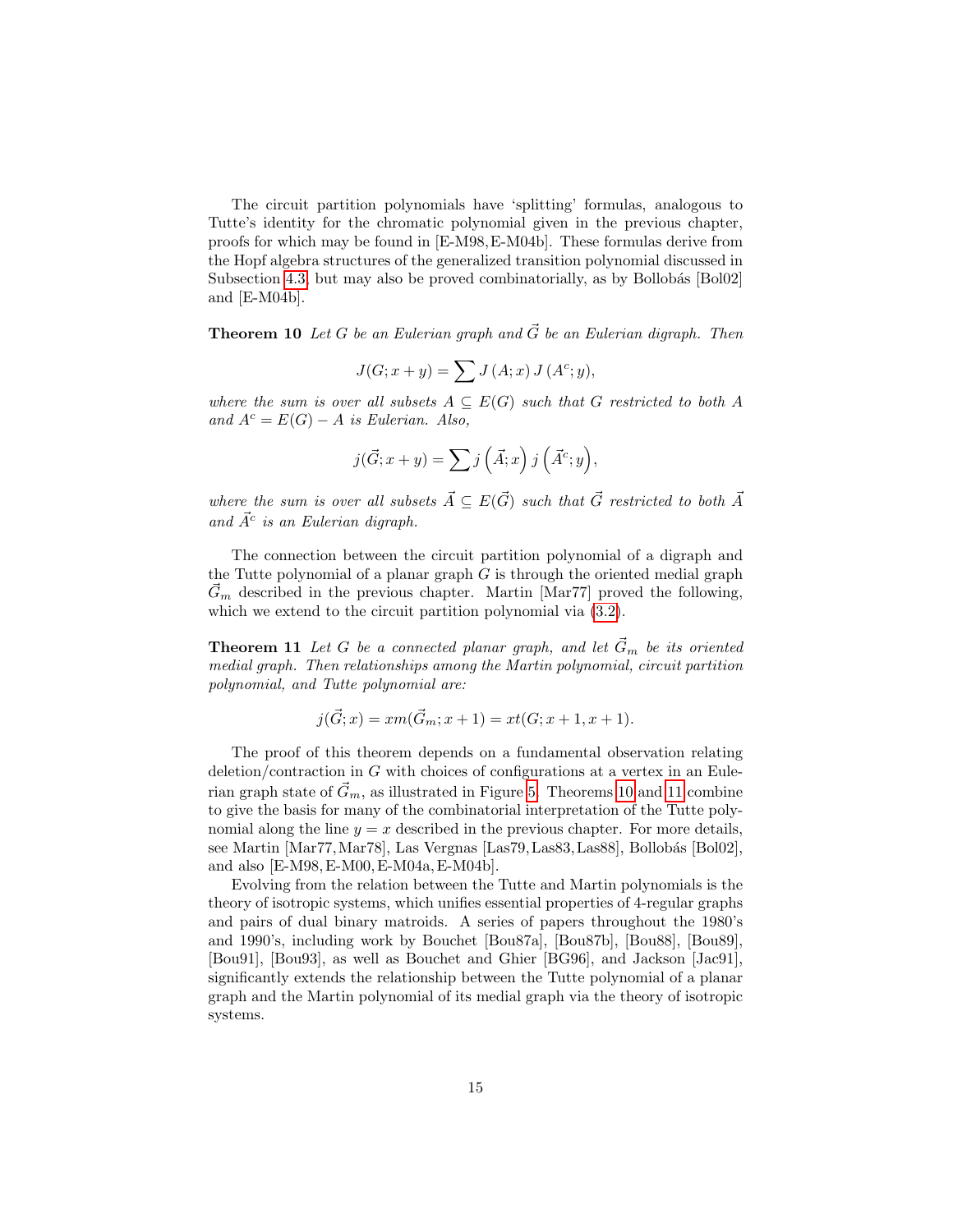

<span id="page-15-0"></span>the oriented medial graph  $\vec{G}_m$  (dotted edges). Deleting e corresponds to one possible configuration at v in an Eulerian graph state of  $\vec{G}_m$ , while contracting  $e$  corresponds to the other. Figure 5: An edge  $e$  in a planar graph  $G$ , with the corresponding vertex  $v$  in

#### 3.5 Interlace Polynomial

In [ABS00], Arratia, Bollobás and Sorkin defined a one-variable graph polynomial motivated by questions arising from DNA sequencing by hybridization addressed by Arratia, Bollobás, Coppersmith and Sorkin in [ABCS00], an appli-cation we will return to in Section [5.](#page-26-0) In [ABS04b], Arratia, Bollobás, and Sorkin defined a two-variable interlace polynomial, and showed that the original polynomial of [ABS00] is a specialization of it, renaming the original one-variable polynomial as the vertex-nullity interlace polynomial due to its relationship with the two-variable generalization.

Remarkably, despite very different terminologies, motivations and approaches, the original vertex-nullity interlace polynomial of a graph may be realized as the Tutte-Martin polynomial of an associated isotropic system (see Bouchet [Bou05]). For exploration of this relationship, see the works mentioned in Subsection [3.4,](#page-12-2) as well as Aigner [Aig00], Aigner and Mielke [AM00], Aigner and van der Holst [AvdH04], Allys [All94], and also Bouchet's series on multimatroids [Bou97, Bou98a, Bou98b, Bou01].

Both the vertex-nullity interlace polynomial of a graph and the two-variable interlace polynomial may be defined recursively via a pivot operation. This pivot is defined as follows. Let vw be an edge of a graph G, and let  $A_v$ ,  $A_w$ and  $A_{vw}$  be the sets of vertices in  $V(G) \setminus \{v, w\}$  adjacent to v only, w only, and to both  $v$  and  $w$ , respectively. The pivot operation "toggles" the edges among  $A_v$ ,  $A_w$  and  $A_{vw}$ , by deleting existing edges and inserting edges between previously non-adjacent vertices. The result of this operation is denoted  $G^{vw}$ . More formally,  $G^{vw}$  has the same vertex set as  $G$ , and edge set equal to the symmetric difference  $E(G)\Delta S$ , where S is the complete tripartite graph with vertex classes  $A_v$ ,  $A_w$  and  $A_{vw}$ . See Figure [6.](#page-16-0)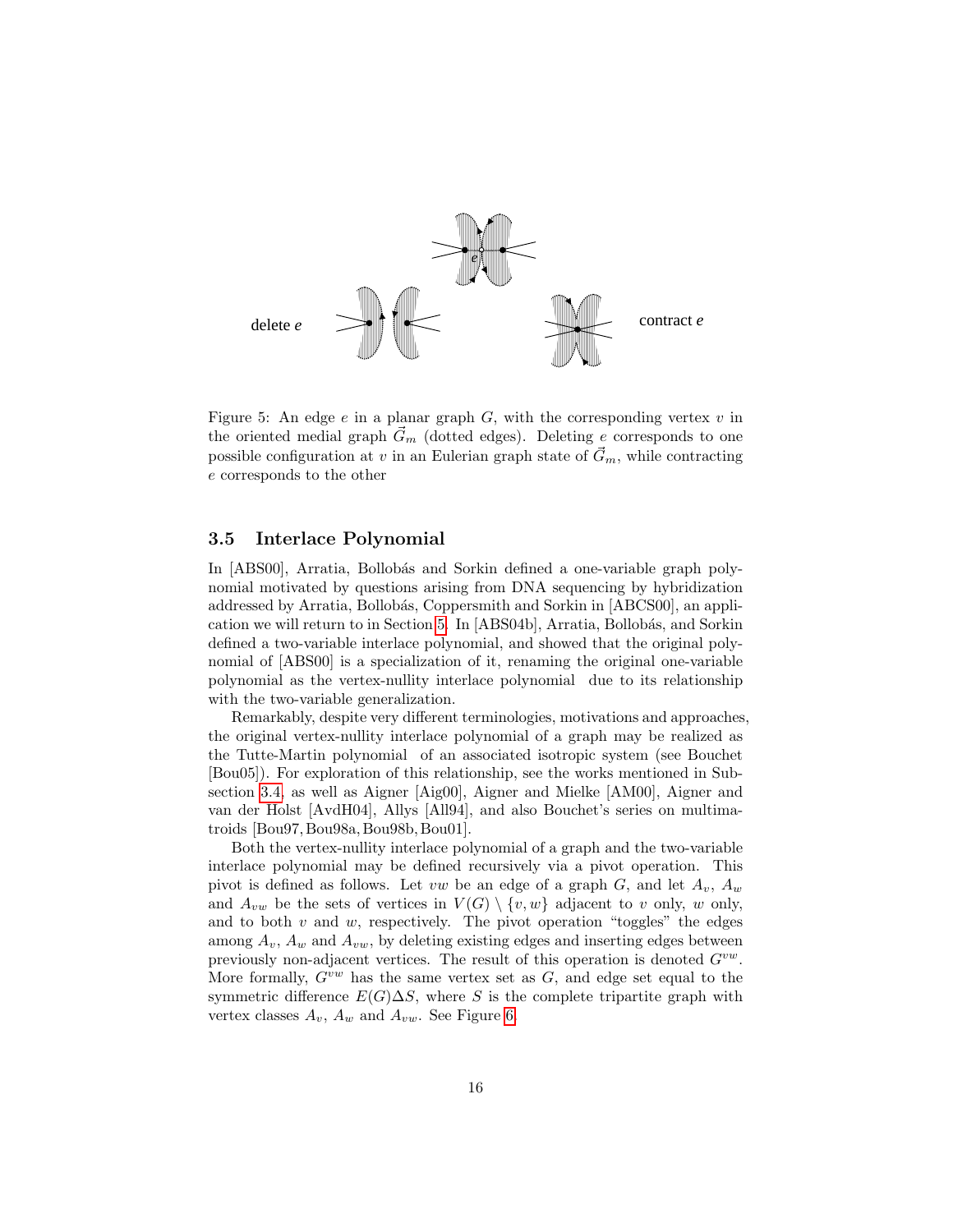

<span id="page-16-0"></span>Figure 6: Pivoting on the edge vw.  $A_v$ ,  $A_w$  and  $A_{vw}$  are the sets of vertices of G adjacent to  $v$  only,  $w$  only, and to both  $v$  and  $w$ , respectively. These sets are constant in all the diagrams. Vertices of  $G$  adjacent to neither  $v$  nor  $w$ are omitted. Heavy lines indicate that all edges are present, and dotted lines represent non-edges. Note interchange of edges and non-edges among  $A_v$ ,  $A_w$ and  $A_{vw}$ 

Also,  $G^a$  is the *local complementation* of G, defined as follows. Let  $N(a)$  be the neighbors of a, that is, the set  $\{w \in V : a \text{ and } w \text{ are joined by an edge}\}.$ The graph  $G^a$  is equal to G except that we "toggle" the edges among the neighbors of a, switching edges to non-edges and vice-versa.

**Definition 9** Let  $G$  be a graph of order  $n$ , which may have loops, but no multiple loops or multiple edges. The two-variable interlace polynomial may be given recursively by  $q(E_n) = y^n$  for  $E_n$ , the edgeless graph on  $n \geq 0$  vertices, with

$$
q(G) = q(G - a) + q(G^{ab} - b) + ((x - 1)^{2} - 1)q(G^{ab} - a - b),
$$

for any edge ab where neither a nor b has a loop, and

$$
q(G) = q(G - a) + (x - 1)q(G^a - a),
$$

for any looped vertex a.

Alternatively, the interlace polynomial has the following generating function representation.

**Definition 10** Let  $G$  be a graph of order  $n$ , which may have loops, but no multiple loops or multiple edges. Then the two-variable interlace polynomial may be given by

$$
q(G; x, y) = \sum_{S \subseteq V(G)} (x - 1)^{r(G|_S)}(y - 1)^{n(G|_S)},
$$

where  $r(G|_S)$  and  $n(G|_S) = |S| - r(G|_S)$  are, respectively, the  $\mathbb{F}_2$ -rank and nullity of the adjacency matrix of  $G|_S$ , the subgraph of G restricted to S.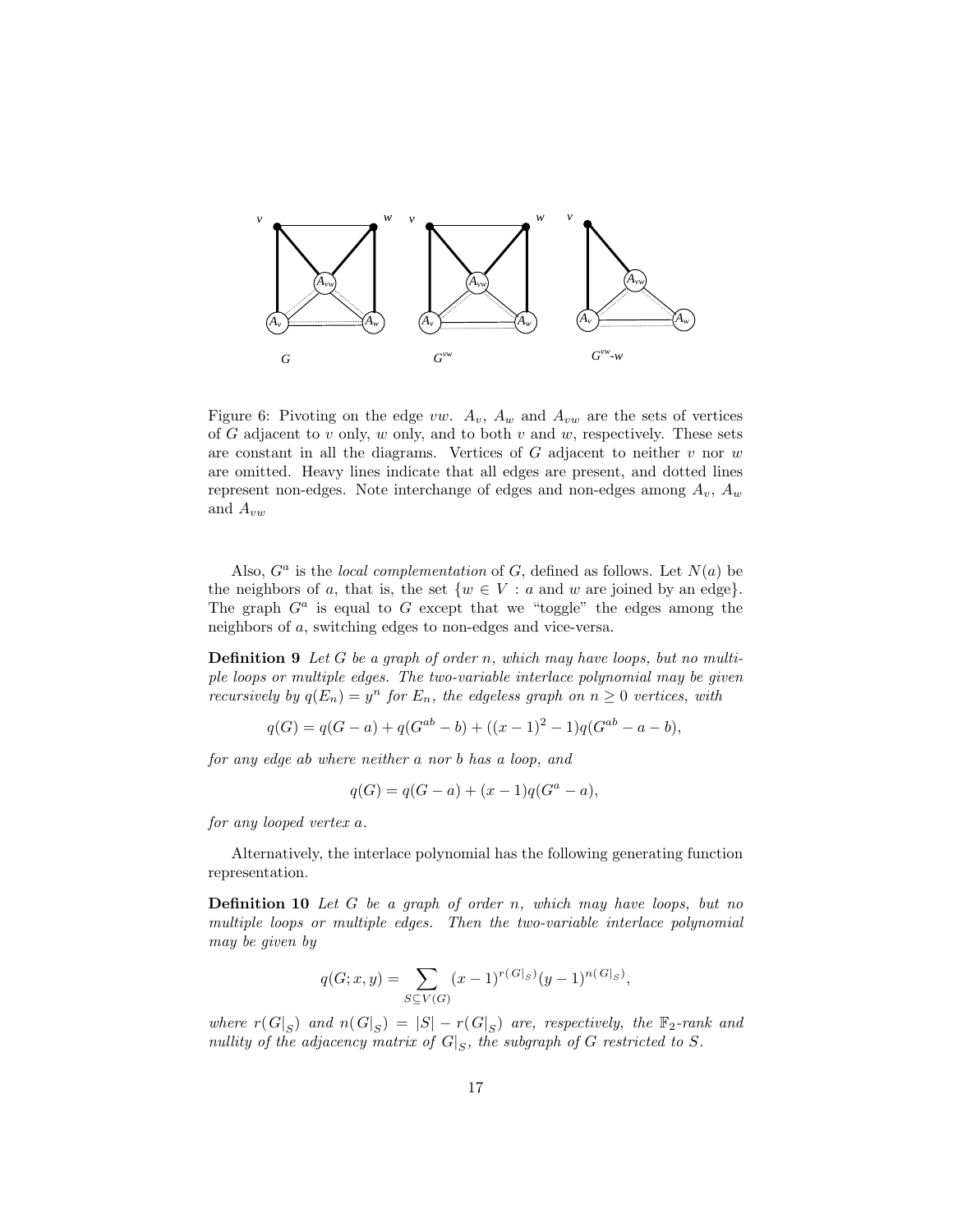Definition 11 The vertex-nullity interlace polynomial is defined recursively as:

$$
q_N(G; x) = \begin{cases} x^n & \text{if } G = E_n, \text{ the edgeless graph on } n \text{ vertices} \\ q_N(G - v; x) + q_N(G^{vw} - w; x) & \text{if } vw \in E(G). \end{cases}
$$

This polynomial was shown to be well defined by Arratia, Bollobás, and Sorkin for all simple graphs in [ABS00], and then was shown in [ABS04b] to be a specialization of the two-variable interlace polynomial as follows.

$$
q_N(G; y) = q(G; 2, y) = \sum_{W \subseteq V(G)} (y - 1)^{n(G|_W)}.
$$

An equivalent formulation for  $q_N(G; x)$  for simple graphs is given by Aigner and van der Holst in [AvdH04].

A somewhat circuitous route through the circuit partition polynomial relates the vertex-nullity interlace polynomial to the Tutte polynomial. First recall that a *circle graph* on *n* vertices is a graph  $G$  derived from a chord diagram. Two vertices v and w in G share an edge if and only if their corresponding chords intersect in the chord diagram. Note that G is necessarily simple.

For circle graphs, the vertex-nullity interlace polynomial and the circuit partition polynomial are related by the following theorem, noting that although  $\tilde{G}$ may be a multigraph,  $H$  is necessarily simple.

<span id="page-17-0"></span>**Theorem 12** (Arratia, Bollobás and Sorkin [ABS00], Theorem 6.1). If  $\vec{G}$  is a 4-regular Eulerian digraph, C is any Eulerian circuit of  $\vec{G}$ , and H is the circle graph of the chord diagram determined by C, then  $j(\vec{G}; x) = xq_N (H; x + 1)$ .

This now allows us to relate the vertex-nullity interlace polynomial to the Tutte polynomial, a relation proved in [E-MS07] and also observed by Arratia, Bollobás and Sorkin at the end of Section 7 in [ABS04b].

**Theorem 13** If G is a planar graph, and H is the circle graph of some Eulerian circuit of  $\bar{G}_m$ , then  $q_N(H; x) = t(G; x, x)$ .

*Proof.* By Theorem [12,](#page-17-0)  $j(\vec{G}_m; x) = xq_N(H; x + 1)$ , but recalling that the circuit partition and Martin polynomials are simple translations of each other, we have from Theorem [11](#page-14-1) that  $j(\vec{G}_m; x) = xm(\vec{G}_m; x + 1)$ , and hence  $q_N(H; x) =$  $m(\vec{G}_m; x) = t(G; x, x).$ 

The interlace polynomial has generated further interest and other applications in Balister, Bollobás, Cutler, and Pebody [BBCP02], and Balister, Bollobás, Riordan, and Scott [BBRS01], Glantz and Pelillo [GP06], Ellis-Monaghan and Sarmiento [E-MS07].

### 4 Multivariable Extensions

Multivariable extensions have proved valuable theoretical tools for many of the polynomials we have seen since they capture information not encoded by the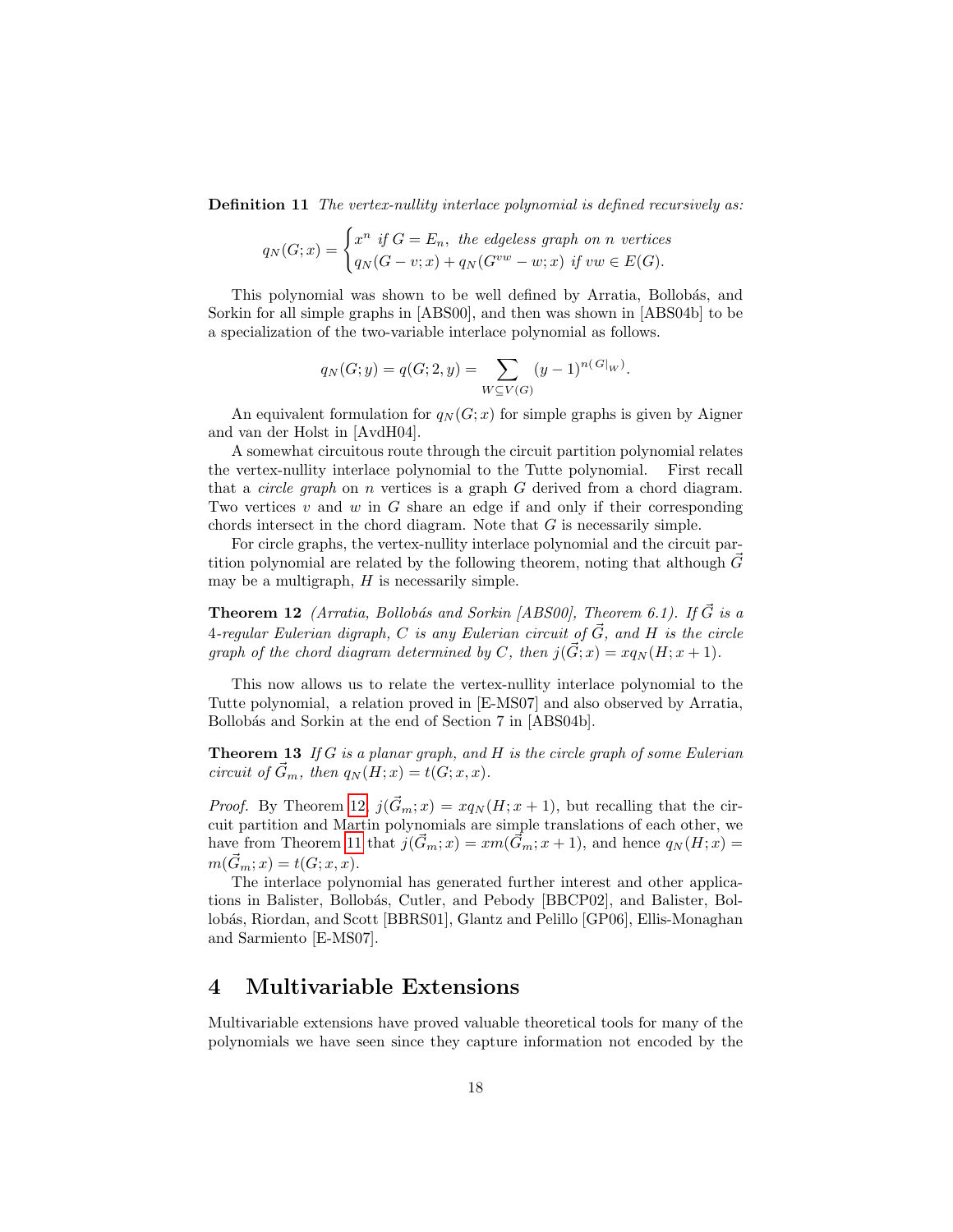original polynomial. More critically, powerful algebraic tools not applicable to the original polynomial may be available to the multivariable version, providing new means of extracting combinatorial information from the polynomial. While the multivariable indexing may make the defining notation somewhat bulky, these generalizations are natural extensions of classical versions, computed in exactly the same ways, only now also keeping track of some additional parameters in the computation processes.

### <span id="page-18-1"></span>4.1 Generalized coloring polynomials and the U-polynomial

The evaluation of the chromatic polynomial at  $\lambda$  can be written as

<span id="page-18-0"></span>
$$
\chi_G(\lambda) = \sum_{\substack{\phi: V \to \{1,\dots,\lambda\} \\ \text{proper}}} 1.
$$
\n(4.1)

This was generalized to a symmetric function over (commuting) indeterminates  $x_1, x_2, \ldots$  by Stanley [Sta95] in the following way.

**Definition 12** Let  $G = (V, G)$  be a graph, let  $\phi : V \to \mathbb{P} = \{1, 2, ...\}$ , and denote the product  $\prod_{v \in V} x_{\phi(v)}$  by  $x^{\phi}$ . Then the symmetric function generalization of the chromatic polynomial is

$$
X_G(\boldsymbol{x}) = X(G; x_1, x_2, \ldots) = \sum_{\substack{\phi: V \to \mathbb{P} \\ proper}} x^{\phi}.
$$

That this is a generalization of the chromatic polynomial can be seen by setting  $x_i = 1$  for  $1 \le i \le \lambda$  and  $x_j = 0$  for  $j > \lambda$  and noting that the expression in [\(4.1\)](#page-18-0) for the chromatic polynomial evaluated at  $\lambda$  results.

Generalizing polynomial graph invariants is not a theoretical exercise. The original invariant encodes combinatorial information, and the multivariable generalization will encode not only the same information but also more refined information. For example, the chromatic polynomial of any tree with  $n$  vertices has chromatic polynomial  $x(x-1)^{n-1}$ . But not all trees have the same  $X_G(\boldsymbol{x})$ . For example, if  $K_{1,3}$  is the 4-star graph and  $P^4$  is the path of order 4,  $X_{K_{1,3}}(\boldsymbol{x})$ has a term  $x_i x_j^3$  for all  $i \neq j$ , but such a term is not present in  $X_{P^4}(\boldsymbol{x})$ . In fact, it is still an open question if X distinguishes trees, that is if  $X_{T_1}(x) \neq X_{T_2}(x)$ , whenever  $T_1$  and  $T_2$  are not isomorphic trees.

A similar multivariable extension of the bad coloring polynomial is also natural, especially given the importance of the latter because of its being equivalent to the Tutte polynomial. The following generalization of the bad coloring polynomial is also due to Stanley [Sta98].

**Definition 13** Let  $G = (V, E)$  be a graph, let  $\phi : V \to \mathbb{P} = \{1, 2, ...\}$ , and let  $b(\phi)$  be the set of monochromatic edges in the coloring given by  $\phi$ . Then the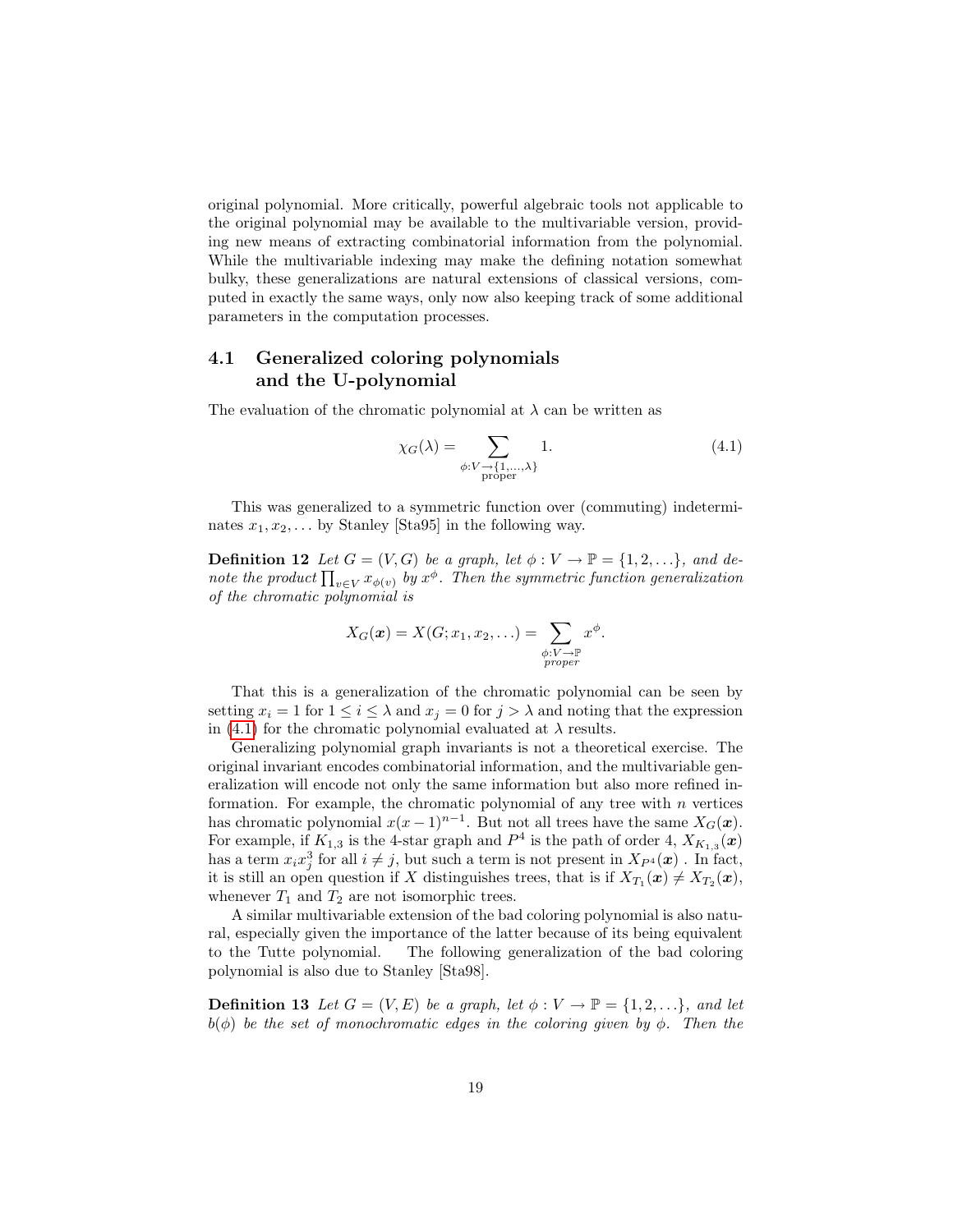symmetric function generalization of the bad coloring polynomial over indeterminates  $x_1, x_2, \ldots$  and t is

$$
X_G(\boldsymbol{x},t)=\sum_{\phi:V\to\mathbb{P}}(1+t)^{|b(\phi)|}x^{\phi},
$$

where the sum is over all possible colorings  $\phi$  of the graph G.

Again, by setting  $x_i = 1$  for  $1 \leq i \leq \lambda$  and  $x_j = 0$  for  $j > \lambda$  we get the bad-coloring polynomial, and hence the Tutte polynomial. Therefore,  $X_G(x, t)$ is a multivariable generalization of the Tutte polynomial.

There is another multivariable generalization of the Tutte polynomial that was developed independently and for very different reasons. This generalization is called the U-polynomial and is due to Noble and Welsh in [NW99].

<span id="page-19-0"></span>**Definition 14** Let  $G = (V, E)$  be a graph. Then the U-polynomial of G is

$$
U_G(\pmb{x}, y) = \sum_{A \subseteq E} x_{n_1} \cdots x_{n_k} (y-1)^{|A|-r(A)},
$$

where  $n_1, \ldots, n_k$  are the numbers of vertices in the k different components of G restricted to A.

Clearly, this is a generalization of the Tutte polynomial, as by setting  $x_i =$  $(x - 1)$  for all i in  $U_G(x, y)$  we get  $(x - 1)^{\kappa(G)}T_G(x, y)$ . Note that the factor  $x_{n_1} \cdots x_{n_k}$  in every term keeps track of the number of vertices in the different components in A. This is a refinement of the rank-nullity generating-function definition of the Tutte polynomial where the factors  $x^{r(G)-r(A)} = x^{\kappa(A)-\kappa(G)}$  in each term keep track of the number of components in A.

That  $U_G$  captures more combinatorial information from  $G$  than the Tutte polynomial can be seen by noting that  $U_G$  contains the matching generating polynomial, and thus the matching polynomial, as a specialization as well.

**Theorem 14** For any graph  $G$ ,

$$
g(G; x) = U_G(1, t, 0, \dots, 0, \dots, y = 1).
$$

The U-polynomial has a deletion/contraction reduction relationship not in the class of graphs but in the class of weighted graphs. To see this, we turn to the W-polynomial also due to Noble and Welsh in [NW99]. A weighted graph consists of a graph  $G = (V, E)$ , together with a weight function  $\omega : V \to \mathbb{Z}^+$ .

If e is an edge of  $(G, \omega)$  then  $(G \setminus e, \omega)$  is the weighted graph obtained from  $(G, \omega)$  by deleting e and leaving  $\omega$  unchanged. If e is not a loop,  $(G/e, \omega/e)$  is the weighted graph obtained from  $(G, \omega)$  by contracting e, that is deleting e and identifying its endpoints v, v' into a single vertex v''. The weight function  $\omega/e$ is defined as  $\omega/e(u) = \omega(u)$  for all  $u \in V \setminus \{v, v'\}$  and  $\omega/e(v'') = \omega(v) + \omega(v')$ .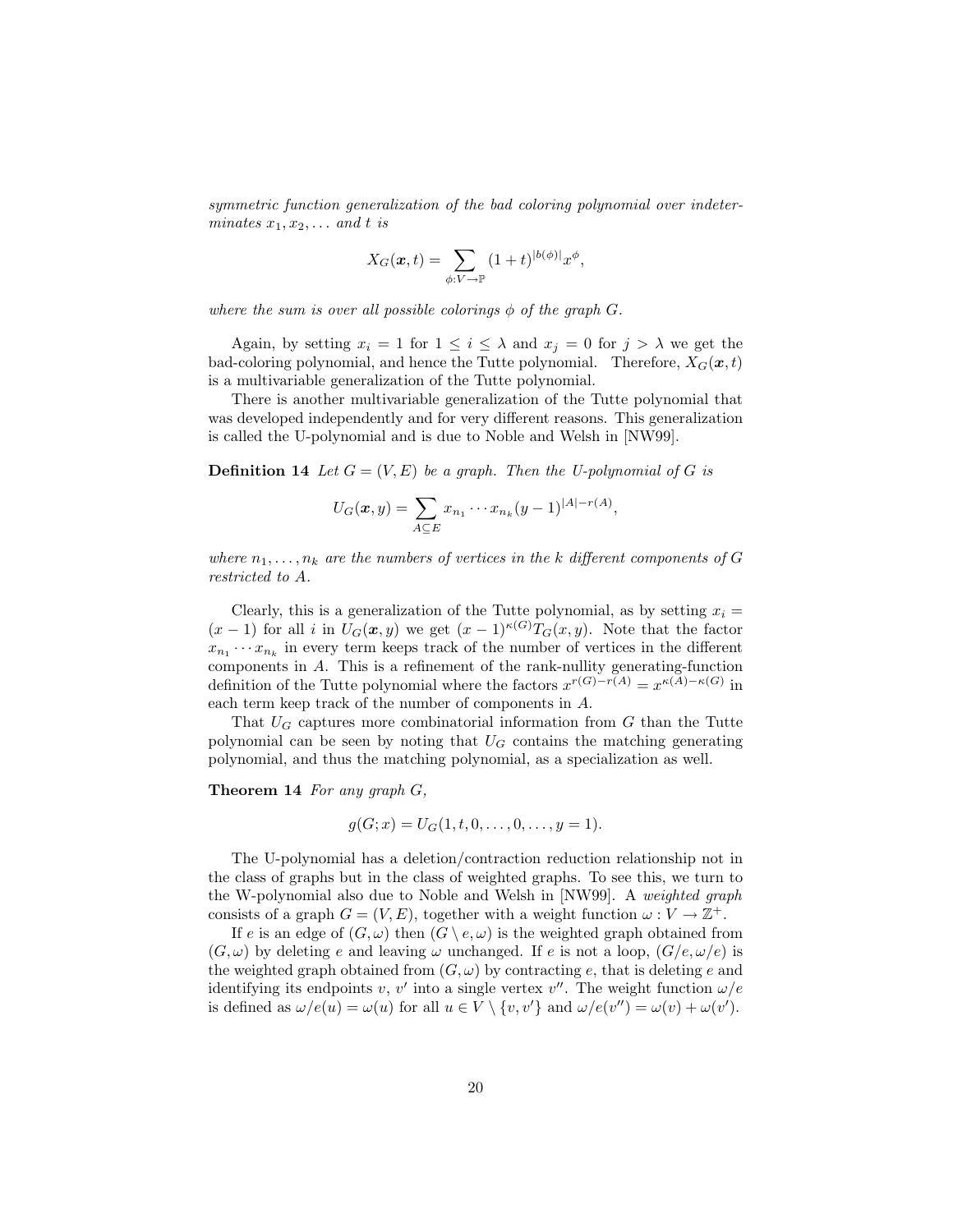**Definition 15** Let  $(G, \omega)$  be a weighted graph. The W-polynomial may be given recursively by the following rules. If e is an ordinary edge or a bridge, then

$$
W_{(G,\omega)}(\boldsymbol{x},y) = W_{(G\setminus e,\omega)}(\boldsymbol{x},y) + W_{(G/e,\omega/e)}(\boldsymbol{x},y).
$$

If e is a loop, then  $W_{(G,\,\omega)}(\boldsymbol{x},y) = yW_{(G\setminus e,\,\omega)}(\boldsymbol{x},y)$ . Otherwise,  $(G,\,\omega)$  is  $E_n$ , the edgeless graph on  $n \geq 0$  vertices, with weights  $a_1, \ldots, a_n$  and  $W_{(E_n,\omega)}(x,y) =$  $x_{a_1}\cdots x_{a_n}$ .

That the resulting multivariate polynomial W is independent of the order in which the edges are deleted and contracted is proved in [NW99]. This can easily be done by induction on the number of edges once it is proved that the order in which you contract or delete edges in  $(G, \omega)$  does not affect the weighted graph which you obtain.

The U-polynomial is obtained from the W-polynomial by setting all weights equal to 1 and a proof that this definition is equivalent to Definition [14](#page-19-0) can be found in [NW99]. Actually in [NW99] it is proved that  $W$  has a representation of the form

$$
W_{(G,\,\omega)}(\bm{x},y)=\sum_{A\subseteq E}x_{c_1}\cdots x_{c_k}(y-1)^{|A|-r(A)},
$$

where  $c_i$ ,  $1 \leq i \leq k$ , is the total weight of the *i*th component of the weighted subgraph  $(A, \omega)$ .

Noble and Welsh [NW99] show that the symmetric function generalization of the bad coloring polynomial and the U-polynomial are equivalent in the following sense.

**Theorem 15** For any graph  $G$ , the polynomials  $U_G$  and  $X_G$  determine each other in that if  $p_0 = 1$  and  $p_r = \sum_i x_i^r$ , then

$$
X_G(\mathbf{x}, t) = t^{|V|} U_G(x_j = \frac{p_j}{t}, y = t + 1).
$$

There is yet another polynomial, the *polychromate*, introduced originally by Brylawski in [Bry81], that is as general as  $U_G$  or  $X_G$ . Given a graph G and a partition  $\pi$  of its vertices into non-empty blocks, let  $e(\pi)$  be the number of edges with both ends in the same block of the partition. If  $\tau(\pi) = (n_1, \ldots, n_k)$ is the type of partition  $\pi$ , we denote by  $\mathbf{x}_{\tau(\pi)}$  the monomial  $\prod_{i=1}^{k} x_i^{n_i}$ .

**Definition 16** Let G be a graph. Then the polychromate  $\chi_G(x, y)$  is

$$
\chi_G(\boldsymbol{x},y) = \sum_{\pi} y^{e(\pi)} \boldsymbol{x}_{\tau(\pi)},
$$

where the sum is over all partitions of  $V(G)$ .

We have the following theorem due to Sarmiento in [Sar00] but see [MN] for a different proof.

**Theorem 16** The polynomials  $U_G(x, y)$  and  $\chi_G(x, y)$  are equivalent.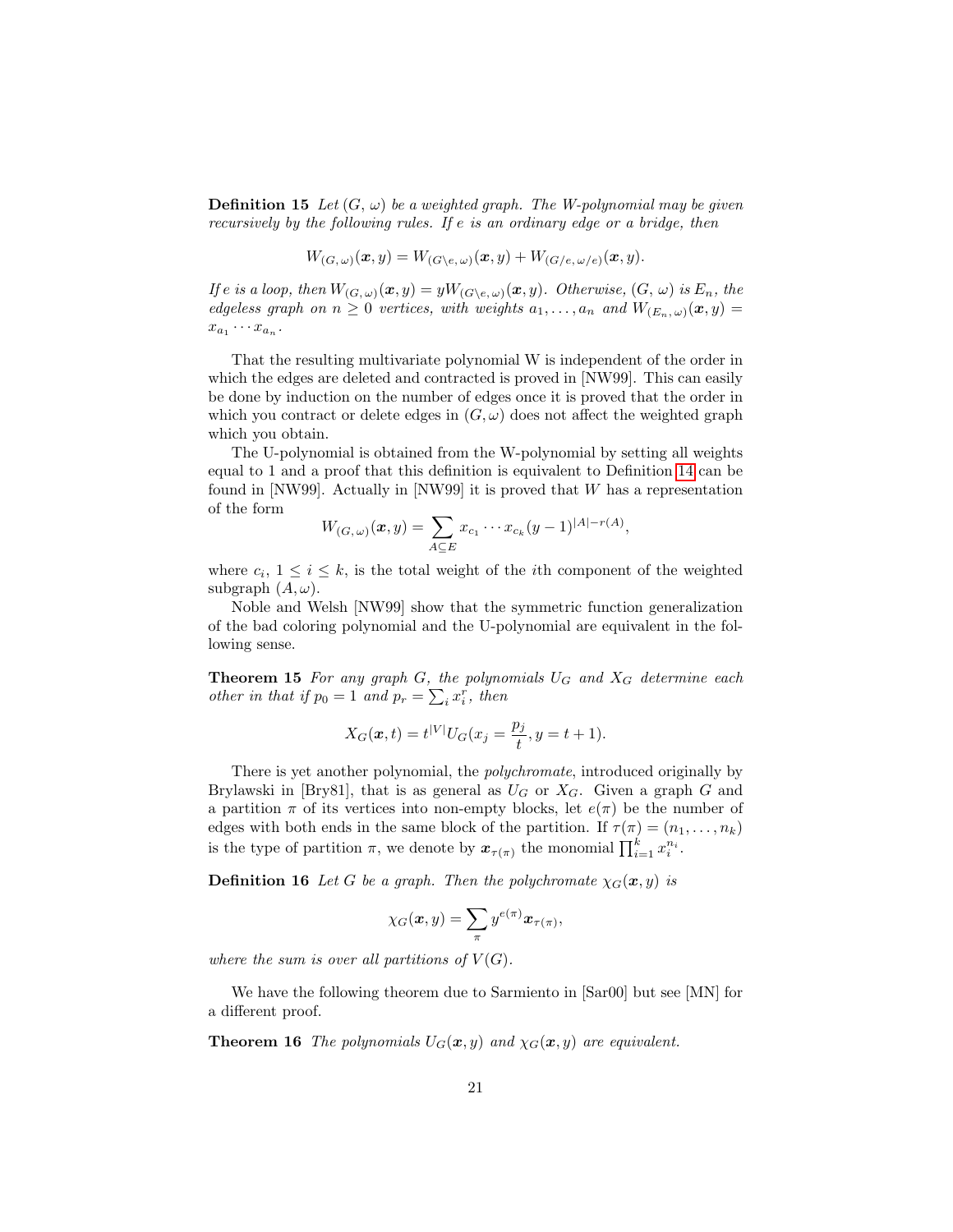The story doesn't end here. All three polynomials  $U_G(\boldsymbol{x}, y)$ ,  $X_G(\boldsymbol{x}, t)$  and  $\chi_G(x, y)$  have natural extensions. For example the extension of the  $X_G(x, t)$ replaces the t variable by countably infinitely many variables  $t_1, t_2, \ldots$ , enumerating not just the total number of monochromatic edges but the number of monochromatic edges of each color. It is defined as follows.

$$
X_G(\boldsymbol{x},t) = \sum_{\phi: V \to \mathbb{P}} \left( \prod_{i=1}^{\infty} (1+t_i)^{|b_i(\phi)|} \right) x^{\phi},
$$

where the sum is over all colorings  $\phi$  of G and  $b_i(\phi)$  is the set of monochromatic edges for which both end points have color i. By setting  $t_i = t$  for all  $i \geq 1$  we regain  $X_G(\boldsymbol{x}, t)$ .

For the other extension the reader is referred to [MN]. There it is also proved that all these extensions are equivalent.

#### <span id="page-21-0"></span>4.2 The Parametrized Tutte Polynomial

The basic idea of a parametrized Tutte polynomial is to allow each edge of a graph to have four parameters (four ring values specific to that edge), which apply as the Tutte polynomial is computed via a deletion/contraction recursion. Which parameter is applied in a linear recursion reduction depends on whether the edge is deleted or contracted as an ordinary edge, or whether it is contracted as an isthmus or deleted as a loop. The difficulty lies in assuring that a well defined function, that is, one independent of the order of deletion/contraction, results. This requires a set of relations, coming from three very small graphs, to be satisfied. Interestingly, additional constraints are necessary for there to be a corank-nullity expansion or even for the function to be multiplicative or a graph invariant, that is, equal on isomorphic graphs.

The motivation for allowing edge-specific values for the deletion/contraction recursion comes from a number of applications where it is natural. This includes graphs with signed edges coming from knot theory, graphs with edge-specific failure probability in network reliability, and graphs whose edges represent various interaction energies within a molecular lattice in statistical mechanics. While there is compelling motivation for allowing various edge parameters, the technical details of a general theory are challenging. The two major works in this area are Zaslavsky [Zas92] and Bollobás and Riordan [BR99]. However, these two works take different approaches, which were subsequently reconciled with a mild generalization in [E-MT06], and for this reason we adopt the formalism of [E-MT06]. Bollobás and Riordan [BR99] also give a succinct historical overview of the development of these multivariable extensions.

For the purposes of the following, we consider a class of graphs minor-closed if it is closed under the deletion of loops, the contraction of bridges, and the contraction and deletion of ordinary edges; however we do not require closure under the deletion of bridges. Some formalism is necessary to handle the parameters.

**Definition 17** Let U be a class, and let R be a commutative ring. Then an Rparametrization of U consists of four parameter functions  $x, y, X, Y : U \to R$ ,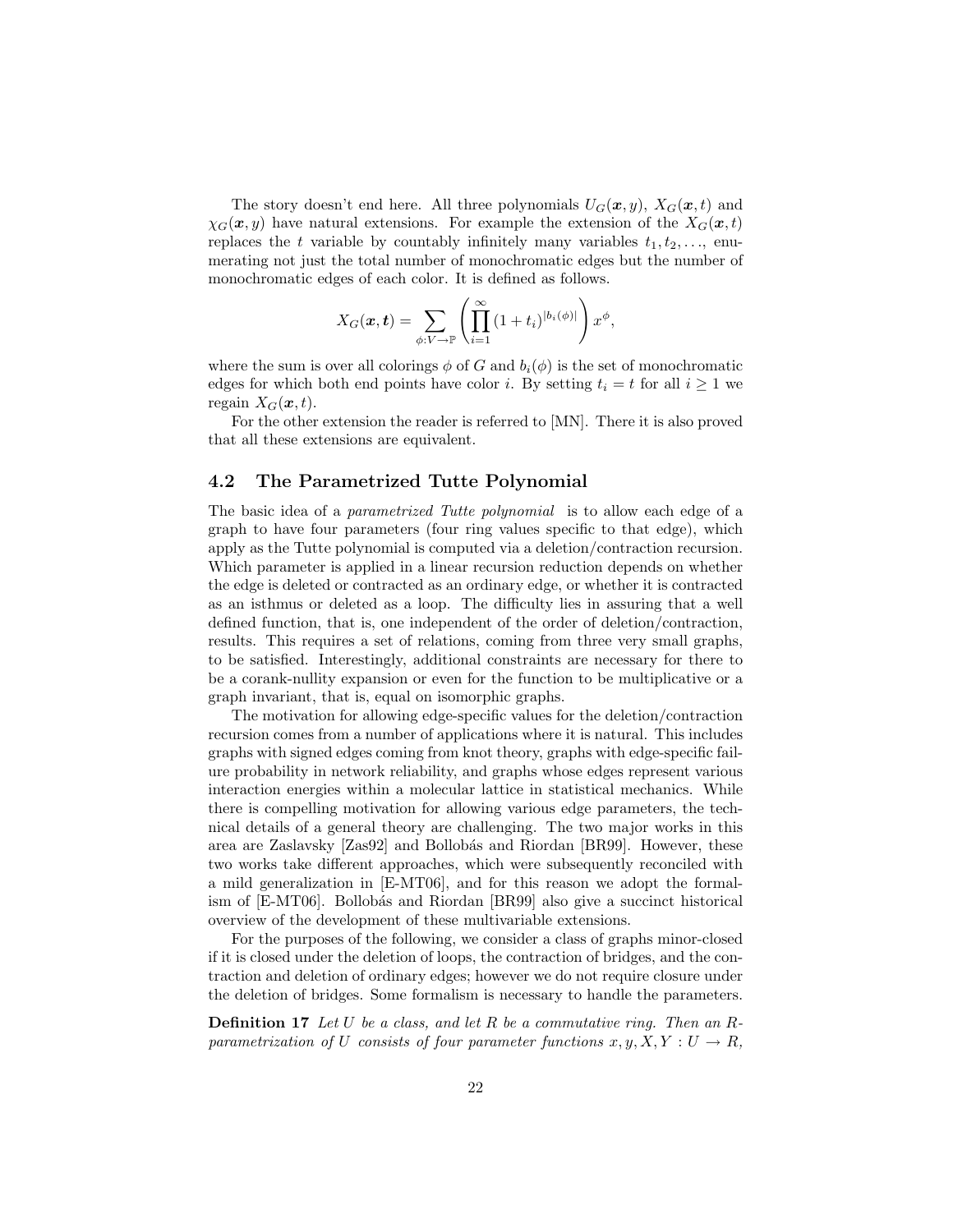denoted  $e \rightarrow x_e, y_e, X_e, Y_e$ .

**Definition 18** Let U be an R-parametrized class, and let  $\Gamma$  be a minor-closed class of graphs with  $E(G) \subseteq U$  for all  $G \in \Gamma$ . Then a parametrized Tutte polynomial on  $\Gamma$  is a function  $T : \Gamma \to R$  which satisfies the following:  $T(G) =$  $X<sub>e</sub>T(G/e)$  for any bridge e of  $G \in \Gamma$ , and  $T(G) = Y<sub>e</sub>T(G - e)$  for any loop e of  $G \in \Gamma$ , and  $T(G) = y_eT(G - e) + x_eT(G/e)$  for any ordinary edge e.

The following theorem gives the central result. Identity in Item [1](#page-22-0) comes from requiring to be equal the two ways of carrying out deletion/contraction reductions on a graph on two vertices with two parallel edges  $e_1$  and  $e_2$  having parameters  $\{x_{e_i}, y_{e_i}, X_{e_i}, Y_{e_i}\}$ . Similarly, identities in Items [2](#page-22-1) and [3](#page-22-2) come from considering the  $\theta$ -graph and  $K_3$ . Here again  $E_n$  is the edgeless graph on n vertices.

<span id="page-22-3"></span>Theorem 17 (The generalized Zaslavsky-Bollobás-Riordan theorem) Let R be a commutative ring, let  $\Gamma$  be a minor-closed class of graphs whose edgesets are contained in an R-parametrized class U, and let  $a_1, a_2, \ldots \in R$ . Then there is a parametrized Tutte polynomial T on  $\Gamma$  with  $T(E_n) = a_n$  for all n with  $E_n \in \Gamma$  if and only if the following identities are satisfied:

- <span id="page-22-0"></span>1. Whenever  $e_1$  and  $e_2$  appear together in a circuit of a k-component graph  $G \in \Gamma$ , then  $a_k(x_{e_1}Y_{e_2} + y_{e_1}X_{e_2}) = a_k(x_{e_2}Y_{e_1} + y_{e_2}X_{e_1}).$
- <span id="page-22-1"></span>2. Whenever  $e_1, e_2$  and  $e_3$  appear together in a circuit of a k-component graph  $G \in \Gamma$ , then  $a_k X_{e_3}(x_{e_1} Y_{e_2} + y_{e_1} x_{e_2}) = a_k X_{e_3}(Y_{e_1} x_{e_2} + x_{e_1} y_{e_2})$ .
- <span id="page-22-2"></span>3. Whenever  $e_1, e_2$  and  $e_3$  are parallel to each other in a k-component graph  $G \in \Gamma$ , then  $a_k Y_{e_3}(x_{e_1} Y_{e_2} + y_{e_1} x_{e_2}) = a_k Y_{e_3}(Y_{e_1} x_{e_2} + x_{e_1} y_{e_2})$ .

A most general parametrized Tutte polynomial, what possibly could be called the parametrized Tutte polynomial, might begin with the polynomial ring on independent variables  $\{x_e, y_e, X_e, Y_e: e \in U\} \cup \{a_i : i \geq 1\}$ . However, the resulting function is not technically a polynomial, in that it must take its values not in the polynomial ring, but has as  $R$  the polynomial ring modulo the ideal generated by the identities in Theorem [17.](#page-22-3)

The question also arises as to whether "the most general" parametrized Tutte polynomial should be multiplicative on disjoint unions and one point joint of graphs, as this introduces additional relations among the  $a_i$ 's. This is because a parametrized Tutte polynomial is not necessarily multiplicative. A sufficient condition is the following.

Proposition 4 Suppose T is a parametrized Tutte polynomial on a minorclosed class of graphs that contains at least one graph with k components for every k and that is closed under one-point unions and the removal of isolated vertices. Then  $T$  is multiplicative with respect to both disjoint unions and onepoint joins if and only if the  $\alpha_1 = T(E_1)$  is idempotent, and  $\alpha_k = \alpha_1$  for all  $k \geqslant 1$ .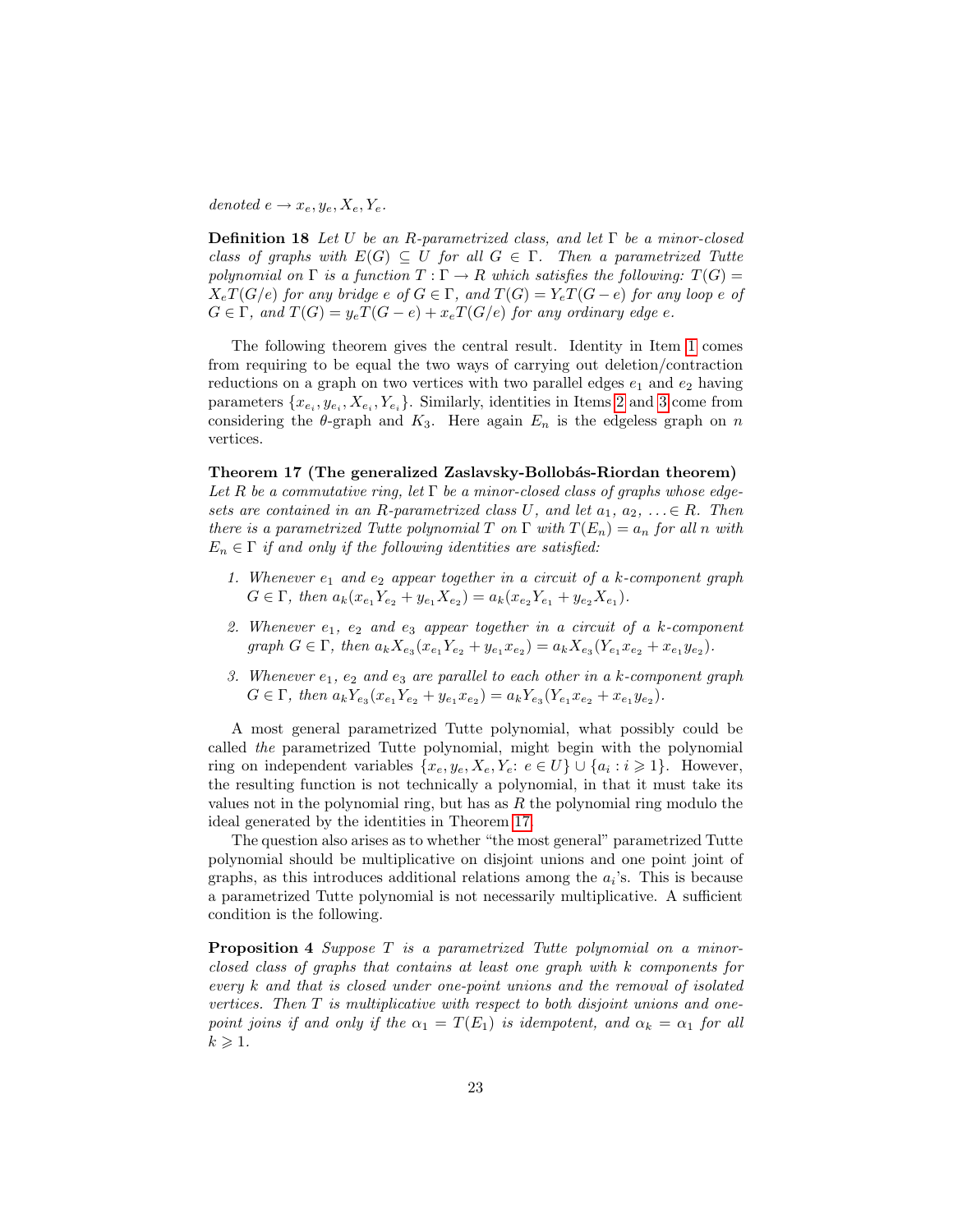Bollobás and Riordan [BR99] emphasize graph invariants, and hence require that the parametrization be a coloring of the graph. That is, graphs are edgecolored (not necessarily properly), with edges of the same color having the same parameter sets. This enables consideration of parametrized Tutte polynomials that are invariants of colored graphs, but requires the following additional constraints. For every  $e_1 \in U$ , there are  $e_2, e_3 \in U$  with  $e_1 \neq e_2 \neq e_3 \neq e_1$  such that  $x_{e_1} = x_{e_2} = x_{e_3}$ ,  $y_{e_1} = y_{e_2} = y_{e_3}$ ,  $X_{e_1} = X_{e_2} = X_{e_3}$ , and  $Y_{e_1} = Y_{e_2} = Y_{e_3}$ .

Proofs of the above results and further details may be found it [Zas92,BR99, E-MT06]. We note that any relation between this Tutte polynomial generalization with its edge parameters, and the W- and U-polynomials of Subsection [4.1](#page-18-1) with their vertex weights, has not yet been studied.

Interestingly, although the parametrized Tutte polynomial has an activities expansion analogous to that of the classical Tutte polynomial, it does not necessarily have an analog of the rank-nullity formulation. However, under modest assumptions involving non-zero parameters and some inverses, the parametrized Tutte polynomial may be expressed in a rank-nullity form. This is fortunate, because significant results for the zeros of the chromatic and Tutte polynomial have arisen from such a multivariable realization. Examples may be found in Sokal [Sok01a], Royle and Sokal [RS04], and Choe, Oxley, Sokal, and Wagner [COSW04].

#### <span id="page-23-0"></span>4.3 The Generalized Transition Polynomial

A number of state model polynomials, for example the circuit partition polynomials, Penrose polynomial, the Kauffman bracket for knots and links, and the transition polynomials of Jaeger [Jae90], that are not specializations of the Tutte polynomial, are specializations of the multivariable generalized transition polynomial of [E-MS02] which we describe here. This multivariable extension is a Hopf algebra map, which leads to structural identities that then inform its various specializations. The medial graph construction that relates the circuit partition polynomial and the classical Tutte polynomial extends to similarly relate the generalized transition polynomial and the parametrized Tutte polynomial when it has a rank-nullity formulation.

The graphs here are Eulerian, although not necessarily connected, with loops and multiple edges allowed. A vertex state, or transition, is a choice of local reconfiguration of a graph at a vertex by pairing the half edges incident with that vertex. A graph state, or transition system,  $S(G)$ , is the result of choosing a vertex state at each vertex of degree greater than 2, and hence is a union of disjoint cycles. We will write  $St(G)$  for the set of graph states of G, and throughout we assume weights have values in  $R$ , a commutative ring with unit.

A skein relation for graphs is a formal sum of weighted vertex states, together with an evaluation of the terminal forms (the graph states). See [E-M98, E-MS02] for a detailed discussion of these concepts, which are appropriated from knot theory, in their most general form, and Yetter [Yet90] for a general theory of invariants given by linear recursion relations. A skein type, (or state model,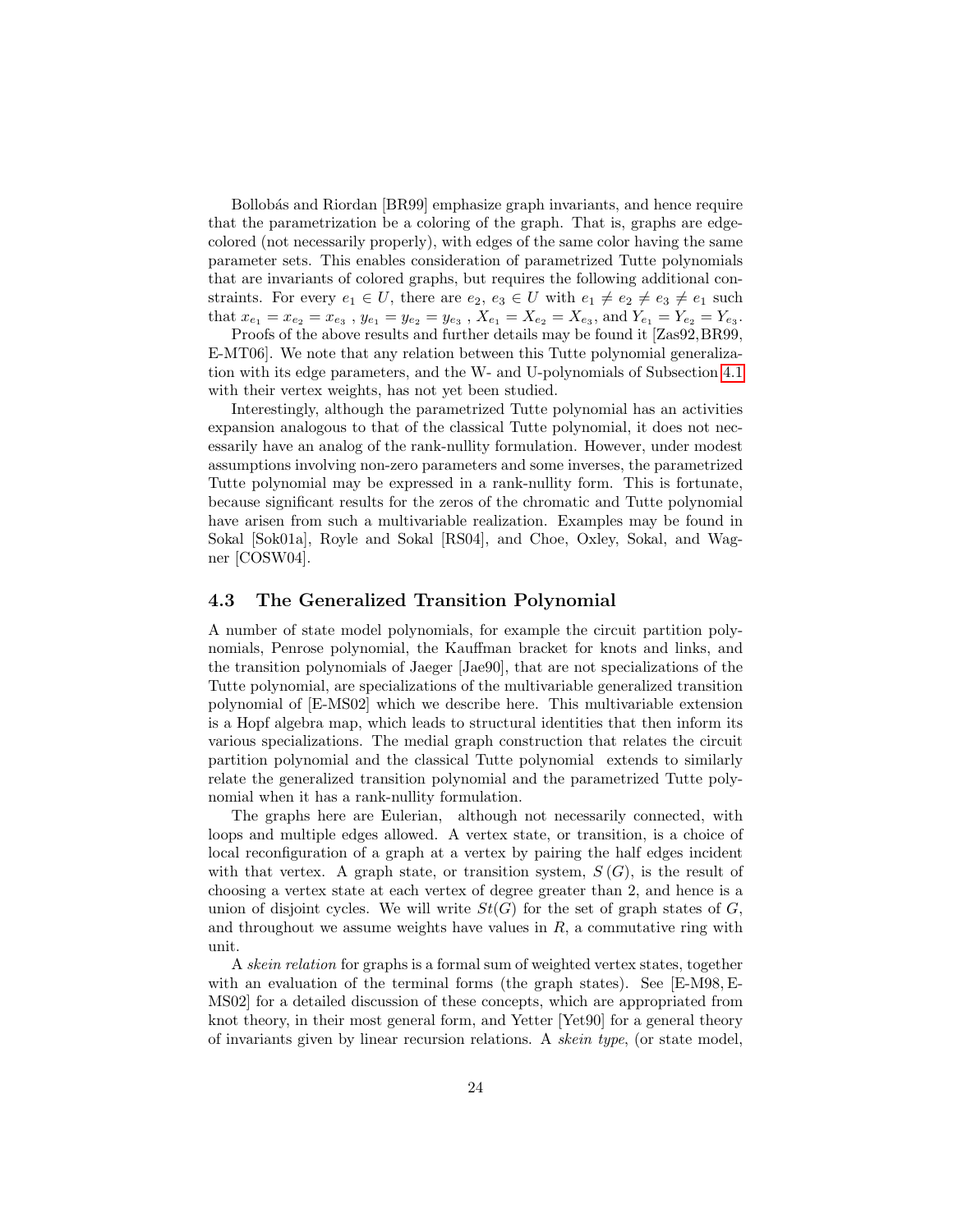or transition) polynomial is one which is computed by repeated applications of skein relations. See Jaeger [Jae90] for a comprehensive treatment of these in the case of 4-regular graphs.

For brevity, we elide technical details such as free loops and isomorphism classes of graphs with weight systems which may be found in [E-MS02].

Definition 19 Pair, vertex, and state weights:

- 1. A pair weight is an association of a value  $p(e_v, e'_v)$  in a unitary ring R to a pair of half edges incident with a vertex  $v$  in  $G$ . A weight system,  $W(G)$ , of an Eulerian graph G is an assignment of a pair weight to every possible pair of adjacent half edges of G.
- 2. The vertex state weight of a vertex state is  $\prod p(e_v, e'_v)$  where the product is over the pairs of half edges comprising the vertex state.
- 3. The state weight of a graph state S of a graph  $G$  with weight system W is  $\omega(S) = \prod \omega(v, S)$ , where  $\omega(v, S)$  is the vertex state weight of the vertex state at v in the graph state S, and where the product is over all vertices of G.

When  $A$  is an Eulerian subgraph of an Eulerian graph  $G$  with weight system  $W(G)$ , then A inherits its weight system  $W(A)$  from G in the obvious way, with each pair of adjacent edges in A having the same pair weight as it has in G. When  $A$  is a graph resulting from locally replacing the vertex  $v$  by one of its  $\prod_{i=0}^{n-1} (2n - (2i + 1))$  vertex states, then all the pair weights are the same as they are in G, except that all the pairs of half edges adjacent to the newly formed vertices of degree 2 in A have pair weight equal to 1, the identity in R.

The generalized transition polynomial  $N(G;W,x)$  has several formulation, and we give two of them, a linear recursion formula and a state model formula, here.

<span id="page-24-0"></span>**Definition 20** The generalized transition polynomial,  $N(G; W, x)$ , is defined recursively by repeatedly applying the skein relation

$$
N(G;W,x)=\sum \beta_i N(G_i;W(G_i),x)
$$

at any vertex v of degree greater than 2. Here the  $G_i$ 's are the graphs that result from locally replacing a vertex v of degree  $2n$  in G by one of its vertex states. The  $\beta_i$ 's are the vertex state weights. Repeated application of this relation reduces G to a weighted (formal) sum of disjoint unions of cycles, (the graph states). These terminal forms are evaluated by identifying each cycle with the variable x, weighted by the product of the pair weights over all pairs of half edges in the cycle.

<span id="page-24-1"></span>Definition 21 The state model definition of the generalized transition polynomial is:

$$
N(G;W,x) = \sum_{St(G)} \left( \left( \prod \omega(v,S) \right) x^{k(S)} \right) = \sum_{St(G)} \omega(S) x^{k(S)}.
$$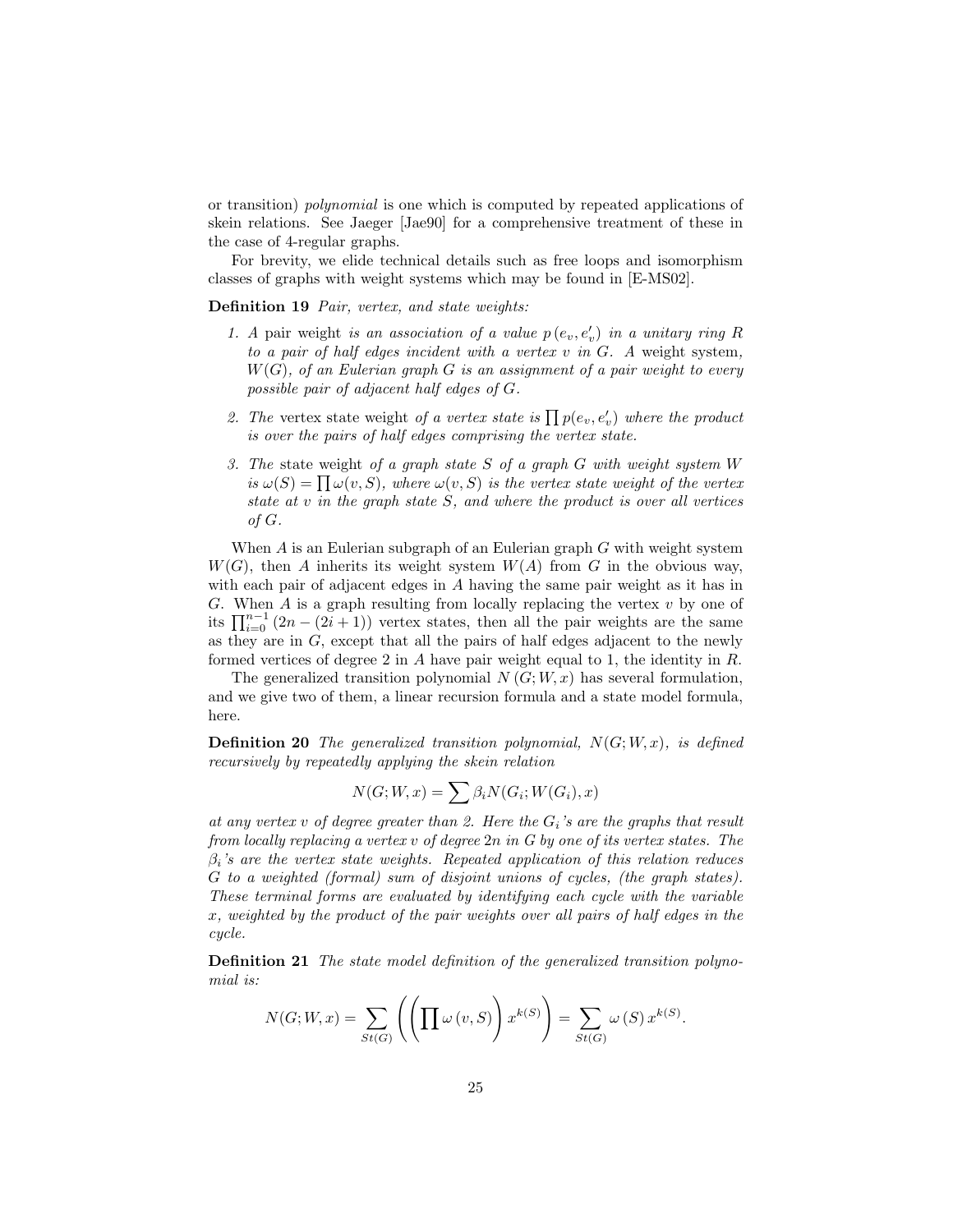Note that vertex states commute, that is, if  $G_{uv}$  results from choosing a vertex state at u, and then at v, we have  $G_{uv} = G_{vu}$ . Thus, Definition [20](#page-24-0) gives a well-defined function, and Definitions [20](#page-24-0) and [21](#page-24-1) are equivalent.

Several of the polynomials we have already seen are specializations of this generalized transition polynomial. For example, if all the pair weights are 1, then the circuit partition polynomial for an unoriented Eulerian graph results. If  $\tilde{G}$  is an Eulerian digraph, and G is the underlying undirected graph with pair weights of 1 for pairs half edges corresponding to one inward and one outward oriented half edge of  $\tilde{G}$  and 0 otherwise, then the oriented version of the circuit partition polynomial results.

In the special case that G is 4-regular, the polynomial  $N(G;W,x)$  is essentially the same as the transition polynomial  $Q(G, A, \tau)$  of Jaeger [Jae90], where  $G$  is a 4-regular graph and  $A$  is a system of vertex state weights (rather than pair weights). If the vertex state weight in  $(G, A)$  is w, then define  $W(G)$ by letting the pair weights for each of the two pairs of edges determined by by letting the pair weights for each of the two pairs of edges determined by the state be  $\sqrt{w}$ . The two polynomials then just differ by a factor of x, so  $N(G;W,x) = xQ(G, A, x)$ , and here we retain vertices of degree 2 in the recursion while they are elided in [Jae90]. Thus  $N(G;W,x)$  gives a generalization of Jaeger's transition polynomials to all Eulerian graphs.

Because  $Q(G, A, \tau)$  assimilates the original Martin polynomial for 4-regular graphs and digraphs, the Penrose polynomial and the Kauffman bracket of knot theory (see [Jae90]), and  $N(G;W,x)$  assimilates  $Q(G, A, \tau)$ , we have that the Penrose polynomial and Kauffman bracket are also specializations of  $N(G;W,x)$ . Specifically, if G is a planar graph with face 2-colored medial graph  $G_m$ , and we give a weight system to  $G_m$  by assigning a value of 1 to pairs of edges that either cross at a vertex or bound the same black face and 0 otherwise, then  $N(G_m;W,x) = P(G;x)$ . Similarly, if L is a link, and  $G_L$  is the signed, face 2-colored universe of L, then a weight system can be assigned to  $G_L$  so that  $N(G_L; W, a^2 + a^{-2}) = (a^2 + a^{-2})K[L]$  where  $K[L]$  is the Kauffman bracket of the link.

Because of these specializations, the algebraic properties of the generalized transition polynomial are available to inform these other polynomials as well. In particular,  $N(G; W, x)$  is a Hopf algebra map from the freely generated (commutative) hereditary Hopf algebra of Eulerian graphs with weight systems to the binomial bialgebra  $R[x]$  (details may be found in [E-MS02]). This leads to two structural identities, the first from the comultiplication in the Hopf algebra, the second from the antipode.

Theorem 18 Let G be an Eulerian graph. Then

$$
N(G;W,x + y) = \sum N(A_1; W(A_1), x) N(A_2; W(A_2), y)
$$

where the sum is over all ordered partitions of  $G$  into two edge-disjoint Eulerian subgraphs  $A_1$  and  $A_2$ , and

$$
N(G;W,-x) = N(\zeta(G;W),x),
$$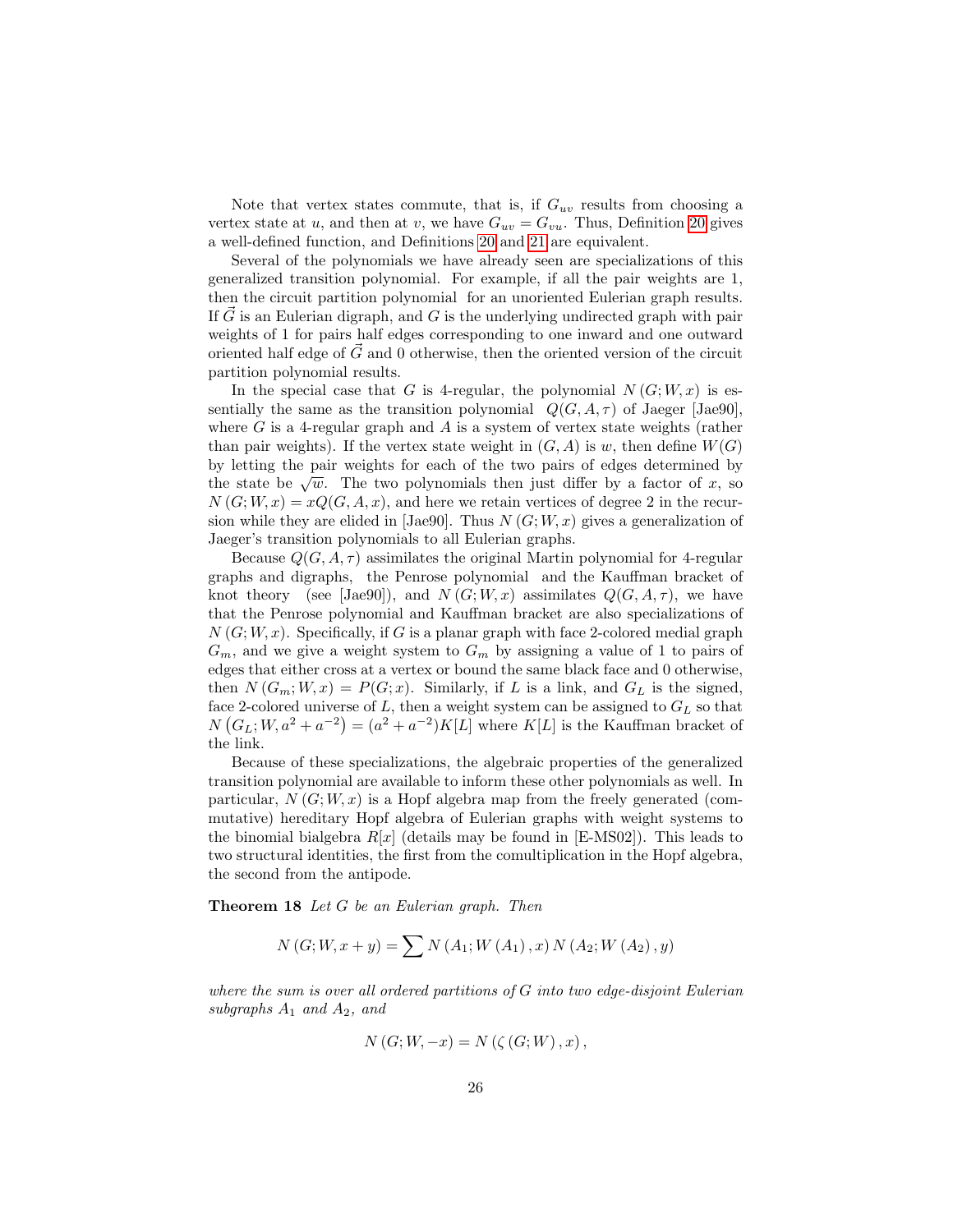where  $\zeta$  is the antipode  $\zeta(G, W) = \sum_{n=1}^{\infty} (-1)^{|P|} (A_1 ... A_{|P|}),$  with the sum over all ordered partition  $P$  of  $G$  into  $|P|$  edge-disjoint Eulerian subgraphs each with inherited weight system. Here  $N(G;W,x)$  is extended linearly over such formal sums.

This type of Hopf algebraic structure has already been used to considerably extend the known combinatorial interpretations for evaluations of the Martin, Penrose, and Tutte polynomials implicitly by Bollobás [Bol02], and explicitly by Ellis-Monaghan and Sarmiento [E-M98, E-MS01, Sar01, E-M04a, E-M04b]. The first identity has been used to find combinatorial interpretations for the Martin polynomials for all integers, where this was previously only known for 2, -1, 0, 1 in the oriented case, and 2, 0, 2 in the unoriented case. This then led to combinatorial interpretations for the Tutte polynomial (and its derivatives) of a planar graph for all integers along the line  $x = y$ , where previously 1, 3 were the only known non-trivial values. These results for the Tutte polynomial were mentioned in the preceding chapter and for the circuit partition polynomial in Subsection [3.4.](#page-12-2) The second identity has been used to determine combinatorial interpretations for the Penrose polynomial for all negative integers, where this was previously only known for positive integers.

### <span id="page-26-0"></span>5 Two Applications

Graph polynomials have a wide range of applications throughout many fields. We have already seen some examples of this with various applications of the classical Tutte polynomial in the previous chapter. Here we present two representative important applications (out of many possible) and show how they may be modeled by graph polynomials.

#### 5.1 DNA Sequencing

We begin with string reconstruction, a problem that may be modeled by the interlace and circuit partition polynomials (and hence indirectly in special cases by the Tutte polynomial). String reconstruction is the process of reassembling a long string of symbols from a set of its subsequences together with some (possibly incomplete, redundant, or corrupt) sequencing information. While we focus on DNA sequencing, which was original the motivation for the development of the interlace polynomial, the methods here apply to any string reconstruction problem. For example, fragmenting and reassembling messages is a common network protocol, and reconstruction techniques might be applied when the network protocol has been disrupted, yet the original message must be reassembled from the fragments.

DNA sequences are typically too long to read at once with current laboratory techniques, so researchers probe for shorter fragments (reads) of the strand. They then are faced with the difficulty of recovering the original long sequence from the resulting set of subsequences. DNA sequencing by hybridization is a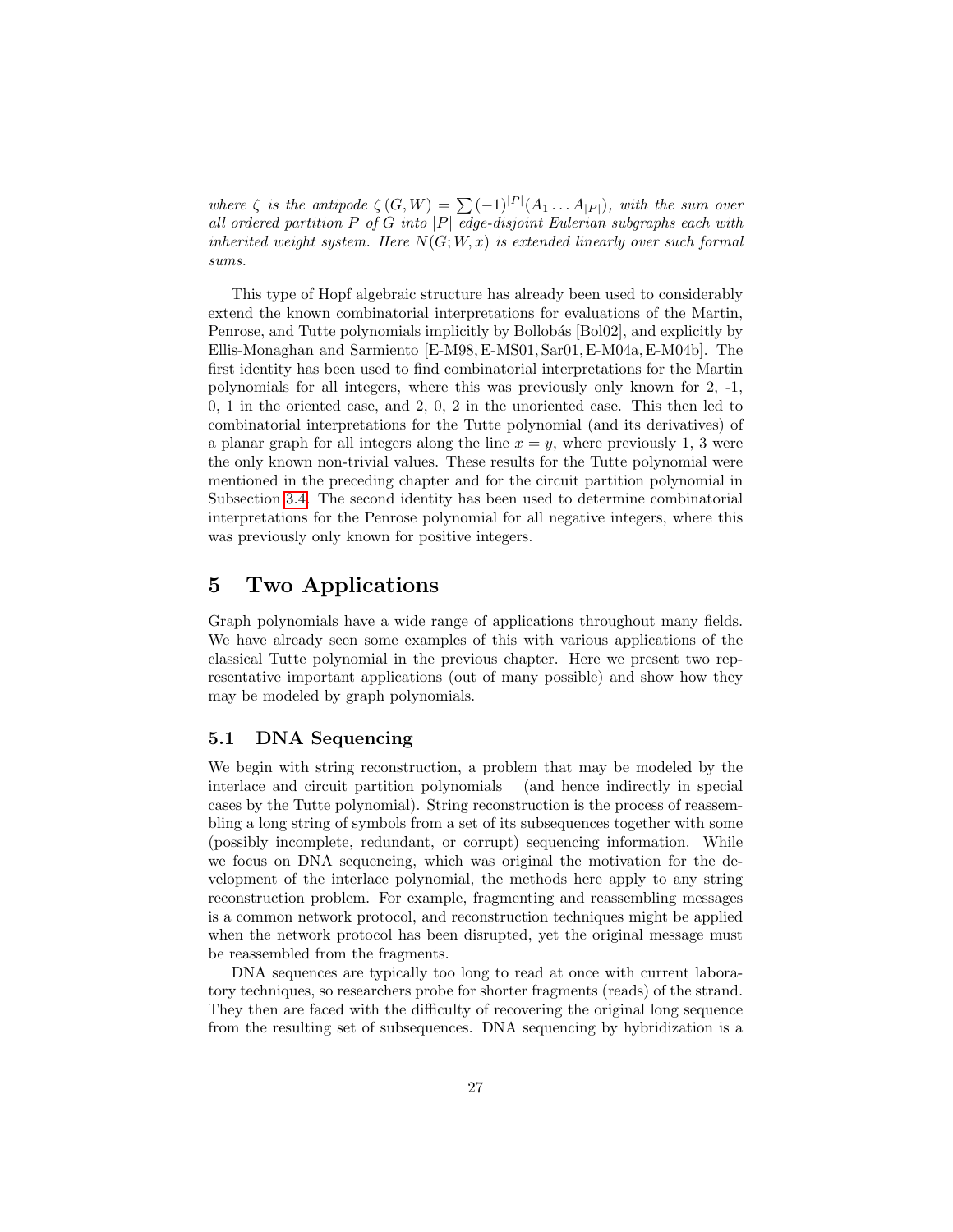method of reconstructing the nucleotide sequence from a set of short substrings (see Waterman [Wat95] for an overview). The problem of determining the number of possible reconstructions may be modeled using Eulerian digraphs, with a correct sequencing of the original strand corresponding to exactly one of the possible Eulerian circuits in the graph. The probability of correctly sequencing the original strand is thus the reciprocal of the total number of Euler circuits in the graph.

The most basic (two-way repeats only) combinatorial model for DNA sequencing by hybridization uses an Eulerian digraph with two incoming and two outgoing edges at each vertex (see Pevzner [Pev89] and Arratia, Martin, Reinert, Waterman [AMRW96]). The raw data consists of all subsequences of the DNA strand of a fixed length L, called the L-spectrum of the sequence. As L increases, the statistical probability that the beginning and end of the DNA strand are the same approaches zero, as does the likelihood of three or more repeats of the same pattern of length L or more in the strand (see Dyer, Frieze, and Suen [DFS94]). Thus, this model assumes that the only consideration in reconstructing the original sequence is the appearance of interlaced two-way repeats, that is, alternating patterns of length L or greater, for example,  $\ldots$   $\text{ACTG} \ldots \text{CTCT} \ldots \text{ACTG} \ldots \text{CTCT} \ldots$ 

From the multiset (duplicates are allowed) of subsequences of length L, create a single vertex of the de Bruijn graph for each subsequence of length L-1 that appears in one of the subsequences. For example, if  $L = 4$  and  $\text{ACTG}$  appears as a subsequence, create two vertices, one labeled ACT and one labeled CTG. Edges are directed from head to tail of a subsequence, e.g. there would be a directed edge from ACT to CTG labeled ACTG. If there is another subsequence ACTT, we do not create another vertex ACT, but rather draw an edge labeled ACTT from the vertex ACT to a new vertex labeled CTT. If, in the multiset of subsequences, ACTG appears twice, then we draw two edges from ACT to CTG.

The beginning and end of the strand are identified to be represented by the same vertex, and, since by assumption no subsequence appears more than twice, the result is an Eulerian digraph of maximum degree 4. Tracing the original DNA sequence in this graph corresponds to an Eulerian circuit that starts at the vertex representing the beginning and end of the strand. All other possible sequences that could be (mis)reconstructed from the multiset of subsequences correspond to other Eulerian circuits in this graph. Thus (up to minor reductions for long repeats and forced subsequences), finding the number of DNA sequences possible from a given multiset of subsequences corresponds to enumerating the Eulerian circuits in this directed graph.

The generalized transition polynomial models this problem directly: when the pair weights are identically 1, it reduces to the circuit partition polynomial. This is a generating function for families of circuits in a graph, so the coefficient of  $x$  is the number of Eulerian circuits. The interlace polynomial informs the problem as follows. Consider an Eulerian circuit through the de Bruijn graph, which gives a sequence of the vertices visited in order. Now construct the interlace graph by placing a vertex for each symbol and an edge between symbols that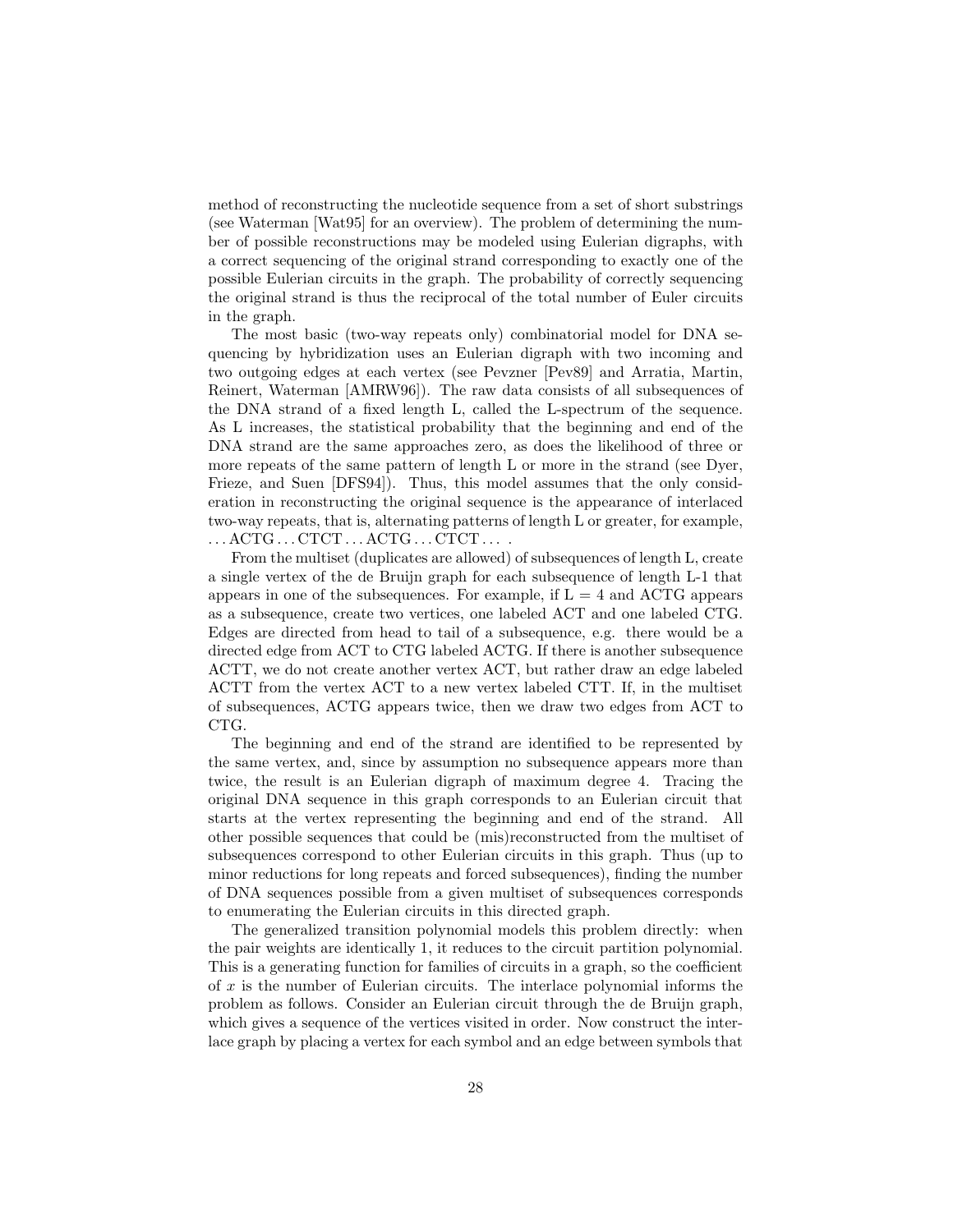are interlaced (occur in alternation) in the sequence. The interlace polynomial of the interlace graph is then a translation of the circuit partition polynomial of the original de Bruijn graph, as in Theorem [12,](#page-17-0) where again the coefficient of  $x$  is the number of Eulerian circuits (see Arratia, Bollobás, Coppersmith, and Sorkin [ABCS00], and Arratia, Bollobás, and Coppersmith [ABS00, ABS04a]).

One of the original motivating goals of Arratia, Bollobás, Coppersmith, and Sorkin [ABCS00] was classifying Eulerian digraphs with a given number of Eulerian circuits. The BEST theorem, a formula for the number of the circuits of an Eulerian graph in terms of its Kirchhoff matrix (see Fleischner [Fle91] for good exposition) gives only a tautological classification: the Eulerian digraphs with m Eulerian circuits are those where BEST theorem formula gives  $m$  circuits. Critically, all of the above graph polynomials encode much more information than is available from the BEST theorem, and all of them are embedded in broader algebraic structures that provide tools for extracting information from them. Thus, they better serve the goal of seeking structural characterizations of graph classes with specified Eulerian circuit properties.

#### 5.2 The Potts Model of Statistical Mechanics

Here we have an important physics model that remarkably was found to be exactly equivalent to the Tutte polynomial.

Complex systems are networks in which very simple interactions at the microscale level determine the macroscale behavior of the system. The Potts model of statistical mechanics models complex systems whose behaviors depend on nearest neighbor energy interactions. This model plays an important role in the theory of phase transitions and critical phenomena, and has applications as widely varied as magnetism, adsorption of gases on substrates, foam behaviors, and social demographics, with important biological examples including disease transmission, cell migration, tissue engulfment, diffusion across a membrane, and cell sorting.

Central to the Potts model is the Hamiltonian,

$$
h(\omega) = -J \sum_{\{i,j\} \in E(G)} \delta(\sigma_i, \sigma_j) ,
$$

a measure of the energy of the system. Here a spin,  $\sigma_i$ , at a vertex i, is a choice of condition (for example, healthy, infected or necrotic for a cell represented by the vertex).  $J$  is a measure of the interaction energy between neighboring vertices,  $\omega$  is a state of a graph  $G$  (that is, a fixed choice of spin at each vertex), and  $\delta$  is the Kronecker delta function.

The Potts model partition function is the normalization factor for the Boltzmann probability distribution. Systems such as the Potts model, following Boltzmann distribution laws, will have the number of states with a given energy (Hamiltonian value) exponentially distributed. Thus, the probability of the system being in a particular state  $\omega$  at temperature t is:

$$
\Pr(\omega, \beta) = \frac{\exp(-\beta h(\omega))}{\sum \exp(-\beta h(\varpi))}.
$$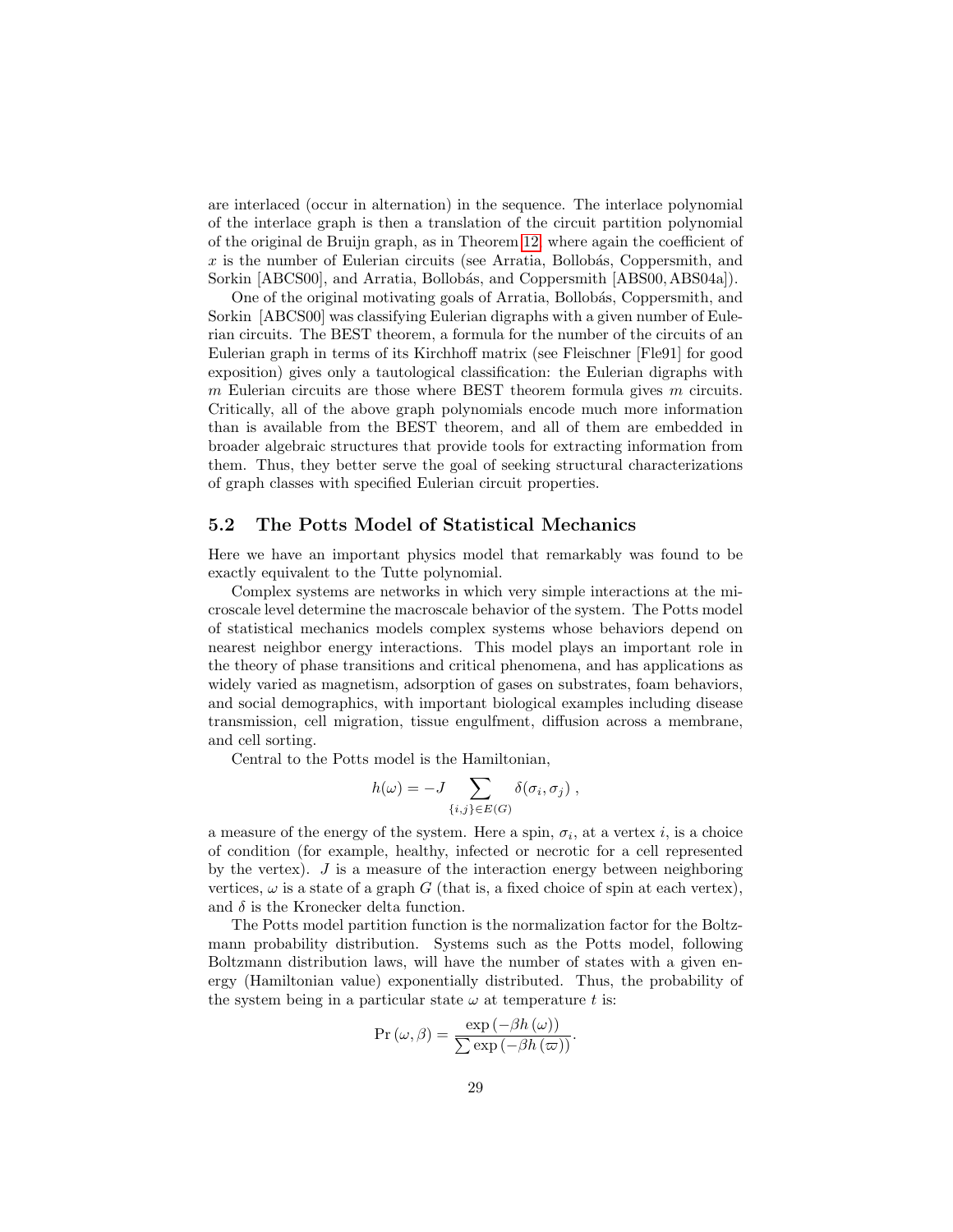Here, the sum is over all possible states  $\varpi$  of G, and  $\beta = \frac{1}{\kappa t}$ , where  $\kappa =$  $1.38 \times 10^{-23}$  joules/Kelvin is the Boltzmann constant. The parameter t is an important variable in the model, although it may not represent physical temperature, but some other measure of volatility relevant to the particular application (for example ease of disease transmission/reinfection). The denominator of this expression,  $P(G; q, \beta) = \sum \exp(-\beta h(\varpi))$ , called the Potts model partition function, is the most critical, and difficult, part of the model.

Remarkably, the Potts model partition function is equivalent to the Tutte polynomial:

$$
P(G; q, \beta) = q^{k(G)}v^{|v(G)| - k(G)}T\left(G; \frac{q+v}{v}, v+1\right),
$$

where q is the number of possible spins, and  $v = \exp(J\beta) - 1$ . See Fortuin and Kasteleyn [FK72] for the nascent stages of this theory, later exposition in Tutte [Tut84], Biggs [Big96], Bollobás [Bol98], Welsh [Wel93], and surveys by Welsh and Merino [WM00], and Beaudin, Ellis-Monaghan, Pangborn and Shrock [BE-MPS].

One common extension of the Potts model involves allowing interaction energies to depend on individual edges. With this, the Hamiltonian becomes  $h(\omega) = \sum_{e \in E(G)} J_e \delta(\sigma_i, \sigma_j)$ , where  $J_e$  is the interaction energy on the edge e. The partition function is then

$$
P(G) = \sum_{A \subseteq E(G)} q^{k(A)} \prod_{e \in A} v_e,
$$

where  $v_e = \exp(\beta J_e) - 1$  Again see Fortuin and Kasteleyn [FK72], and more recently Sokal [Sok00, Sok01b]. As we have seen in Subsection [4.2,](#page-21-0) the Tutte polynomial has also been extended to parametrized Tutte functions that incorporate edge weights. The generalized partition function given above satisfies the relations of Theorem [17,](#page-22-3) however, and thus is a special case of a parametrized Tutte function.

This relationship between the Potts model partition function and the Tutte polynomial has led to a remarkable synergy between the fields, particularly for example in the areas of computational complexity and the zeros of the Tutte and chromatic polynomials. For overviews, see Welsh and Merino [WM00], and Beaudin, Ellis-Monaghan, Pangborn and Shrock [BE-MPS].

### 6 Conclusion

There are a great many other graph polynomials equally interesting to those surveyed here, including for example the F-polynomials of Farrell, the Hosaya or Wiener polynomial, the clique/ independence and adjoint polynomials, etc. In particular, Farrell [Far79b] has a circuit cover polynomial (different from the circuit partition polynomial of Subsection [3.4\)](#page-12-2) with noteworthy interrelations with the characteristic polynomial. Also, Chung and Graham developed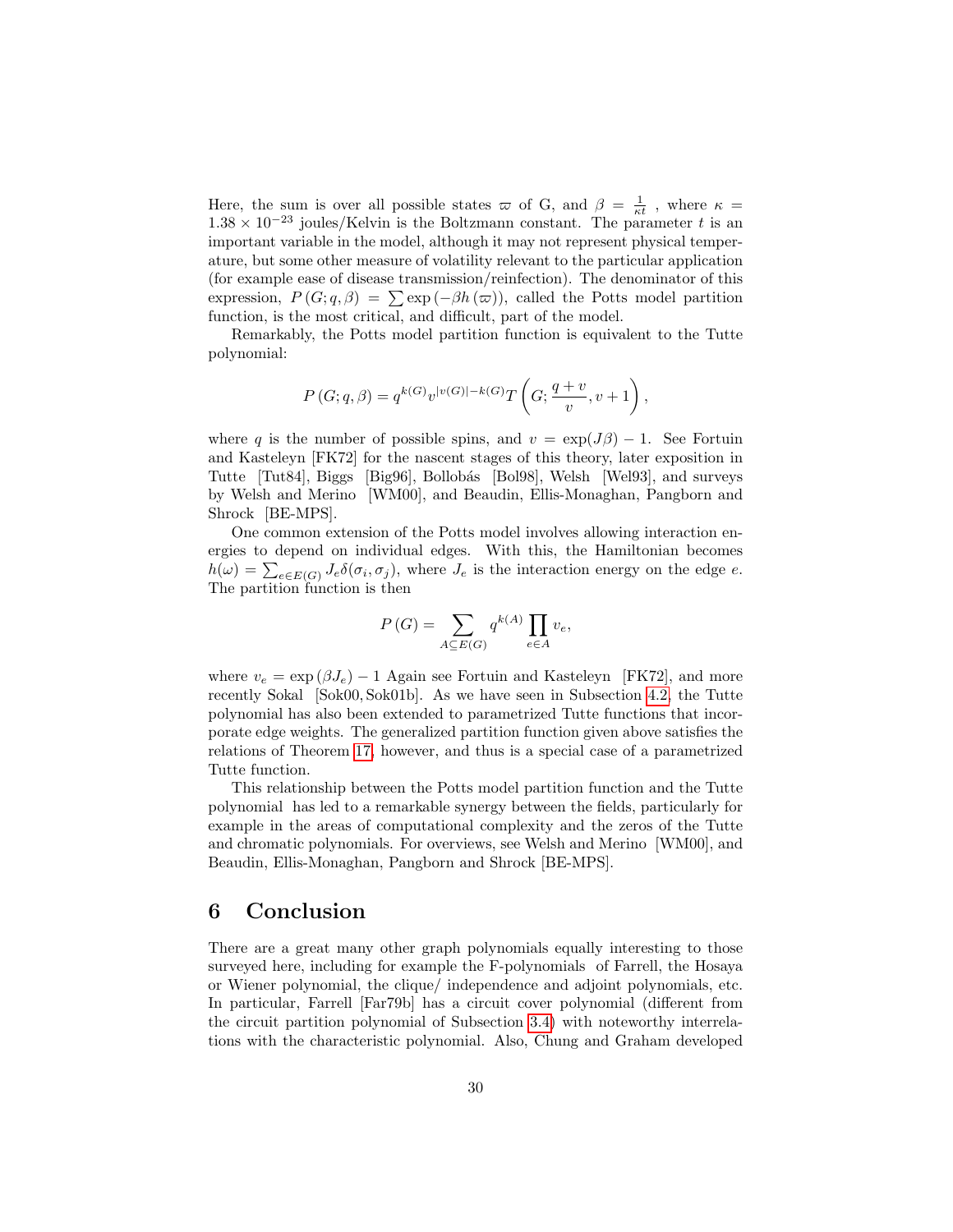a 'Tutte-like' polynomial for directed graphs in [CG95]. The resultant cover polynomial is extended to a symmetric function generalization, like those in section [4.1,](#page-18-1) by Chow [Cho96]. Similarly, Courcelle [Cou08] and Traldi [Tra] have also very recently developed multivariable extensions of the interlace polynomial. Some surveys of graph polynomials with complementary coverage to this one include: Pathasarthy [Par89], Jaeger [Jae90], Farrell [Far93], Fiol [Fio97], Godsil [God84], Aigner [Aig01], Noy [Noy03] and Levit and Mandrescu [LM05].

### References

- [ABCS00] Arratia, R., Bollobás, B., Coppersmith, D., Sorkin, G.: Euler circuits and DNA sequencing by hybridization, combinatorial molecular biology. Discrete Appl. Math., 104, 63–96 (2000)
- [ABS00] Arratia, R., Bollobás, B., Sorkin, G.: The interlace polynomial: a new graph polynomial. Proceedings of the eleventh annual ACM-SIAM symposium on discrete algorithms. San Francisco, CA (2000)
- [ABS04a] Arratia, R., Bollobás, B., Sorkin, G.: The interlace polynomial of a graph. J. Combin. Theory Ser. B, 92, 199-233 (2004)
- [ABS04b] Arratia, R., Bollobás, B., Sorkin, G.: A two-variable interlace polynomial. Combinatorica, 24, 567-584 (2004)
- [Aig97] Aigner, M.: The Penrose polynomial of a plane graph. Math. Ann., 307, 173–189 (1997)
- [Aig00] Aigner, M.: Die Ideen von Penrose zum 4-Farbenproblem. Jahresber. Deutsch. Math. -Verein. 102, 43–68 (2000)
- [Aig01] Aigner, M.: The Penrose polynomial of graphs and matroids. In: Hirschfeld, J. W. P. (ed) Surveys in Combinatorics, 2001. Cambridge University Press, Cambridge (1997)
- [Aih76] Aihara, J.: A New Definition of Dewar-Type Resonance Energies. Journal of the American Chemical Society, 98, 2750–2758 (1976)
- [All94] Allys, L.: Minimally 3-connected isotropic systems. Combinatorica, 14, 247–262, (1994)
- [AM00] Aigner, M., Mielke, H.: The Penrose polynomial of binary matroids. Monatsh. Math., 131, 1-13, (2000)
- [AMRW96] Arratia, R., Martin, D., Reinert, G., Waterman, M.: Poisson process approximation for sequence by hybridization. J. of Computational Biology, 3, 425–463 (1996)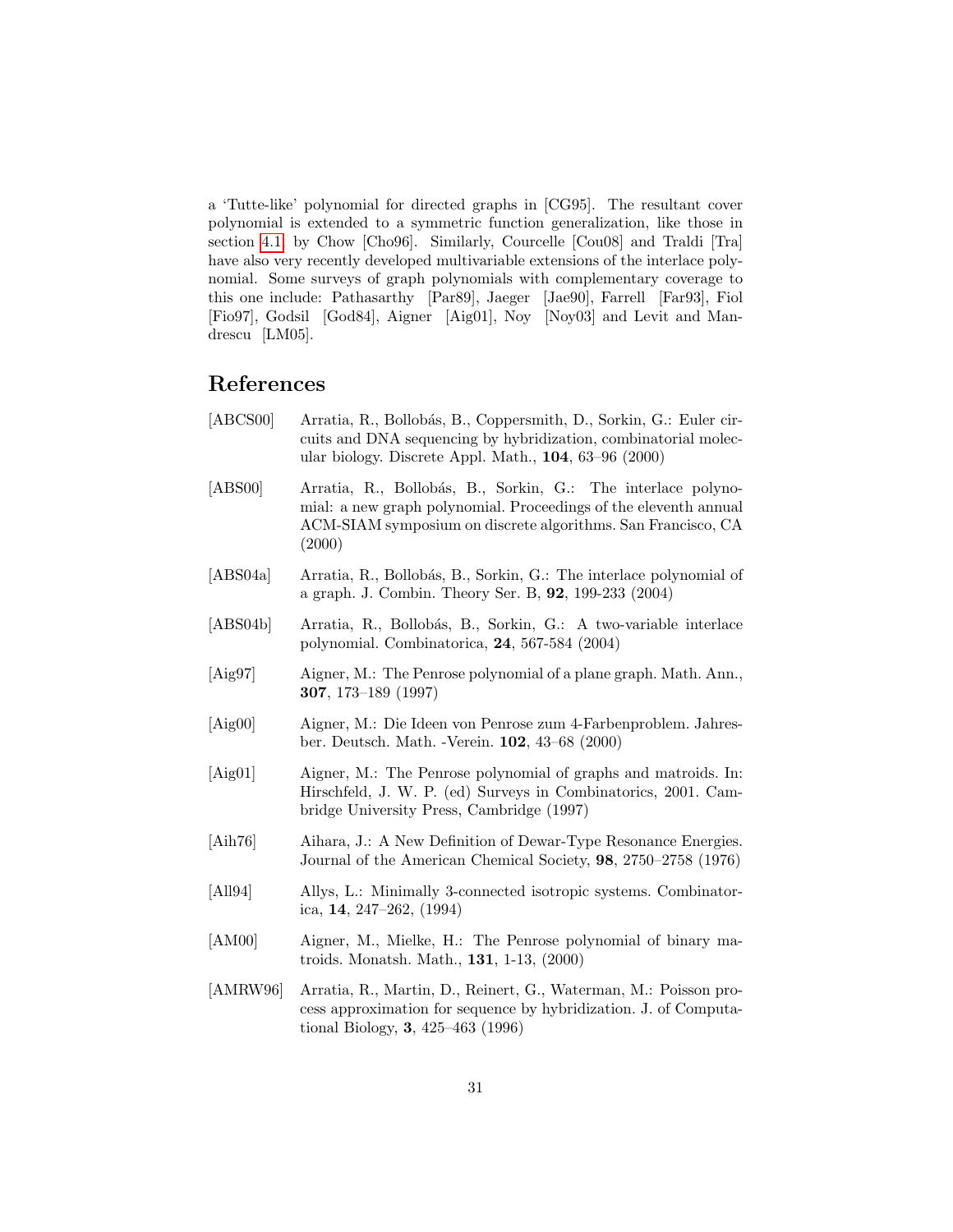- [AT92] Alon, N., Tarsi, M.: Colorings and orientations of graphs. Combinatorica, 12, 125-134 (1992)
- [AvdH04] Aigner, M., van der Holst, H.: Interlace polynomials. Linear Algebra Appl. 377, 11–30 (2004)
- [Bar94] Barvinok, A. I.: Computing the Ehrhart polynomial of a convex lattice polytope. Discrete Comput. Geom., 12, 35–48 (1994)
- [BBCP02] Balister, P. N., Bollob´as, B., Cutler, J., Pebody, L.: The interlace polynomial of graphs at −1. European J. Combin., 23, 761–767 (2002)
- [BBRS01] Balister, P. N., Bollob´as, B., Riordan, O. M., Scott, A. D.: Alternating knot diagrams, Euler circuits and the interlace polynomial. European J. Combin., 22, 1–4 (2001)
- [BE-MPS] Beaudin, L., Ellis-Monaghan, J., Pangborn, G., Shrock, R.: A Little Statistical Mechanics for the Graph Theorist. Preprint, arXiv:0804.2468
- [BG96] Bouchet, A., Ghier, L.: Connectivity and  $\beta$  invariants of isotropic systems and 4-regular graphs. Discrete Math., 161, 25–44 (1996)
- [Big96] Biggs, N.: Algebraic Graph Theory. Cambridge University Press, Cambridge, second edition (1996)
- [BK85] Betke, U., Kneser, M.: Zerlegungen und Bewertungen von Gitterpolytopen. J. Reine Angew. Math., 358, 202–208 (1985)
- [Bol98] Bollobás, B.: Modern Graph Theory, Graduate Text in Mathematics. Springer-Verlag New York, New York (1998)
- [Bol02] Bollobás, B.: Evaluations of the circuit partition polynomial. J. Combin. Theory Ser. B, 85, 261–268 (2002)
- [Bou85] Bouchet, A.: Characterizing and recognizing circle graphs. In: Tošić, R., Acketa, D., Petrović, V. (eds) Graph Theory. Proceedings of the sixth Yugoslav seminar held in Dubrovnik. University of Novi Sad, Novi Sad (1986)
- [Bou87a] Bouchet, A.: Isotropic systems. European J. Combin., 8, 231–244 (1987)
- [Bou87b] Bouchet, A.: Reducing prime graphs and recognizing circle graphs. Combinatorica, 7, 243–254 (1987)
- [Bou87c] Bouchet, A.: Unimodularity and circle graphs. Discrete Math., 66, 203-208 (1987)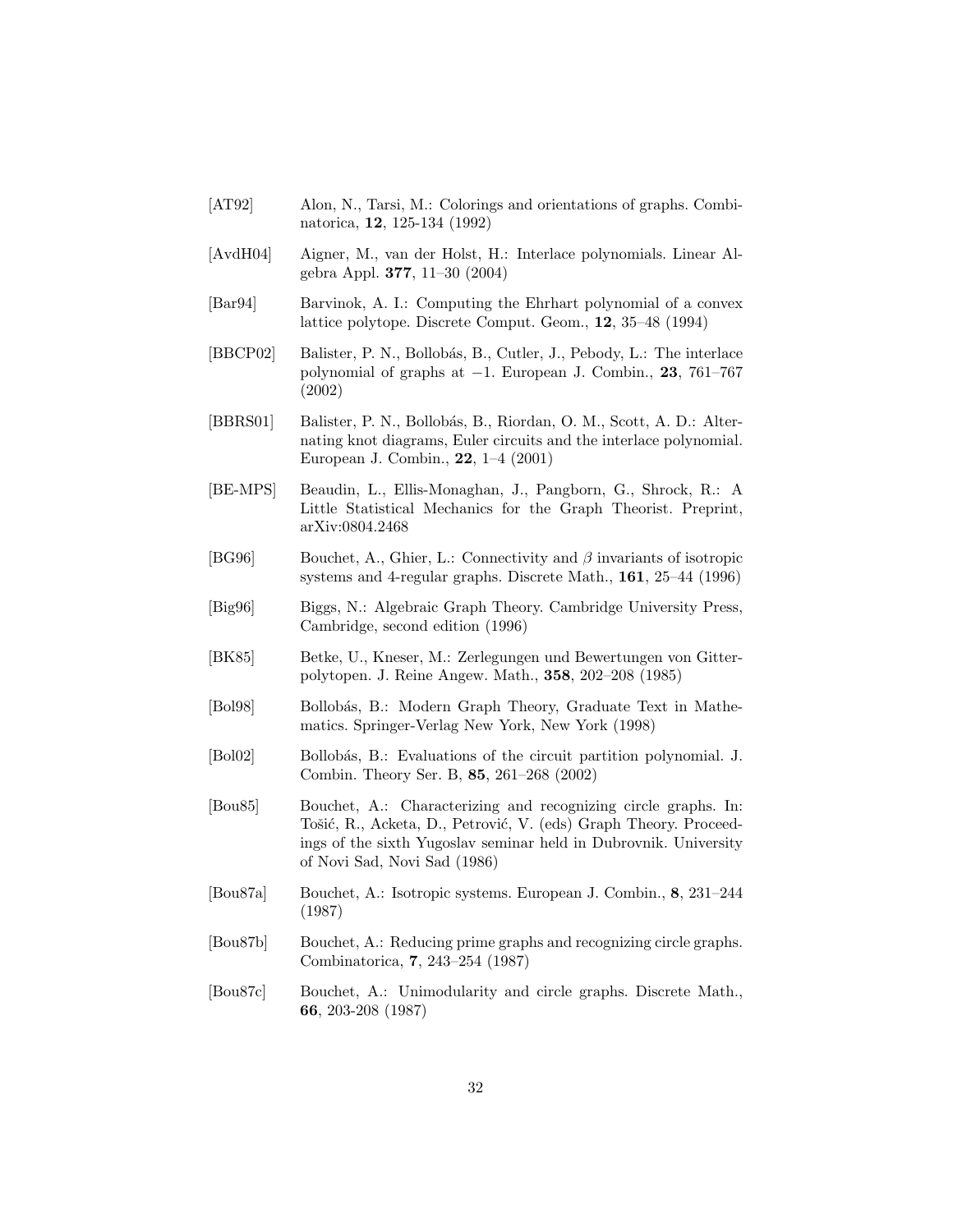- [Bou88] Bouchet, A.: Graphic presentations of isotropic systems. J. Combin. Theory Ser. B, 45, 58–76 (1988) [Bou89] Bouchet, A.: Connectivity of isotropic systems. Combinatorial Mathematics, Proc. 3rd int. conf, New York, NY, USA 1985, Ann. N. Y. Acad. Sci., 555, 81–93 (1989) [Bou91] Bouchet, A.: Tutte-Martin polynomials and orienting vectors of isotropic systems. Graphs Combin., 7, 235–252 (1991) [Bou93] Bouchet, A.: Compatible Euler tours and supplementary Eulerian vectors. European J. Combin., 14, 513–520 (1993) [Bou94] Bouchet, A.: Circle graph obstruction. J. Combin. Theory Ser. B, 60, 107–144 (1994) [Bou97] Bouchet, A.: Multimatroids. I: Coverings by independent sets.
- SIAM J. Discrete Math., 10, 626–646 (1997)
- [Bou98a] Bouchet, A.: Multimatroids. II. Orthogonality, minors and connectivity. Electron. J. Combin. 5 (1998)
- [Bou98b] Bouchet, A.: Multimatroids. IV. Chain-group representations. Linear Algebra Appl., 277, 271–289 (1998)
- [Bou01] Bouchet, A.: Multimatroids. III. Tightness and fundamental graphs. European J. Combin., 22, 657–677 (2001)
- [Bou05] Bouchet, A.: Graph polynomials derived from Tutte-Martin polynomials. Discrete Math., 302, 32–38 (2005)
- [BR99] Bollobás, B., Riordan, O.: A Tutte polynomial for coloured graphs. Comb. Probab. Comput., 8, 45–93 (1999)
- [BR01] Bollobás, B., Riordan, O.: A polynomial invariant of graphs on orientable surfaces. Proc. London Math. Soc., 83, 513–531 (2001)
- [BR02] Bollobás, B., Riordan, O.: A polynomial of graphs on surfaces. Math. Ann., 323, 81–96 (2002)
- [Bry81] Brylawski, T. H.: Intersection theory for graphs. J. Combin. Theory Ser. B, 30, 233–246 (1981)
- [CDS80] Cvetković, D. M., Doob, M., Sachs, H.: Spectra of Graphs: Theory and Applications. Academic Press, New York, 1980.
- [CG95] Chung, F. R. K., Graham, R. L.: On the cover polynomial of a digraph. J. Combin. Theory Ser. B, 65, 273–290 (1995)
- [Chm] Chmutov, S.: Generalized duality for graphs on surfaces and the signed Bollobás-Riordan polynomial. Preprint.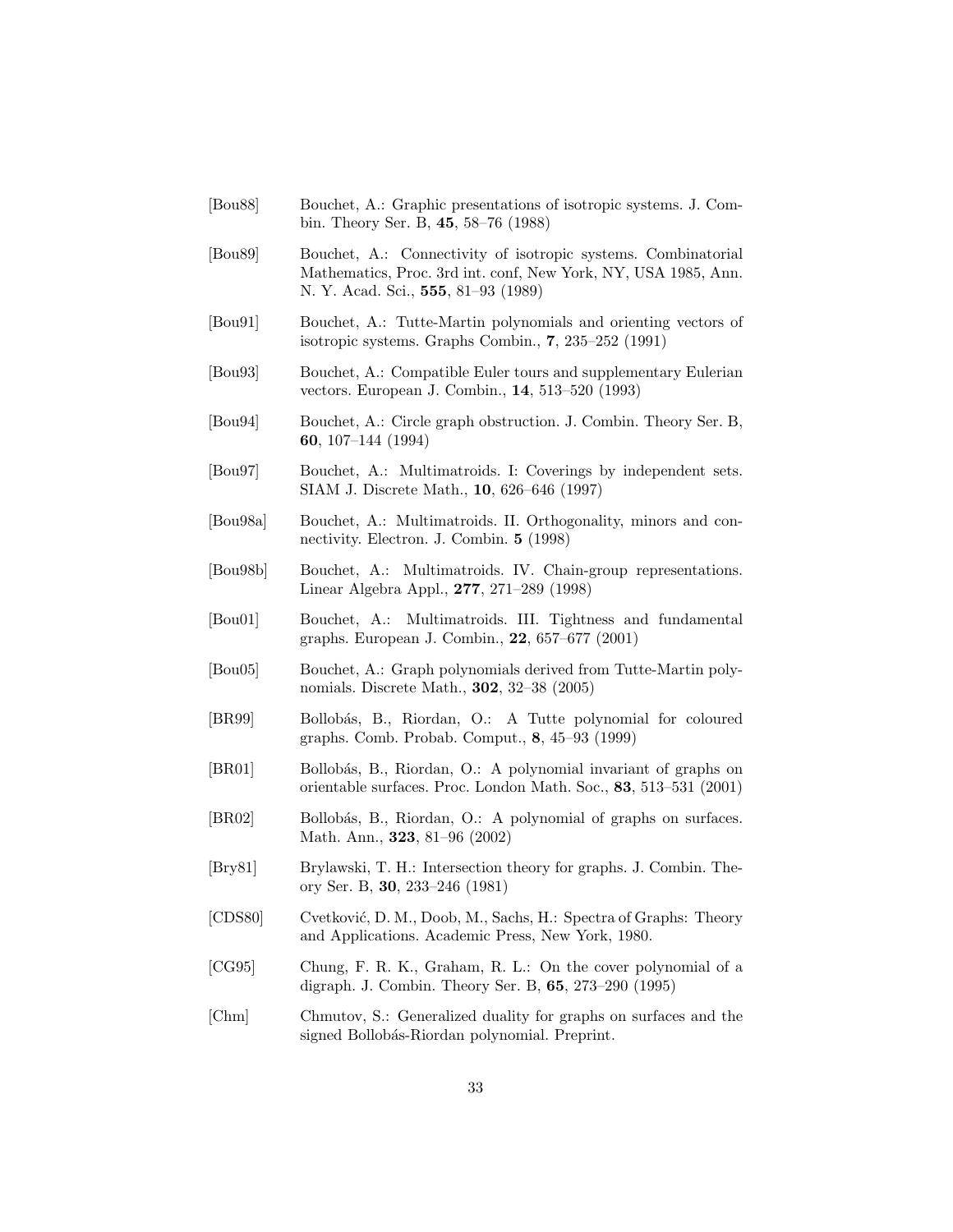- [Cho96] Chow, T.: The path-cycle symmetric function of a digraph. Adv. Math., 118, 71–98 (1996)
- [CL98] Cvetković, D. M., Lepović, M.: Seeking counterexamples to the reconstruction conjecture for characteristic polynomials of graphs and a positive result. Bull. Acad. Serbe Sci. Arts, Cl. Sci. Math. Natur., Sci. Math., 116, 91–100 (1998)
- [Cou08] Courcelle, B.: A multivariate interlace polynomial and its computation for graphs of bounded clique-width. The Electronic Journal of Combinatorics, 15(1), R69 (2008)
- [COSW04] Choe, Y-B., Oxley, J., Sokal, A., Wagner, D.: Homogeneous multivariate polynomials with the half-plane property. Adv. Appl. Math., 32, 88–187 (2004)
- [CP07] Chmutov, S., Pak, I.: The Kauffman bracket of virtual links and the Bollobás-Riordan polynomial. Mosc. Math. J., 7, 409-418, 573 (2007)
- [DFS94] Dyer, M., Frieze, A., Suen, S.: The probability of unique solutions of sequencing by hybridization. J. of Computational Biology, 1, 105–110 (1994)
- [DR97] Diaz, R., Robins, S.: The Ehrhart polynomial of a lattice polytope. Annals of Mathematics, 145, 503–518 (1997)
- [EG96] Ellingham, M. N., Goddyn, L.: List edge colourings of some 1 factorable multigraphs. Combinatorica, 16, 343–352 (1996)
- [Ehr67a] Ehrhart, E.: Sur un problème de géometrie diophantienne linéaire I. J. Reine Angew. Math., 226, 1–29 (1967)
- [Ehr67b] Ehrhart, E.: Sur un problème de géometrie diophantienne linéaire II. J. Reine Angew. Math., 227, 25–49 (1967)
- [Ehr67c] Ehrhart, E.: Démonstration de la loi de réciprocité du polyèdre rationnel. C. R. Acad. Sci. Paris Sér. A-B, 265, A91–A94 (1967)
- [Ehr77] Ehrhart, E.: Polynˆomes Arithm´etiques et M´ethode des Poly`edres en Combinatoire. International Series of Numerical Mathematics, Vol. 35. Birkh¨auser Verlag, Basel-Stuttgart (1977)
- [E-M98] Ellis-Monaghan, J. A.: New results for the Martin polynomial. J. Combin. Theory Ser. B, 74, 326–352 (1998)
- [E-M00] Ellis-Monaghan, J. A.: Differentiating the Martin polynomial. Cong. Numer., 142, 173–183, (2000)
- [E-M04a] Ellis-Monaghan, J. A.: Exploring the Tutte-Martin connection. Discrete Math., 281, 173–187 (2004)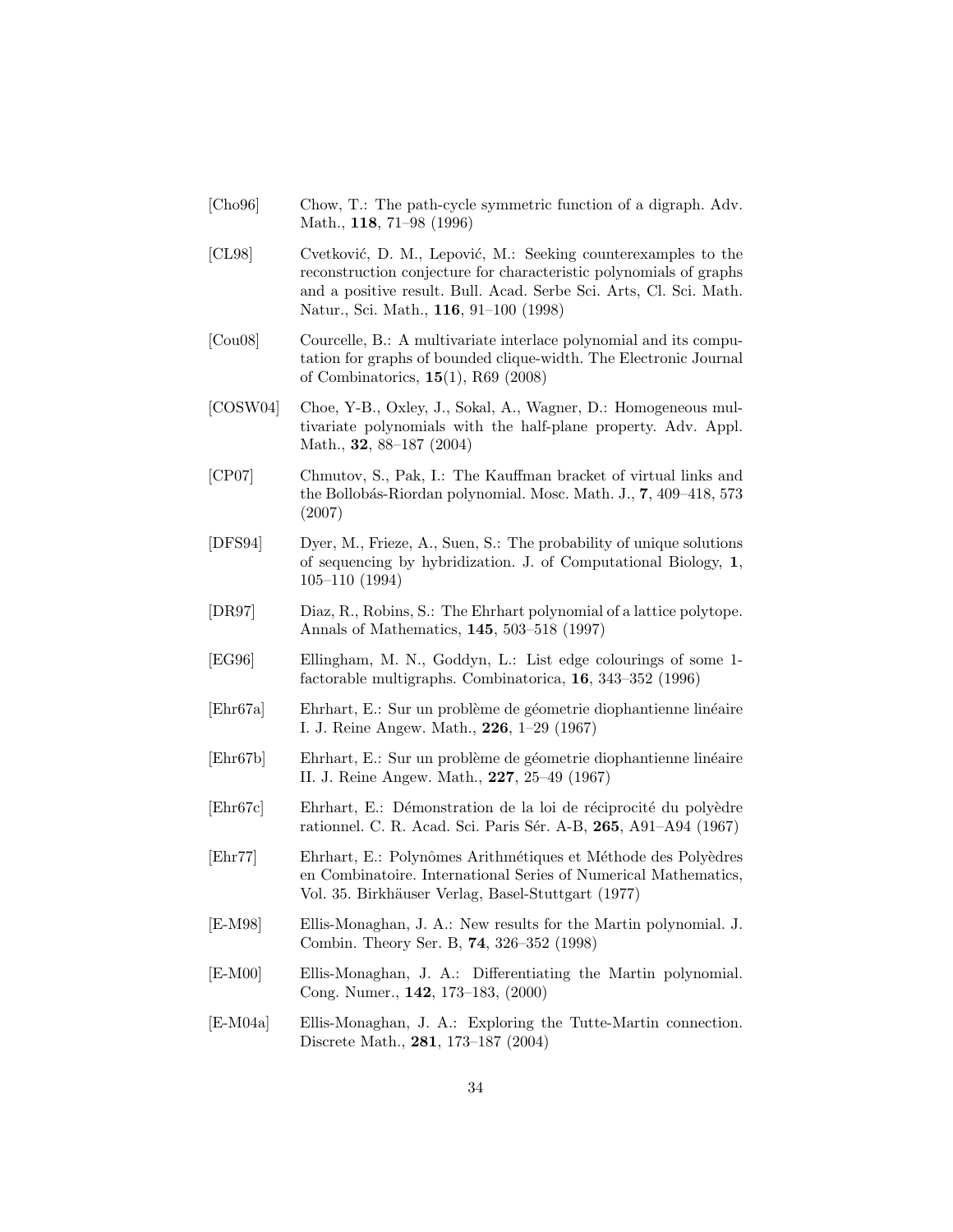- [E-M04b] Ellis-Monaghan, J. A.: Identities for circuit partition polynomials, with applications to the Tutte polynomial. Adv. in Appl. Math., 32, 188–197 (2004)
- [E-MS02] Ellis-Monaghan, J., Sarmiento, I.: Generalized transition polynomials. Congr. Numer., 155, 57–69 (2002)
- [E-MS01] Ellis-Monaghan, J., Sarmiento, I.: Medial graphs and the Penrose polynomial. Congr. Numer., 150, 211–222 (2001)
- [E-MS07] Ellis-Monaghan, J., Sarmiento, I.: Distance hereditary graphs and the interlace polynomial. Comb. Probab. Comput., 16, 947–973 (2007)
- [E-MT06] Ellis-Monaghan, J., Traldi, L.: Parametrized Tutte polynomials of graphs and matroids. Comb. Probab. Comput., 15, 835–834 (2006)
- [Far79a] Farrell, E. J.: An introduction to matching polynomials. J. Combin. Theory Ser. B, 27, 75–86 (1979)
- [Far79b] Farrell, E. J.: On a class of polynomials obtained from the circuits in a graph and its application to characteristic polynomials of graphs. Discrete Math., 25, 121–133, (1979)
- [Far88] Farrell, E. J.: On the matching polynomial and its relation to the rook polynomial. J. Franklin Inst., 325, 527–543 (1988)
- [Far93] Farrell, E. J.: The impact of F-polynomials in graph theory, Quo vadis, graph theory? Ann. Discrete Math., 55, North-Holland, Amsterdam, 173–178 (1993)
- [Fio97] Fiol, M. A.: Some applications of the proper and adjacency polynomials in the theory of graph spectra. Electron. J. Combin.,  $4(1)$ , R21 (1997)
- [FK72] Fortuin C. M., Kasteleyn, P. W.: On the random cluster model. Physica, 57, 536–564 (1972)
- [Fle91] Fleischner, H.: Eulerian Graphs and Related Topics, Part 1, Volume 2. Annals of Discrete Mathematics, 50. North-Holland Publishing Co., Amsterdam (1991)
- [GC75] Gutman, I., Cvetković, D. M.: The reconstruction problem for the characteristic polynomial of graphs. Publ. Electrotehn, Fac. Ser. Fiz. No.488–541, 45–48 (1975)
- [GMT76] Gutman, I., Milun, M., Trinajstić, N.: Graph theory and molecular orbitals. XVIII. On topological resonance energy. Croatica Chemica Acta, 48, 87–95 (1976)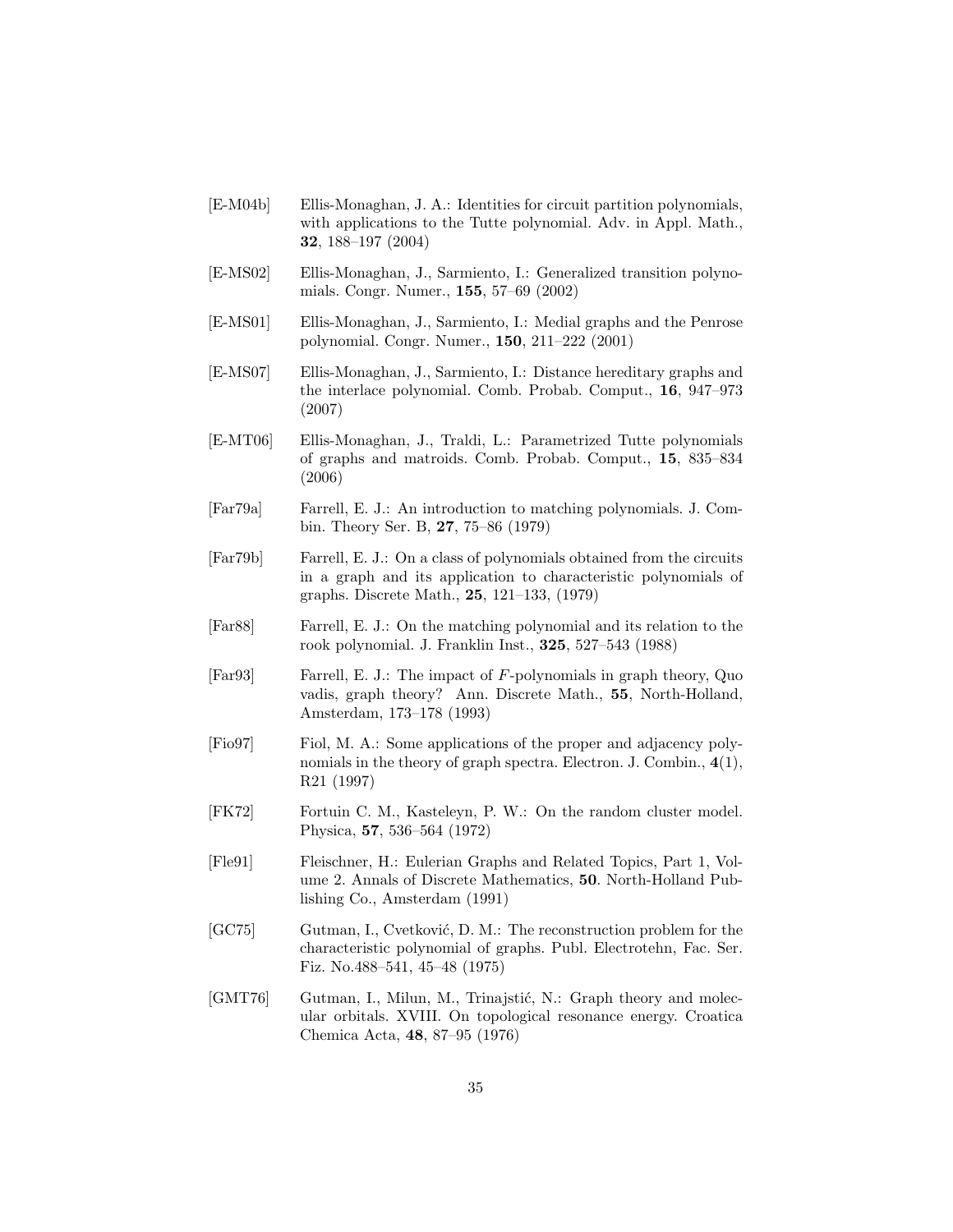- [GMT77] Gutman, I., Milun, M., Trinajstić, N.: Graph theory and molecular orbitals. 19. Nonparametric resonance energies of arbitrary conjugated systems. Journal of the American Chemical Society, 99, 1692–1704 (1977)
- [GP06] Glantz, R., Pelillo, M.: Graph polynomials from principal pivoting. Discrete Math., 306, 3253–3266 (2006)
- [God81b] Godsil, C. D.: Matchings and walks in graphs. J. Graph Theory, 5, 285–297 (1981)
- [God84] Godsil, C. D.: Real graph polynomials. In: Bondy, J. A., Murty, U. S. R., (eds) Progress in graph theory. Academic Press, Toronto (1984)
- [God93] Godsil, C. D.: Algebraic Combinatorics. Chapman & Hall, New York (1993)
- [God95] Godsil, C. D.: Tools from linear algebra. In: Graham, R. L., Grötschel M., Lovász L.(eds) Handbook of Combinatorics, Vol. 2. Elsevier, Amsterdam (1995)
- [GT76] Gutman, I., Trinajstić, N. : Graph theory and molecular orbitals, XIV. On topological definition of resonance energy. Acta Chimica Academiae Scientiarum Hungaricae, 91, 203–209 (1976)
- [Gut91] Gutman, I.: Polynomials in graph theory. In: Bonchev, D., Rouvray, D. H. (eds) Chemical Graph Theory: Introduction and Fundamentals. Abacus Press, NY (1991)
- [Har62] Harary, F.: The determinant of the adjacency matrix of a graph. SIAM Rev., 4, 202–210 (1962)
- [HJ90] Horn, R. A., Johnson, C. R.: Matrix Analysis. Cambridge University Press, Cambridge (1990)
- [HL70] Heilmann, O. J., Lieb, E. H.: Monomers and Dimers. Phys. Rev. Lett., 24, 1412–1414 (1970)
- [HL72] Heilmann, O. J., Lieb, E. H.: Theory of monomer-dimer systems. Commun. Math. Phys., 25, 190–232 (1972)
- [Hos71] Hosaya, H.: Topological Index. A newly proposed quantity characterizing the topological nature of structural isomers of saturated hydrocarbons. Bulletin of the Chemical Society of Japan, 44, 2332–2339 (1971)
- [Kau89] Kauffman, L. H.: A Tutte polynomial for signed graphs. Discrete Appl. Math., 25, 105–127 (1989)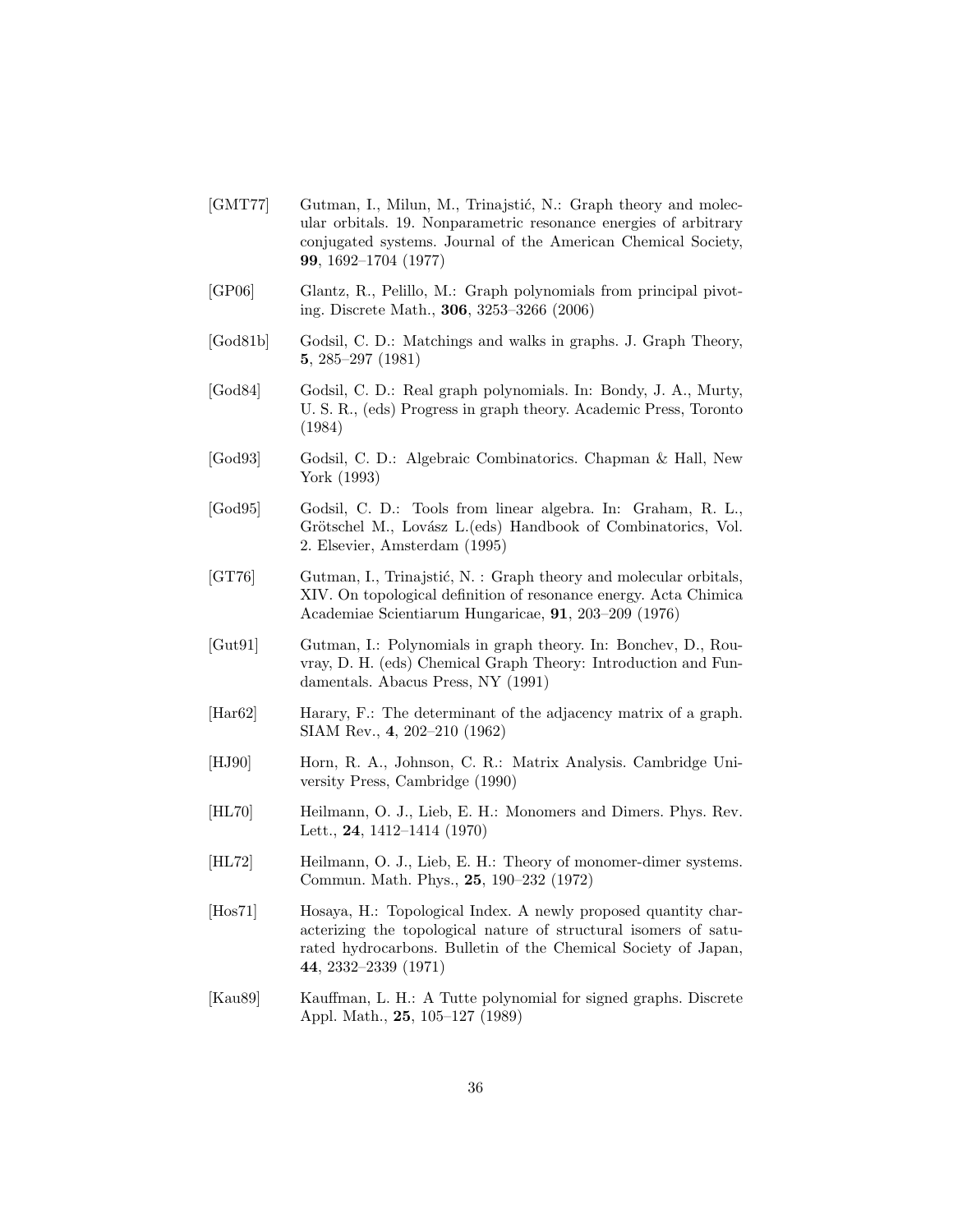- [Kel57] Kelly, P. J.: A congruence theorem for trees. Pacific J. Math., 7, 961–968 (1957)
- [Kel65] Kel'mans, A. K.: The number of trees in a graph. I. Automat. i. Telemeh., 26, 2194–2204 (1965) (in Russian); transl. Automat. Remote Control, 26, 2118–2129 (1965)
- [KK93] Kantor, J. M., Khovanskii, A.: Une application du Théorème de Riemann-Roch combinatoire au polynôme d'Ehrhart des polytopes entier de  $\mathbb{R}^d$ . C. R. Acad. Sci. Paris, **1317**, 501–507 (1993)
- [Koc81] Kocay, W. L.: An extension of Kelly's lemma to spanning subgraphs. Congr. Numer., 31, 109–120 (1981)
- [Kun70] Kunz, H.: Location of the zeros of the partition function for some classical lattice systems. Physics Letters A, 32, 311–312 (1970)
- [Jac91] Jackson, B.: Supplementary Eulerian vectors in isotropic systems. J. Combin. Theory Ser. B, 53, 93–105 (1991)
- [Jae90] Jaeger, F.: On Transition polynomials of 4-regular graphs, Cycles and Rays. NATO Adv. Sci. Inst. Ser. C: Math. Phys. Sci., 301. Kluwer Acad. Publ., Dordrecht (1990)
- [Las79] Las Vergnas, M.: On Eulerian partitions of graphs. In: Wilson, R. J. (ed) Graph Theory and Combinatorics. Pitman, Boston London (1979)
- [Las83] Las Vergnas, M.: Le polynôme de Martin d'un graphe eulérien. In: Berge, C., Bresson, D., Camion, P., Maurras J.-F., Sterboul, F. (eds) Combinatorial Mathematics. North-Holland, Amsterdam (1983)
- [Las88] Las Vergnas, M.: On the evaluation at (3,3) of the Tutte polynomial of a graph. J. Combin. Theory Ser. B, 44, 367–372 (1988)
- [LM05] Levit, V. E., Mandrescu, E.: The independence polynomial of a graph—a survey. In: Bozapalidis, S., Kalampakas, A., Rahonis, G. (eds) Proceedings of the 1st International Conference on Algebraic Informatics. Aristotle Univ. Thessaloniki, Thessaloniki (2005)
- [LP86] Lovász, L., Plummer, M. D.: Matching Theory. Annals Discrete Math. 29, Amsterdam (1986)
- [Mac71] Macdonald, I. G.: Polynomials associated with finite cell complexes. J. London Math. Soc., 4, 181–192 (1971)
- [Mar77] Martin, P.: Enumérations eulériennes dans le multigraphs et invariants de Tutte-Grothendieck. Thesis, Grenoble (1977)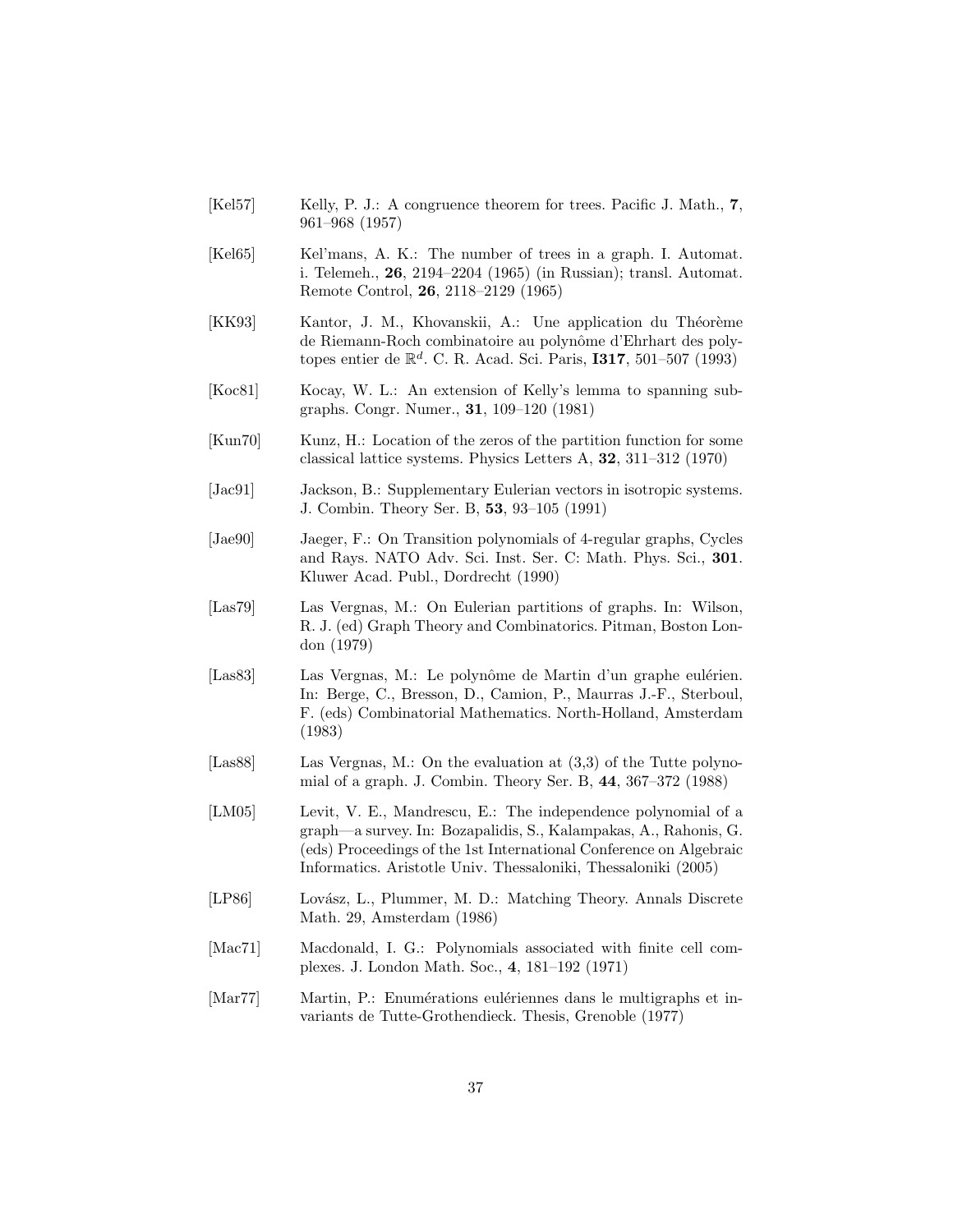| $\left[ \text{Mar78} \right]$ | Martin, P.: Remarkable valuation of the dichromatic polynomial |
|-------------------------------|----------------------------------------------------------------|
|                               | of planar multigraphs. J. Combin. Theory Ser. B, 24, 318-324   |
|                               | (1978)                                                         |

- [McM71] McMullen, P.: On zonotopes. Trans. Amer. Math. Soc., 159, 91– 109 (1971)
- [MN] Merino, C., Noble, S. D.: The equivalence of two graph polynomials and a symmetric function. Preprint, arXiv:0805.4793
- [Mof] Moffatt, I.: Unsigned state models for the Jones polynomial. Preprint.
- [Mof08] Moffatt, I.: Knot invariants and the Bollobás-Riordan Polynomial of embedded graphs. European J. Combin., 29, 95–107 (2008)
- [Noy03] Noy, M.: Graphs determined by polynomial invariants. Theoretical Computer Science, 307, 365–384 (2003)
- [NW99] Noble, S. D., Welsh, D. J. A.: A weighted graph polynomial from chromatic invariants of knots. Annales de l'institute Fourier, 49, 1057–1087 (1999)
- [Par89] Pathasarthy, K. R.: Graph Polynomials. In: Kulli, V.R. (ed) Recent Studies in Graph Theory. Vishwa International Publications, Gulbarga (1989)
- [Pen69] Penrose, R.: Applications of negative dimensional tensors. In: Welsh, D. A. J. (ed) Combinatorial Mathematics and its Applications: Proceedings of a Conference Held at the Mathematical Institute, Oxford, 1969. Academic Press, London New York (1971)
- [Pet91] Peterson, J.: Die theorie der regularen graphs. Acta Math., 15, 193–220 (1891)
- [Pev89] Pevzner, P. A.: l-tuple DNA sequencing: computer analysis. J. Biomolecul. Struct. and Dynamics, 7, 63–73 (1989)
- [Poi01] Poincaré, H.: Second complément à l'analysis situs. Proc. London Math. Soc., 65, 23–45 (1901)
- [Pom93] Pommersheim, J.: Toric varieties, lattice points, and Dedekind sums. Math. Ann., 295, 1–24 (1993)
- [Rio58] Riordan, J.: An Introduction to Combinatorial Analysis. Wiley, New York (1958)
- [RS04] Royle, G., Sokal, A.: The Brown-Colbourn conjecture on zeros of reliability polynomials is false. J. Combin. Theory Ser. B, 91, 345–360 (2004)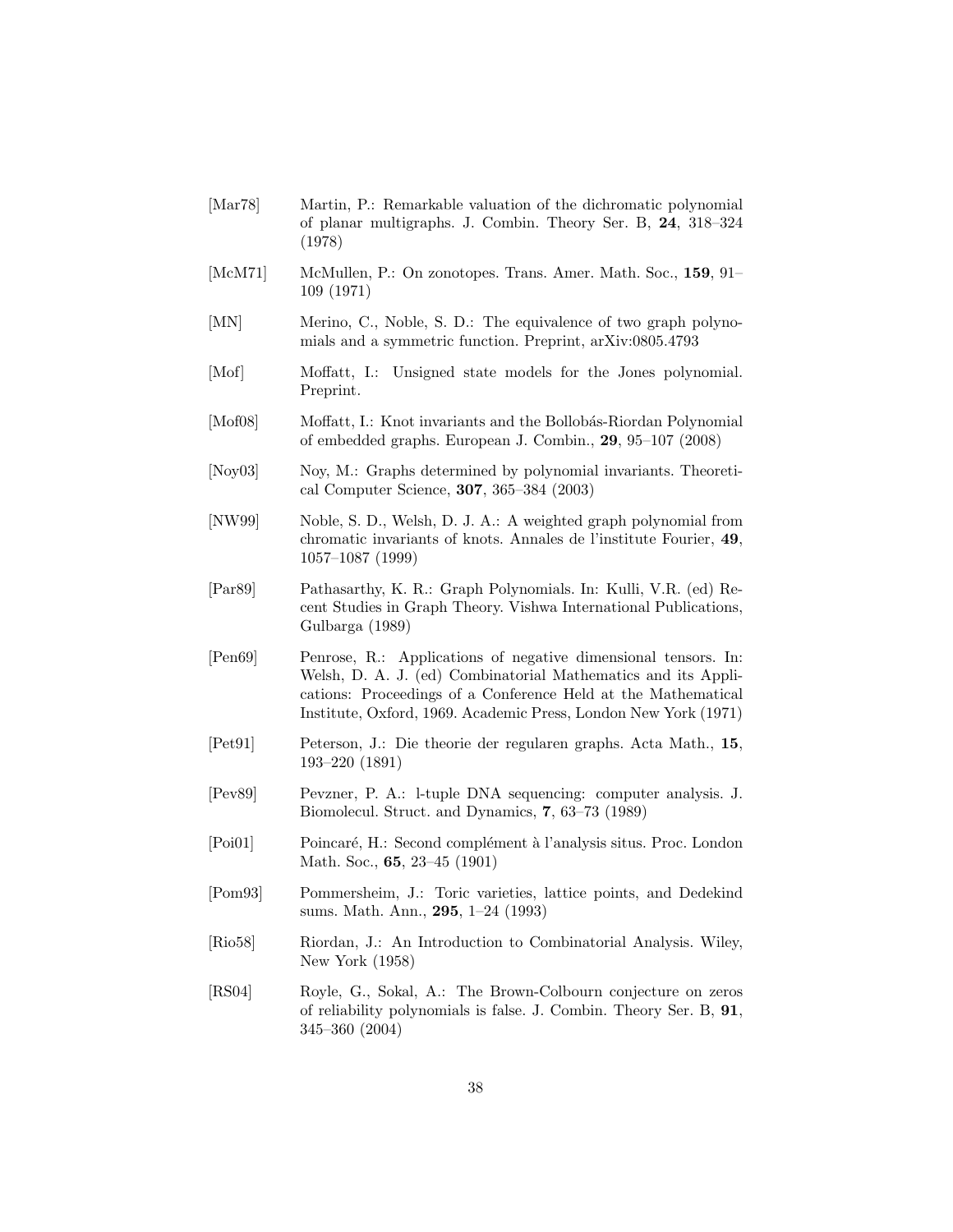- [Sar00] Sarmiento, I.: The polychromate and a chord diagram polynomial. Ann. Comb., 4, 227–236 (2000)
- [Sar01] Sarmiento, I.: Hopf algebras and the Penrose polynomial. European J. Combin., 22, 1149–1158 (2001)
- [She74] Shephard, G. C.: Combinatorial properties of associated zonotopes. Can. J. Math., 26, 302–321 (1974)
- [Sok00] Sokal, A. D.: Chromatic polynomials, Potts models and all that. Physica A, 279, 324–332 (2000)
- [Sok01a] Sokal, A. D.: Bounds on the complex zeros of (di)chromatic polynomials and Potts-model partition functions. Comb. Probab. Comput., 10, 41–77 (2001)
- [Sok01b] Sokal, A. D.: A personal list of unsolved problems concerning lattice gases and antiferromagnetic Potts models. Markov Process Related Fields, 7, 21–38 (2001)
- [Sta98] Stanley, R. P.: Graph colourings and related symmetric functions: ideas and applications. A description of results, interesting applications, & notable open problems. Discrete Mathematics, 193, 267–286 (1998)
- [Sta95] Stanley, R. P.: A symmetric function generalization of the chromatic polynomial of a graph. Advances in Math., 111, 166–194 (1995)
- [Sta96] Stanley, R.: Enumerative Combinatorics, vol. 1. Cambridge University Press, Cambridge (1996)
- [Sta76] Stanley, R. P.: Magic labelings of graphs, symmetric magic squares, systems of parameters, and Cohen-Macaulay rings. Duke Math. J., 43, 511–531 (1976)
- [Sta80] Stanley, R. P.: Decompositions of rational convex polytopes. Ann. Discrete Math., 6, 333–342 (1980)
- [Syl78] Sylvester, J. J.: On an application of the new atomic theory to the graphical representation of the invariants and covariants of binary quantics, with three appendices. Amer. J. Math., 1, 64–125 (1878)
- [Thi87] Thistlethwaite, M. B.: A spanning tree expansion of the Jones polynomial. Topology, 26, 297–309 (1987)
- [Tra] Traldi, L.: A note on pendant-twin reductions and weighted interlace polynomials. Preprint.
- [Tut67] Tutte, W. T.: On dichromatic polynomials. J. Combin. Theory, 2, 301–320 (1967)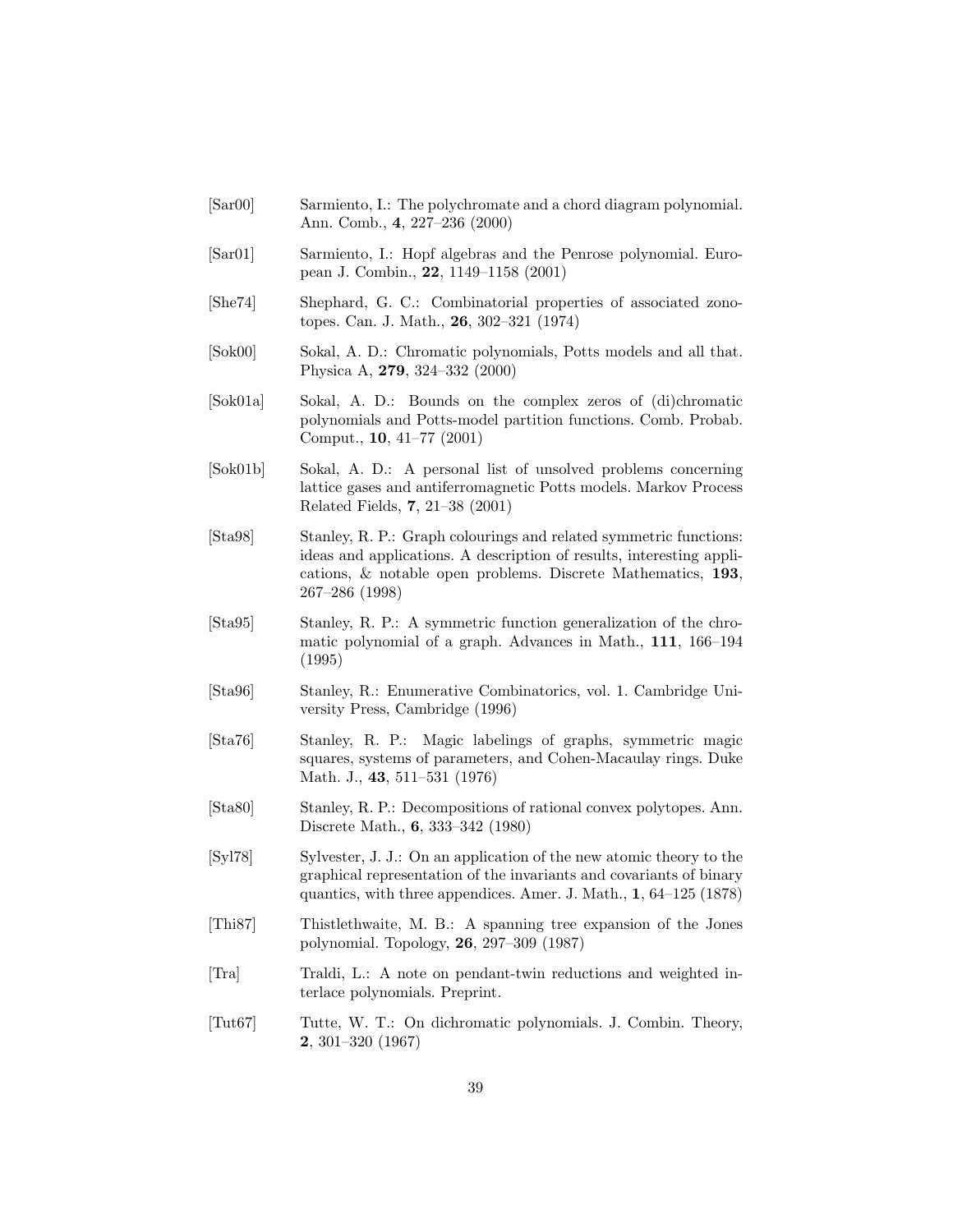- [Tut79] Tutte, W. T.: All the kings horses. In: Bondy, J. A., Murty, U. S. R. (eds) Graph Theory and Related Topics. Academic Press, London (1979)
- [Tut84] Tutte, W. T.: Graph Theory. Addison-Wesley, New York (1984)
- [Ula60] Ulam, S.: A Collection of Mathematical Problems. Wiley (Interscience), New York (1960)
- [Wat95] Waterman, M. S.: Introduction to Computational Biology: Maps, Sequences and Genomes. Chapman Hall, New York (1995)
- [Wel93] Welsh, D. J. A.: Complexity: Knots, Colorings and Counting. Cambridge University Press, Cambridge (1993)
- [Wel97] Welsh, D. A. J.: Approximate counting. In: Bailey, R. (ed) Surveys in Combinatorics, 1997. Cambridge University Press, Cambridge (1997)
- [Wel99] Welsh, D. J. A.: The Tutte polynomial. Statistical physics methods in discrete probability, combinatorics, and theoretical computer science. Random Structures Algorithms, 15, 210–228 (1999)
- [WM00] Welsh, D. J. A., Merino, C.: The Potts model and the Tutte polynomial. Journal of Mathematical Physics, 41, 1127–1152 (2000)
- [Yet90] Yetter, David N.: On graph invariants given by linear recurrence relations. J. Combin. Theory Ser. B, 48, 6–18 (1990)
- [Zas92] Zaslavsky, T.: Strong Tutte functions of matroids and graphs. Trans. Amer. Math. Soc., 334, 317–347 (1992)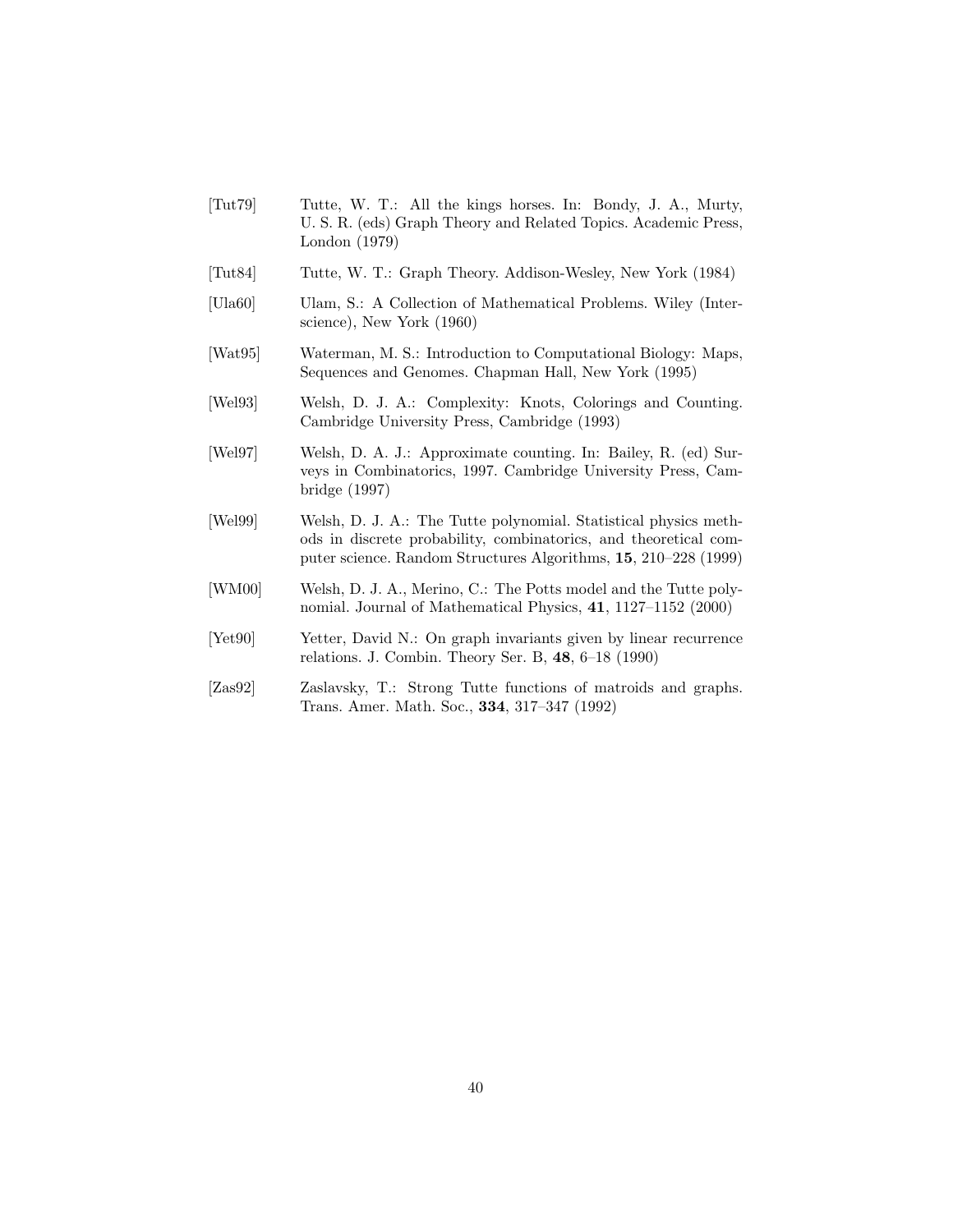# Index

bad coloring polynomial symmetric function extension, 19 blossom graph, 12 boundary components, 11 cellular embedding, 11 characteristic polynomial, 2 chord diagram, 12 signed, 12 chromatic polynomial, 19 circle graph, 18 circuit partition polynomial, 14, 26, 27 cover polynomial, 30 cyclic graph polynomial, 11 edge-difference polynomial, 2 Eulerian digraph, 14 Eulerian graph, 24 Eulerian graph state, 14 F-polynomial, 30 fat graph, 11 generalized transition polynomial, 25 graph blossom, 12 card, 5 deck, 5 Eulerian, 14, 24 Eulerian digraph, 14 reconstructible, 5 topological, 11 weighted, 20 graph state, 2, 24 Hamiltonian, 29 idiosyncratic polynomial, 2 interlace polynomial, 16, 27 isotropic system, 15 Kauffman bracket, 26 linear subgraph, 5

local complementations, 17 Martin polynomial, 26 i-matching, 6 matching generating polynomial, 6, 20 matching polynomial, 6, 20 matrix totally unimodular, 10 pair weight, 25 parametrized Tutte polynomial, 22 path tree, 8 Penrose polynomial, 2, 26 pivot operation, 16 polychromate, 21 polynomial acyclic, 6 Bollobás-Riordan, 11 characteristic, 2, 4 chromatic, 19 circuit partition, 14, 26, 27 cover, 30 cyclic graph, 11 edge-difference, 2 F, 30 generalized transition, 25 idiosyncratic, 2 interlace, 27 Kauffman bracket, 26 Martin, 26 matching, 4, 6 matching defect, 6 matching generating, 6 parametrized Tutte, 22 Penrose, 2, 26 quasi-, 9 reference, 6 ribbon graph, 11 rook, 7 symmetric bad coloring, 19 symmetric chromatic, 19 topological Tutte, 10, 11 transition, 25, 26